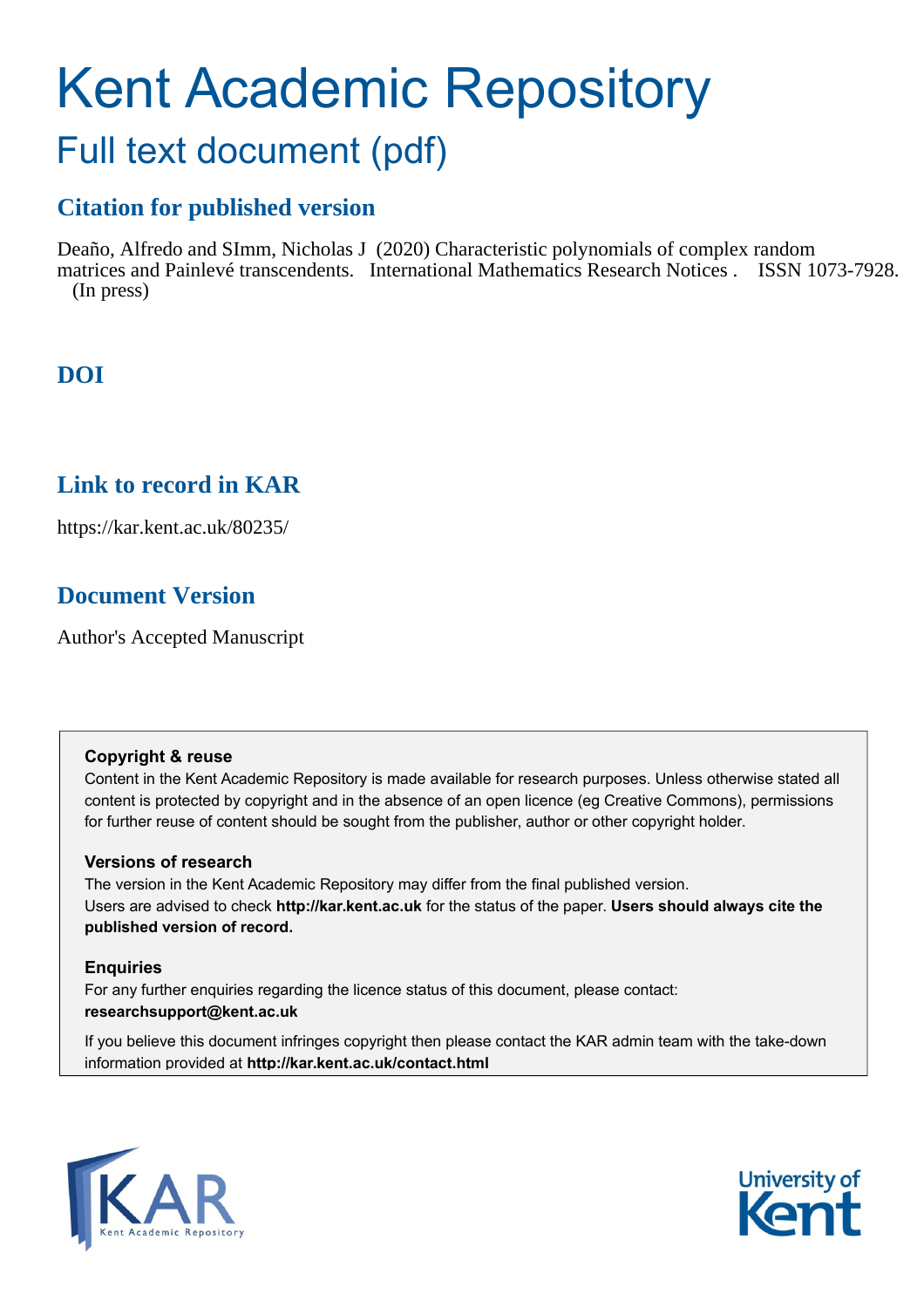#### Characteristic polynomials of complex random matrices and Painlevé transcendents

Alfredo Deaño and Nick Simm

Abstract. We study expectations of powers and correlation functions for characteristic polynomials of  $N \times N$  non-Hermitian random matrices. For the 1-point and 2-point correlation function, we obtain several characterizations in terms of Painlevé transcendents, both at finite-N and asymptotically as  $N \to \infty$ . In the asymptotic analysis, two regimes of interest are distinguished: boundary asymptotics where parameters of the correlation function can touch the boundary of the limiting eigenvalue support and bulk asymptotics where they are strictly inside the support. For the complex Ginibre ensemble this involves Painlevé IV at the boundary as  $N \to \infty$ . Our approach, together with the results in [49] suggests that this should arise in a much broader class of planar models. For the bulk asymptotics, one of our results can be interpreted as the merging of two 'planar Fisher-Hartwig singularities' where  $\text{Painlev\'e}$  V arises in the asymptotics. We also discuss the correspondence of our results with a normal matrix model with  $d$ -fold rotational symmetries known as the *lemniscate ensemble*, recently studied in  $[14, 18]$ . Our approach is flexible enough to apply to non-Gaussian models such as the truncated unitary ensemble or induced Ginibre ensemble; we show that in the former case Painlevé VI arises at finite- $N$ . Scaling near the boundary leads to Painlevé  $V$ , in contrast to the Ginibre ensemble.

#### 1. Introduction and results

The purpose of this paper is to study correlation functions of characteristic polynomials, of the form

(1.1) 
$$
R_{\vec{\gamma}}(\vec{z}) := \mathbb{E}\left(\prod_{i=1}^{m} |\det(G_N - z_i)|^{\gamma_i}\right)
$$

where  $\vec{\gamma} = (\gamma_1, \dots, \gamma_m)$  are parameters<sup>1</sup> and  $\vec{z} \in \mathbb{C}^m$ . In the first instance we take  $G_N$  to be a standard complex Ginibre random matrix, that is  $G_N = \frac{1}{\sqrt{N}}$  $\frac{1}{N} G$  where G is an  $N \times N$ matrix of *i.i.d.* standard complex normal random variables, though we shall also discuss other examples.

Particular attention will be paid to the cases  $m = 1$  and  $m = 2$ , where the average  $(1.1)$  turns out to be intimately related to Painlevé transcendents. These are solutions of a distinguished class of non-linear second order differential equations, labelled Painlevé I -Painlevé VI, see for instance  $[31,$  Chapter 32. The relevance of Painlevé transcendents in random matrix theory arose most famously in the work of Tracy and Widom in connection with the largest eigenvalue of a Hermitian random matrix [63], building on the earlier developments of Jimbo, Miwa, Môri and Sato [52]. They are now among the most important special functions of mathematical physics, and they appear in connection with reduction of integrable PDEs, models in statistical mechanics, combinatorics and orthogonal polynomials, to name only a few applications, see [65] for a recent survey, and the text [34]. The characterization of averages involving Hermitian (or unitary) random matrices in

<sup>&</sup>lt;sup>1</sup>We often consider the case that  $\vec{\gamma} = 2\vec{k}$  where  $\vec{k} \in \mathbb{N}^m$ , though not exclusively.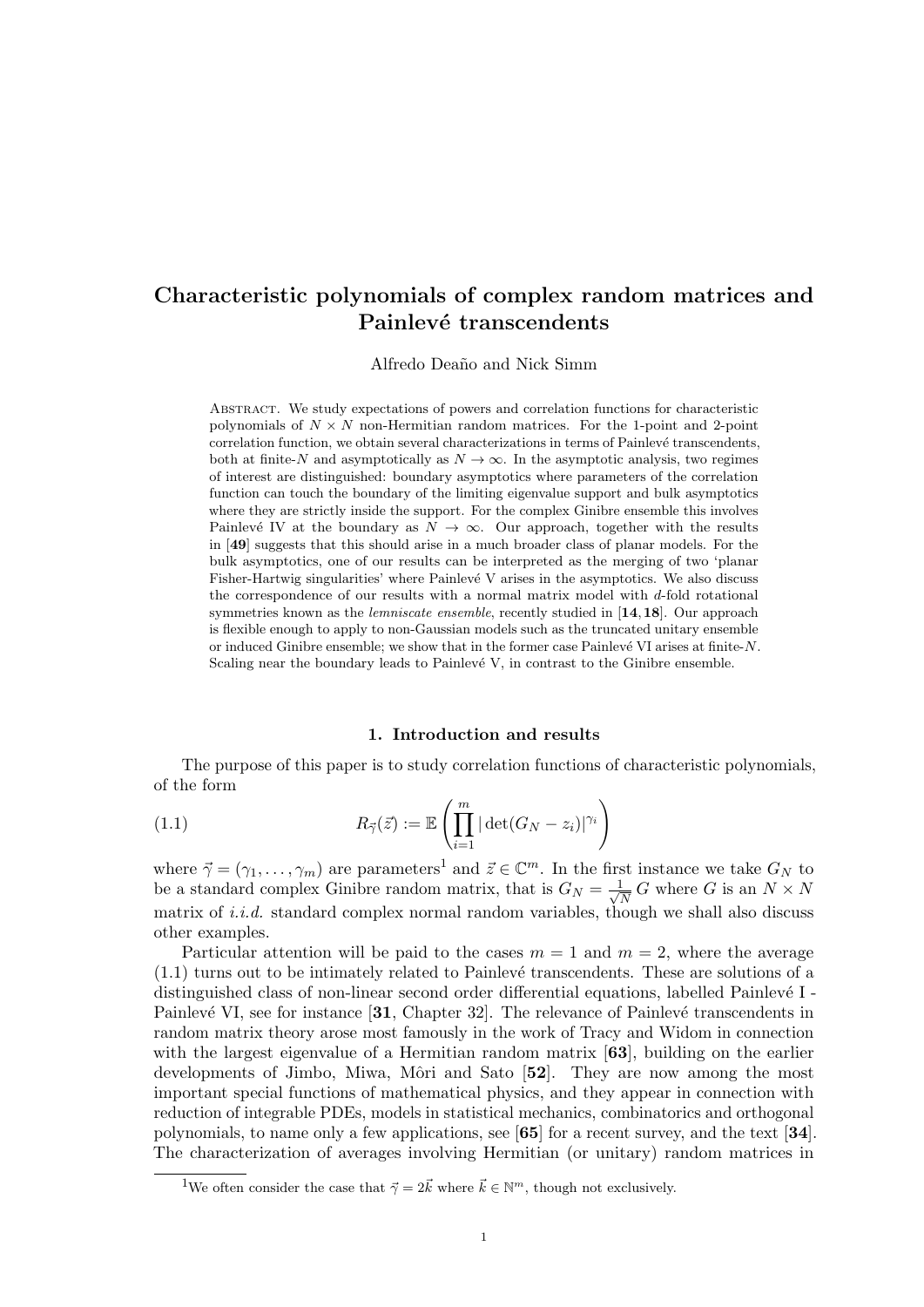terms of Painlev´e transcendents has attracted considerable activity in the last decades. However, the fact that Painlevé transcendents also play an important role in the context of non-Hermitian random matrices appears to be somewhat less appreciated and will be the main focus of this work. For the complex Ginibre ensemble, this has been discussed to some extent in the physics literature: Nishigaki and Kamenev [61] applied methods from supersymmetry to compute (1.1) when  $m = 1$  and a special case of the  $m = 2$  correlation function. In subsequent work of Kanzieper [53], in the context of replica field theories, it was pointed out that the results in  $[61]$  imply a relation to Painlevé IV and Painlevé V transcendents. Here, in addition to studying the general correlations (1.1), we will arrive at these results via what we believe to be a mathematically more transparent approach, circumventing the need for supersymmetry techniques. Another advantage of our approach is its applicability to other classes of planar models, beyond the complex Ginibre ensemble.

In the case of Hermitian (or unitary) random matrices, correlation functions of characteristic polynomials of type (1.1) were studied quite intensively over the last two decades. The pioneering work of Keating and Snaith [55] demonstrated their importance in modelling statistical properties of the Riemann zeta function high up on the critical line. For Hermitian random matrices, higher order correlations were studied by Brézin and Hikami  $[23,24]$ in various asymptotic regimes and the importance of determinantal structures was emphasized. In the case of non-integer exponents and GUE matrices, Krasovsky [57] applied Riemann-Hilbert techniques to calculate the corresponding asymptotics. More recently there has been a resurgence of interest in characteristic polynomials of random matrices due to their association with log-correlated Gaussian fields [44,46,50,66]. Along these lines, quantity (1.1) can be interpteted as the multi-point Laplace transform of the random process  $\phi_N(z) = \log |\det(G_N - z)|$  which is asymptotically Gaussian and logarithmically correlated, see [6,17,62,67]. This is also closely related to the recently studied question of 'moments of moments'  $[10, 12, 32]$  (where Painlevé V also arises), albeit in the Hermitian context. In the present non-Hermitian setting the understanding of (1.1) remains at an early stage, especially at the level of asymptotic analysis.

Let us now be more precise about the asymptotic regimes under consideration. Under the chosen normalization of the matrices  $G_N$ , we have the famous *circular law*: in the limit  $N \to \infty$  the eigenvalues of  $G_N$  are uniformly distributed on the unit disc in the complex plane. Our focus will be on large  $N$  asymptotics of  $(1.1)$  in the microscopic regime, that is where the points  $\{z_i\}_{i=1}^m$  have a separation on the order of the mean eigenvalue spacing of  $G_N$  of size  $1/\sqrt{N}$ . This is to be distinguished from the macroscopic or mesoscopic regimes which involve separations at larger scales. The possible microscopic scalings of  $(1.1)$  are then further divided into *boundary asymptotics* where the  $z_i$ 's are close to the boundary of the eigenvalue support (close to the unit circle for the matrices  $G_N$ ) and bulk asymptotics where the  $z_i$ 's are strictly inside the support. The boundary asymptotics, although interesting in their own right, have an application to the normal matrix model which we now discuss.

Recall that the normal matrix model is the probability measure on N points  $\lambda_1, \ldots, \lambda_N$ in the complex plane defined by

$$
(1.2) \t d\mathbb{P}(\lambda_1, \lambda_2, \dots, \lambda_N) = \frac{1}{\mathcal{Z}_N} \prod_{j=1}^N e^{-NV(\lambda_j)} \prod_{1 \leq i < j \leq N} |\lambda_j - \lambda_i|^2 d^2 \lambda_1 \dots d^2 \lambda_N,
$$

where  $\mathcal{Z}_N$  is a normalization constant, known as the *partition function*, defined by

(1.3) 
$$
\mathcal{Z}_N = \int_{\mathbb{C}^N} \prod_{j=1}^N e^{-NV(\lambda_j)} \prod_{1 \leq i < j \leq N} |\lambda_j - \lambda_i|^2 d^2 \lambda_1 \dots d^2 \lambda_N.
$$

Although the matrix  $G_N$  is almost surely not normal, its eigenvalue distribution is known to take the form (1.2) with  $V(\lambda) = |\lambda|^2$ . Therefore, the eigenvalues of the complex Ginibre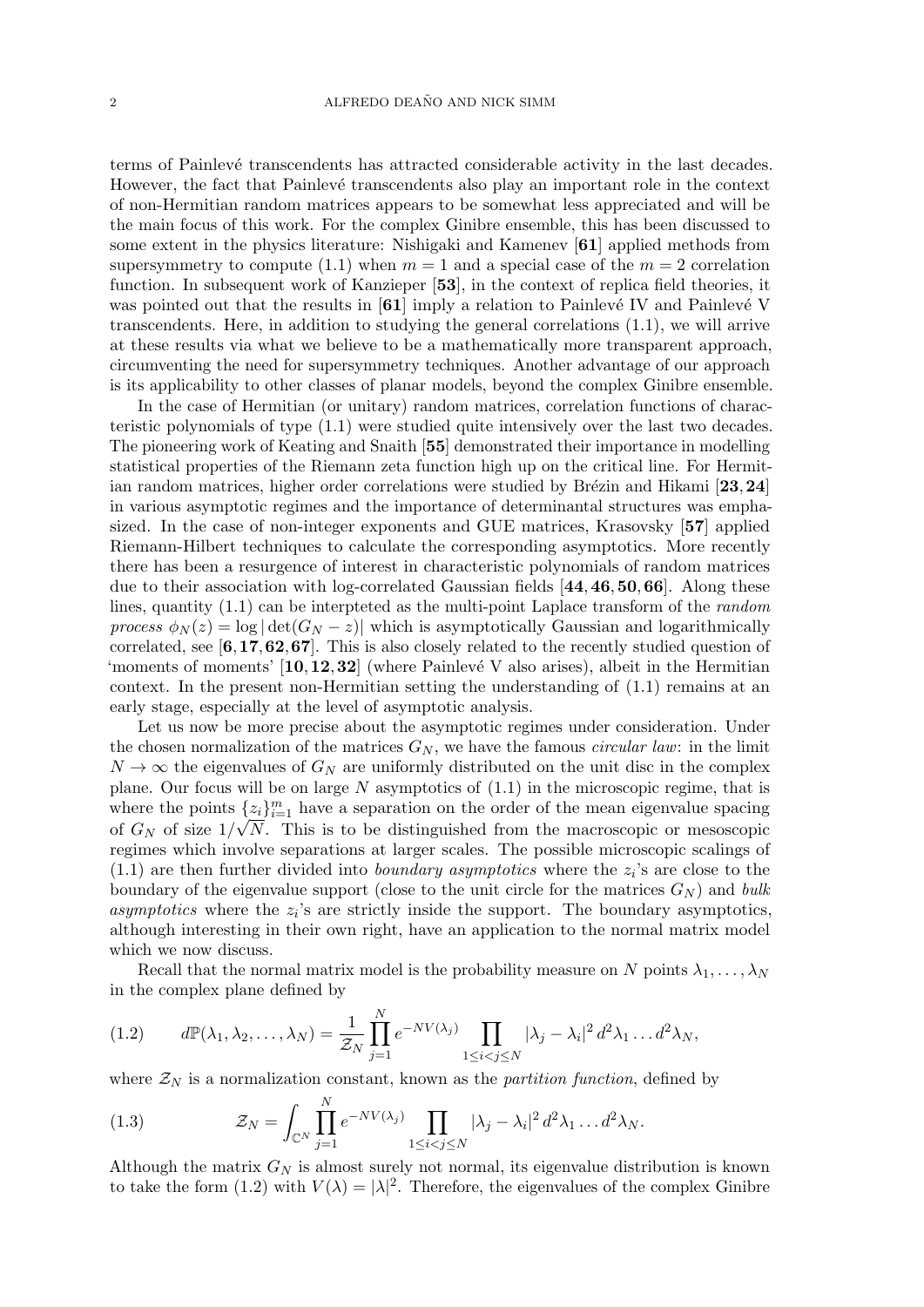

FIGURE 1. The boundary of the droplet for the lemniscate potential  $(1.4)$ for  $d = 9$  with critical value  $t_c = 1/\sqrt{d}$ . From left to right the plots show  $t < t_{\rm c}, t = t_{\rm c} \text{ and } t > t_{\rm c}.$ 

ensemble can be viewed as the most basic yet non-trivial example of the model (1.2). In general, the function  $V(\lambda)$  is called the external potential and subject to suitable growth and regularity conditions, in the limit  $N \to \infty$  the random points  $\{\lambda_j\}_{j=1}^N$  are supported on a compact subset of the plane known as the *droplet*, denoted  $S$ . The density of eigenvalues in S is described by an equilibrium measure coming from weighted potential theory, see [7] for further background. In the electrostatic interpretation of the model  $(1.2)$ , quantity (1.1) can be viewed as a partition function of the form (1.3) subjected to the insertion of m point charges at locations  $\vec{z}$  and strengths  $\vec{\gamma}$ , see [9,59,60].

Recently, there has been interest in studying the model (1.2) corresponding to the class of potentials

(1.4) 
$$
V^{(d)}(\lambda, t) = |\lambda|^{2d} - t(\lambda^d + \overline{\lambda}^d), \qquad d \in \mathbb{N}, \quad t \in \mathbb{R},
$$

which are invariant under the d-fold symmetry  $\lambda \to \lambda e^{2\pi i/d}$ . This model was introduced by Balogh and Merzi [15] who showed that the equilibrium measure is supported on the interior of the domain,  $S = \{\lambda : |\lambda^d - t| \le t_c\}$  where  $t_c = d^{-1/2}$ . Due to the lemniscate type shape of  $S$ , the random point configuration corresponding to  $(1.4)$  has been referred to as the lemniscate ensemble  $[8]$ , see Figure 1. When t passes through  $t_c$ , the topology of the droplet undergoes a transition from being simply connected to consisting of d connected components. The case  $t = t_c$  has been singled out as a model with a non-trivial boundary singularity (see  $[8]$ ) and the effect of this singularity on the partition function asymptotics is of interest (see also Remark 3.7).

In the recent work [18] the orthogonal polynomials for the planar weight  $e^{-NV^{(d)}(\lambda,t)}$ have been analysed. Close to the transition  $t = t<sub>c</sub>$  the asymptotics were expressed in terms of the Hamiltonian of the Painlevé IV system. This followed earlier works  $[14,59]$  on the off-critical cases  $t \neq t_c$  which were expressed in terms of classical special functions, see also [13]. A natural question is to look at the partition function associated with (1.4). The following lemma shows its relation to characteristic polynomials of the Ginibre ensemble.

LEMMA 1.1. Let  $\mathcal{Z}_N^{(\mathrm{Lem}_d)}$  $N<sub>N</sub>(temd)$  denote the partition function corresponding to (1.4). Then we have the identity

(1.5) 
$$
\mathcal{Z}_{Nd}^{(\text{Lem}_d)}(t) = e^{(Ntd)^2} \tilde{c}_{N,d} \prod_{\ell=0}^{d-1} \mathbb{E}\left( |\det(G_N - t\sqrt{d})|^{\gamma_{\ell}} \right)
$$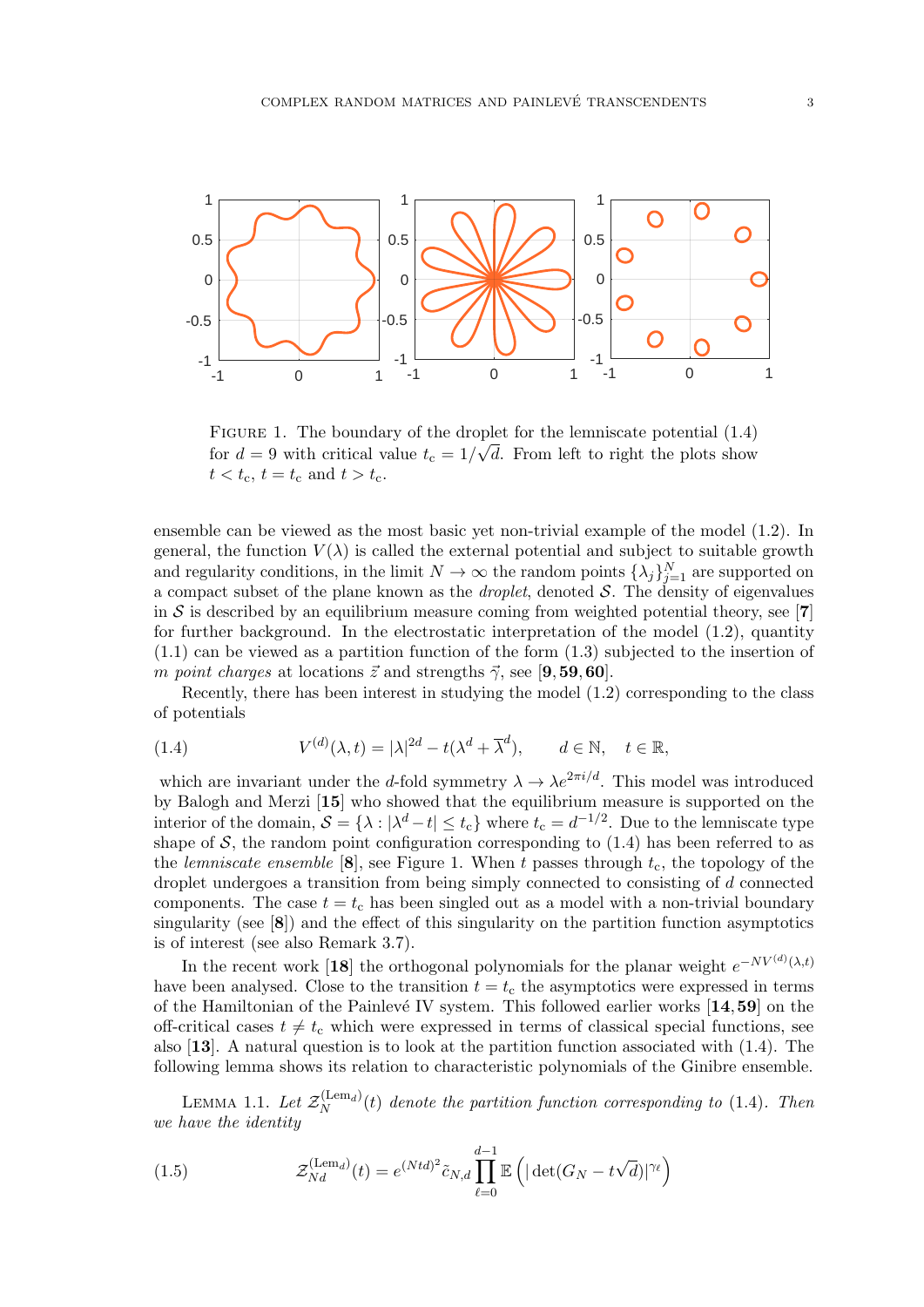where

(1.6) 
$$
\gamma_l = -2\left(1 - \frac{\ell+1}{d}\right), \qquad \ell = 0, \ldots, d-1.
$$

Here  $\tilde{c}_{N,d}$  is an explicit constant that we give later in Section 3.3.

Notice that double scaling the parameter t close to  $t_c := \frac{1}{\sqrt{2}}$  $\frac{1}{d}$  in (1.5) corresponds precisely to boundary asymptotics of  $(1.1)$  with  $m = 1$ . In what follows we will present the boundary asymptotics in the Ginibre case; consequences for (1.5) are given in Section 3.3. The best result we are aware of for the average in (1.5) holds strictly away from the boundary and the authors do not comment on the connection with the lemniscate ensemble.

THEOREM 1.2 (Webb and Wong [67]). Fix  $\delta > 0$  and consider the closed disc  $D_{1-\delta}$  of radius 1 – δ. Then provided  $\text{Re}(\gamma) > -2$ , the following asymptotic formula holds uniformly for  $z \in D_{1-\delta}$ 

$$
(1.7) \qquad \mathbb{E}\left(\left|\det(G_N - z)\right|^{\gamma}\right) = e^{\frac{N\gamma}{2}\left(|z|^2 - 1\right) + \frac{\gamma^2}{8}\log(N)} \frac{(2\pi)^{\frac{\gamma}{4}}}{G(1 + \frac{\gamma}{2})} (1 + o(1)), \qquad N \to \infty,
$$

where  $G(z)$  is the Barnes G-function. The expansion (1.7) holds uniformly in compact subsets of  $\text{Re}(\gamma) > -2$ .

We now state our main results.

1.1. Complex Ginibre ensemble: Boundary asymptotics. Our first result extends the asymptotic expansion (1.7) uniformly to the boundary  $|z|=1$  and leads to a new behaviour in the constant term. In order to state our result, recall that a GUE (Gaussian Unitary Ensemble) random matrix is a Hermitian random matrix H whose density is proportional to  $e^{-\text{Tr}(H^2)/2}$  with respect to the Lebesgue measure on its functionally independent entries. We denote by  $\lambda_{\max}^{(\text{GUE}_k)}$  the largest eigenvalue of the matrix H, having size  $k \times k$ .

THEOREM 1.3. Let z belong to the closed disc  $D_R$  of radius  $R = 1 + L/\sqrt{N}$  for some positive constant  $L > 0$ . Then for any  $k \in \mathbb{N}$ , the following asymptotic expansion holds uniformly on  $D_R$ ,

(1.8) 
$$
\mathbb{E}\left(|\det(G_N - z)|^{2k}\right) = e^{Nk(|z|^2 - 1) + \frac{k^2}{2}\log(N)} \frac{(2\pi)^{\frac{k}{2}}}{G(1+k)} F_k(\sqrt{N}(1-|z|^2)) \times (1+o(1)), \qquad N \to \infty,
$$

where  $F_k(x)$  is the distribution function of the largest eigenvalue of a  $k \times k$  GUE random matrix,

(1.9) 
$$
F_k(x) = \mathbb{P}(\lambda_{\max}^{(\text{GUE}_k)} < x).
$$

PROOF. See Section 3.1.

REMARK 1.4. A result of Tracy and Widom characterizes the above GUE probability in terms of Painlevé transcendents. In particular in  $\vert 63 \vert$  we find

(1.10) 
$$
F_k(x) = \exp\left(-\int_x^{\infty} \sigma_k^{(IV)}(t) dt\right),
$$

where  $\sigma_k^{\text{(IV)}}$  $\binom{f^{(1)}(t)}{k}$  satisfies the Jimbo-Miwa-Okamoto  $\sigma$ -form of the Painlevé IV equation

(1.11) 
$$
(\sigma'')^2 + 4(\sigma')^2(\sigma' + k) - (t\sigma' - \sigma)^2 = 0
$$

subject to the boundary condition  $\sigma(t) = -kt - k^2/t + o(1/t)$  as  $t \to -\infty$  (see [38, Equation 4.18]).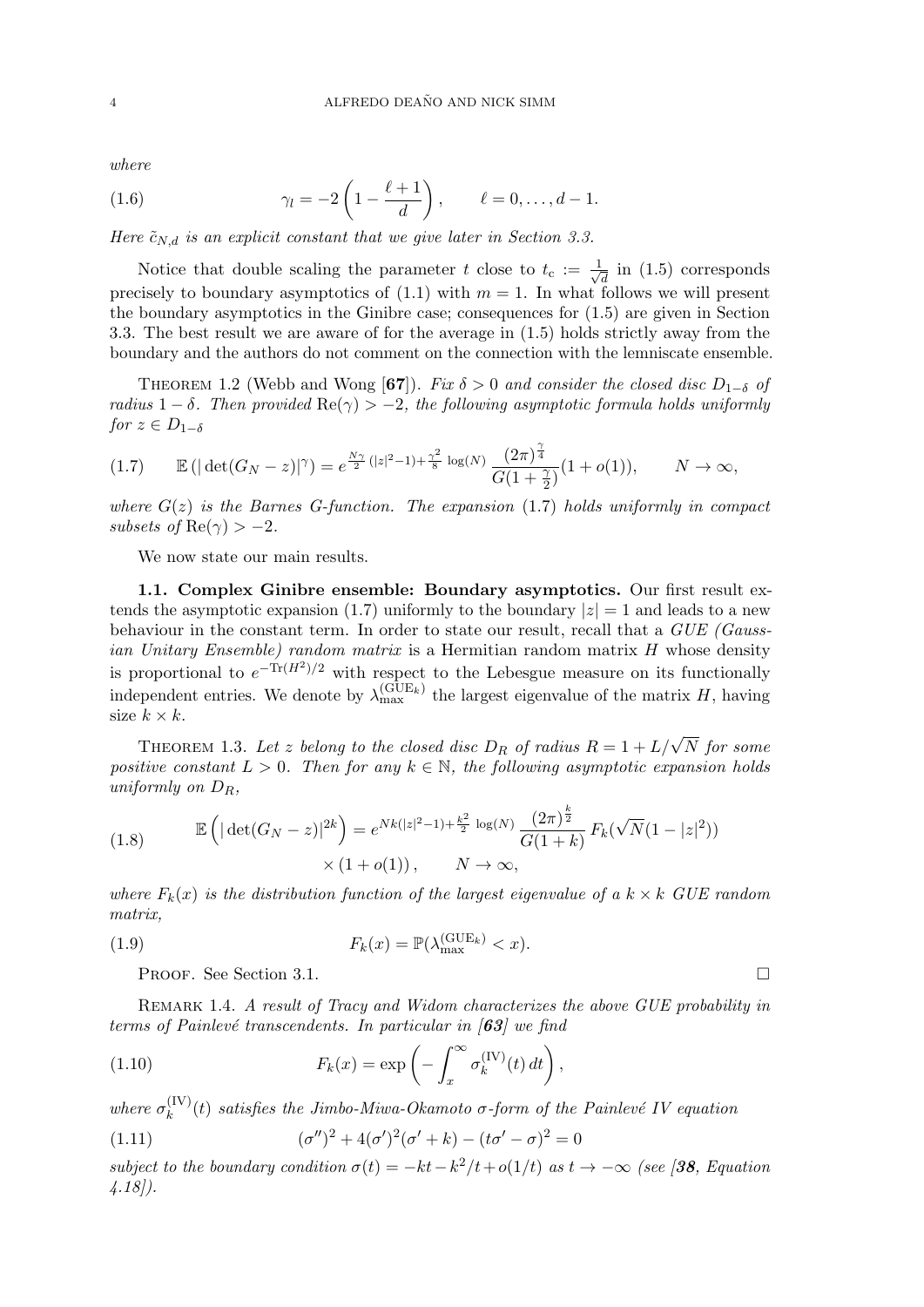

FIGURE 2. Schematic insertion of a charge near the boundary of distance on the order of  $N^{-1/2}$  (left), and of two charges  $z_1$  and  $z_2$  of distance on the order of  $N^{-1/2}$  from a fixed point z in the bulk of the complex Ginibre ensemble (right). In both cases  $N = 1000$ , and the unit circle is depicted in red.

We expect that the form of expansion (1.8) also holds more generally when  $k = \frac{\gamma}{2}$  $rac{\gamma}{2}$  and  $\gamma$  satisfies the hypothesis of Theorem 1.2, noting that the above Painlevé characterization does not require integrality of  $k$ . In the later sections, we will provide some heuristic computations lending support to such an extrapolation to non-integer  $k$ . This is based on the fact that for finite  $N$ , the left-hand side of  $(1.8)$  can be expressed in terms of a Painlevé V transcendent for general  $k=\frac{\gamma}{2}$  $\frac{\gamma}{2}$ , see Section 3.2. The Painlevé IV on the right-hand side of (1.8) then arises from a rescaling (confluent limit) of this equation. Notice that when  $|z| < 1$  is fixed inside the unit disc and N is large, we can replace the GUE probability in (1.9) with 1 and we recover precisely (1.7) with  $\gamma = 2k$ . On the other hand, if we are close (1.9) with 1 and we recover precisely (1.7) with  $\gamma = 2\kappa$ . On the other hand, if we are close<br>to the boundary with  $|z| = 1 - u/\sqrt{N}$  with u fixed, the GUE probability is not negligible and converges to  $F_k(2u)$ . When  $|z| > 1 + \delta$  with  $\delta > 0$  fixed, a different type of expansion holds, see Appendix A for details.

As we already mentioned, Painlevé IV type objects also appeared in the recent work  $[18]$ , which (taking into account relation  $(1.5)$ ) is likely to be related with our result here, see Section 3.3. Analogous results on the line are known: the work [19] considers a jump singularity colliding with the spectral edge of GUE random matrices, which they describe in terms of Painlevé II.

1.2. Complex Ginibre ensemble: Bulk collision of two singularities. Consider the particular case  $m = 2$  of  $(1.1)$  and set

(1.12) 
$$
z_1 = z + \frac{u_1}{\sqrt{N}}, \qquad z_2 = z + \frac{u_2}{\sqrt{N}},
$$

where z is a point in the bulk, i.e.  $|z| < 1-\delta$  for some fixed  $\delta > 0$ . That is, we consider the case of two singularities merging (or colliding) inside the bulk of the spectrum, see Figure 2. The corresponding asymptotics of (1.1) turns out to be related to the LUE (Laguerre Unitary Ensemble) defined as follows: Let  $G_{k,p}$  denote a rectangular  $k \times p$  matrix of *i.i.d.* independent standard complex normal random variables with  $p \geq k$ . Then the matrix  $W = G_{k,p} G_{k,p}^{\dagger}$  is said to be distributed according to the LUE with p degrees of freedom,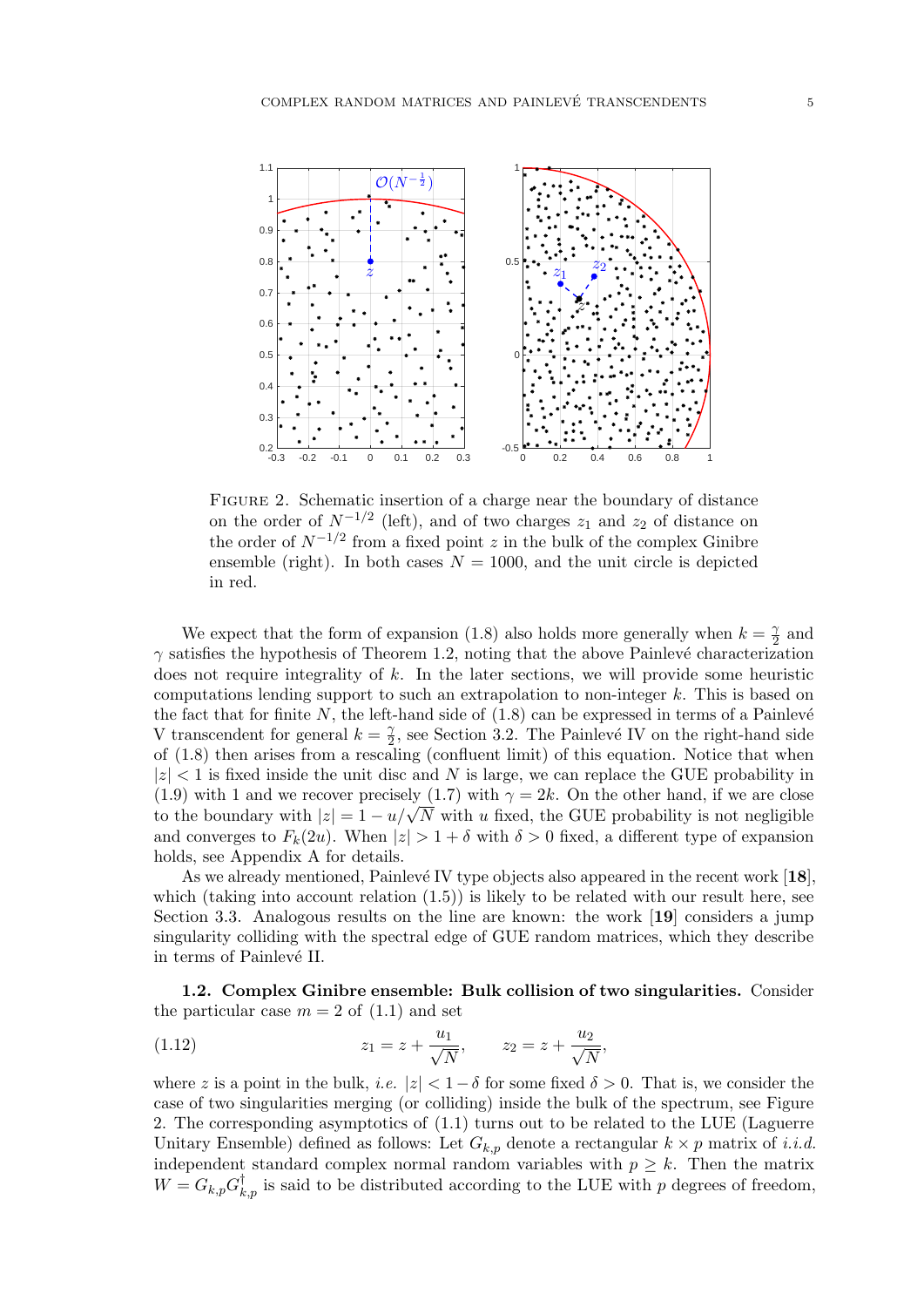denoted LUE<sub>k,p</sub>, though sometimes it is convenient to refer to the parameter  $\alpha = p - k$ . The names Wishart matrix or sample covariance matrix are also in common use, see the text [36] for further background. The largest eigenvalue of W will be denoted  $\lambda_{\max}^{(\text{LUE}_{k,p})}$ .

THEOREM 1.5. Let  $k_1, k_2 \in \mathbb{N}$ , where we assume without loss of generality that  $k_1 \geq k_2$ and take  $z_1, z_2$  scaled according to (1.12). Then the following holds uniformly for  $u_1$  and  $u_2$  varying in compact subsets of  $\mathbb{C}$ ,

$$
(1.13)
$$

$$
\mathbb{E}\left(|\det(G_N - z_1)|^{2k_1} |\det(G_N - z_2)|^{2k_2}\right) = e^{k_1 N(|z_1|^2 - 1) + k_2 N(|z_2|^2 - 1) + \frac{k_1^2}{2}\log(N) + \frac{k_2^2}{2}\log(N)}
$$
  
 
$$
\times e^{-2k_1 k_2 \log|z_2 - z_1|} \frac{(2\pi)^{(k_1 + k_2)/2}}{G(1 + k_1)G(1 + k_2)} F_{k_1, k_2}(N|z_2 - z_1|^2)(1 + o(1)), \qquad N \to \infty,
$$

where  $F_{k_1,k_2}(x)$  is the distribution function of the largest eigenvalue of a  $k_2 \times k_2$  LUE matrix with  $k_1$  degrees of freedom:

(1.14) 
$$
F_{k_1,k_2}(x) = \mathbb{P}\left(\lambda_{\max}^{(\text{LUE}_{k_2,k_1})} < x\right).
$$

Proof. See Section 4.

REMARK 1.6. As with Theorem 1.3, the probability  $F_{k_1,k_2}(x)$  has a characterization in terms of a non-linear second order differential equation. In the same work of Tracy and Widom [63] one finds the result

(1.15) 
$$
F_{k_1,k_2}(x) = \exp\left(-\int_x^\infty \frac{\sigma_{k_2,k_1-k_2}^{(V)}(t)}{t} dt\right),
$$

where  $\sigma_{k,\alpha}^{(V)}(t)$  satisfies the Jimbo-Miwa-Okamoto  $\sigma$ -form of the Painlevé V equation,

(1.16) 
$$
(t\sigma'')^{2} - [\sigma - t\sigma' + 2(\sigma')^{2} + (2k + \alpha)\sigma']^{2} + 4(\sigma')^{2}(k + \alpha + \sigma')(k + \sigma') = 0.
$$

If we consider a limiting case where the separation  $|u_2 - u_1| \to \infty$  we can replace the LUE probability with 1. The remaining terms in the asymptotic expansion (1.13) are consistent with a conjectured formula of Webb and Wong [67] for the global asymptotics of  $(1.1)$  (defined by a separation between  $z_2$  and  $z_1$  of order  $O(1)$ ). Indeed, the appearance of the term  $-2k_1k_2 \log |z_2 - z_1|$  should be interpreted as the covariance function of the random process  $\phi_N(z) := \log |\det(G_N - z)|$ . Such *logarithmic correlations* are widely anticipated to appear at global or mesoscopic regimes because of the association of  $\phi_N(z)$  with the Gaussian free field  $[6,62]$ .

We remark that the particular case of  $(1.13)$  with  $k_1 = k_2$  and  $z = 0$  appeared in the mentioned work of Nishigaki and Kamenev [61] using a technique based on Grassmann integration, but the terms of order  $log(N)$  appearing in (1.13) appear to be absent in [61]. This could be due to their intended application to replica limits which could render such terms negligible in their context. Finally we remark that a one-dimensional version of this merging of singularities has been investigated in the context of Toeplitz and Hankel determinants, with non-integer exponents, and also involves Painlevé V  $[25,26]$ .

As with Theorem 1.3, we believe that Theorem 1.5 continues to hold when  $k_1$  and  $k_2$  are general real numbers such that the left-hand side of  $(1.13)$  is finite, with equation (1.16) defining the extrapolation to such non-integral exponents. To give support to this we give an example involving (partially) non-integer exponents, as follows.

THEOREM 1.7. Let  $k_2 \in \mathbb{N}$  and  $\gamma$  be a real number such that  $\gamma \geq k_2$ . Consider the left-hand side of (1.13) scaled according to (1.12) at the center of the eigenvalue support,  $z = 0$ , with  $u_1 = 0$  and set  $k_1 = \gamma$ . Then the expansion on the right-hand side of (1.13) *remains true with*  $k_1 = \gamma$ .

$$
\overline{\Box}
$$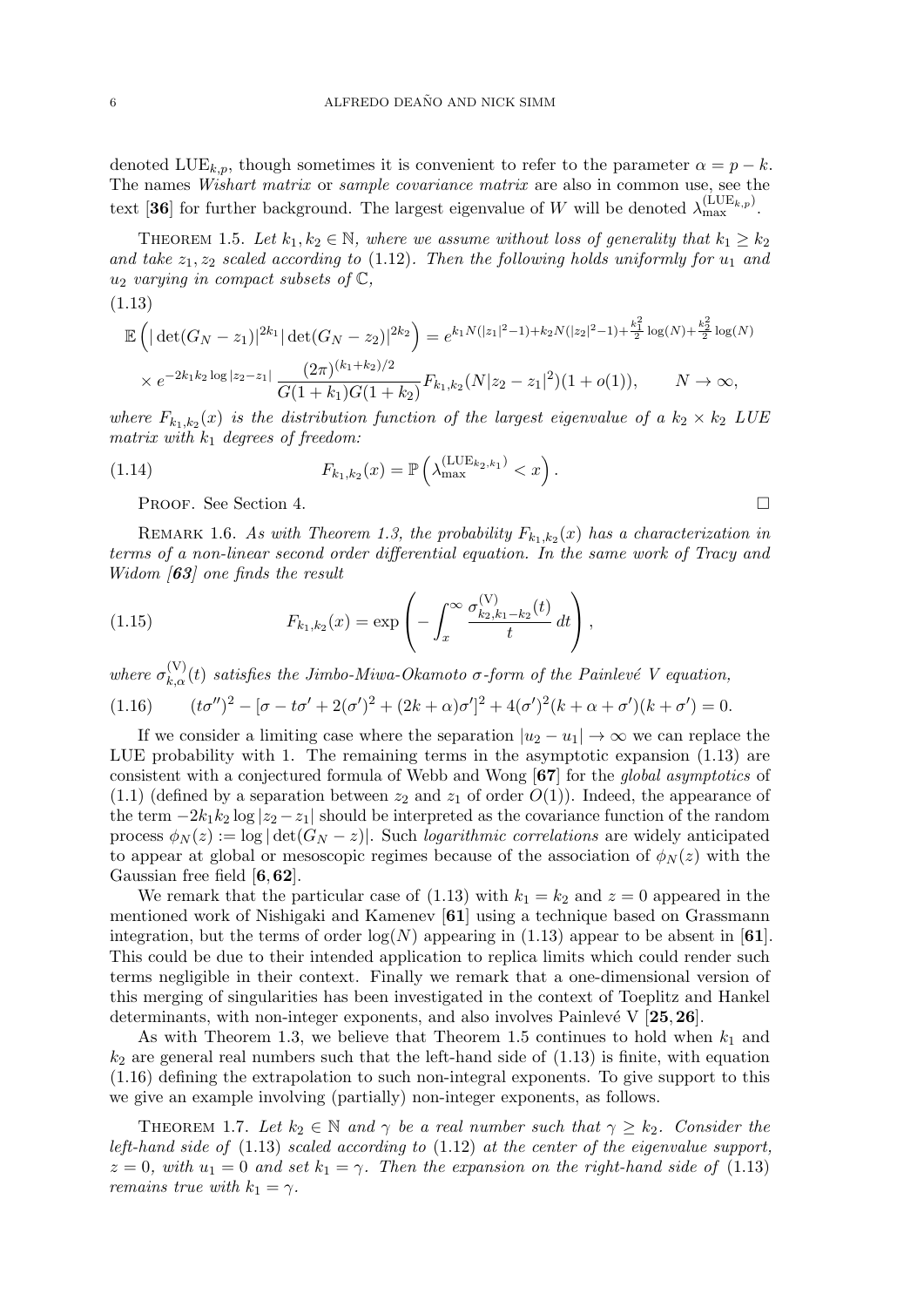Proof. See Section 4.

As we explain in Section 4, Theorem 1.7 can be viewed as an asymptotic expansion for the  $m = 1$  case of (1.1), with  $G_N$  replaced by a certain non-Gaussian matrix: the *induced* Ginibre ensemble introduced and studied in [33], see equation (4.34).

1.3. Truncated unitary ensemble and Painlevé transcendents. Let  $M$  be a positive integer and consider  $U(M)$ , the group of  $M \times M$  unitary matrices. The CUE (Circular Unitary Ensemble) is  $U(M)$  equipped with the normalized Haar measure  $d\mu(U)$ , where  $U \in U(M)$ . A truncation of U is simply a sub-block, which by invariance of the Haar measure we can take to be the upper-left  $N \times N$  sub-block of U, that we denote here by T and assume  $N < M$ . The eigenvalues  $\lambda_1, \ldots, \lambda_N$  of the sub-unitary matrix T lie strictly inside the unit disc  $|\lambda_j| \leq 1$  for all  $j = 1, ..., N$ . Their joint probability density function has been computed by  $\dot{Z}$ yczkowski and Sommers [70] as

(1.17) 
$$
P(\lambda_1, ..., \lambda_N) \propto \prod_{j=1}^N (1 - |\lambda_j|^2)^{M - N - 1} \prod_{1 \leq i < j \leq N} |\lambda_j - \lambda_i|^2.
$$

Using (1.17) the authors showed that statistics of the eigenvalues depend sensitively on the relative scaling of N and M as  $M \to \infty$ . Roughly speaking, unless N is very close to M, the matrix T is expected to have similar spectral characteristics as the Ginibre matrix  $G_N$ from the previous sections. However, when  $M - N = \kappa = O(1)$ , so that only a constant order of rows and columns are truncated, one expects new behaviour. This is known as the weak non-unitarity limit, see [47,56] for further background and applications.

THEOREM 1.8 (Boundary asymptotics). Let  $M - N = \kappa$  be a fixed positive integer and fix  $k \in \mathbb{N}$ . Consider the boundary scaling

(1.18) 
$$
|z| = 1 - \frac{u}{N}, \qquad u > 0.
$$

Then the following asymptotic formula holds (1.19)

$$
\mathbb{E}\left(|\det(T-z)|^{2k}\right) = N^{k^2} \frac{G(k+\kappa+1)}{G(k+1)G(\kappa+1)} (2u)^{-k^2 - k\kappa} F_{k+\kappa,k}(2u) (1+o(1)), \qquad N \to \infty,
$$

where  $F_{k+\kappa,k}(x)$ , as in (1.14), is the distribution function of the largest eigenvalue in the  $k \times k$  LUE with  $k + \kappa$  degrees of freedom,

(1.20) 
$$
F_{k+\kappa,k}(x) = \mathbb{P}\left(\lambda_{\max}^{(\text{LUE}_{k,k+\kappa})} < x\right).
$$

PROOF. See Section 5.

REMARK 1.9. As in Theorems 1.5 and 1.3, the quantity  $(1.20)$  is expressible in terms of Painlevé transcendents. The results of  $\vert 63 \vert$  imply that (1.20) is given by

(1.21) 
$$
F_{k+\kappa,k}(x) = \exp\left(-\int_x^\infty \frac{\sigma_{k,\kappa}^{(V)}(t)}{t} dt\right)
$$

where  $\sigma_{k,\kappa}^{(V)}(t)$  satisfies the  $\sigma$ -form of Painlevé V (1.16) with parameter  $\alpha = \kappa$ . Via this representation, our expansion (1.19) can be interpreted for both non-integer k and noninteger κ.

Compared to Theorem 1.3, an interesting point of departure concerns the change from Painlevé IV to Painlevé V appearing in the constant term of the asymptotic expansion (1.19). One notable difference here is that the boundary forms a hard edge: eigenvalues of T are forbidden from leaving the unit disc and thus a different boundary behaviour can be expected. Properties of two-dimensional models of type (1.2) with a hard edge have been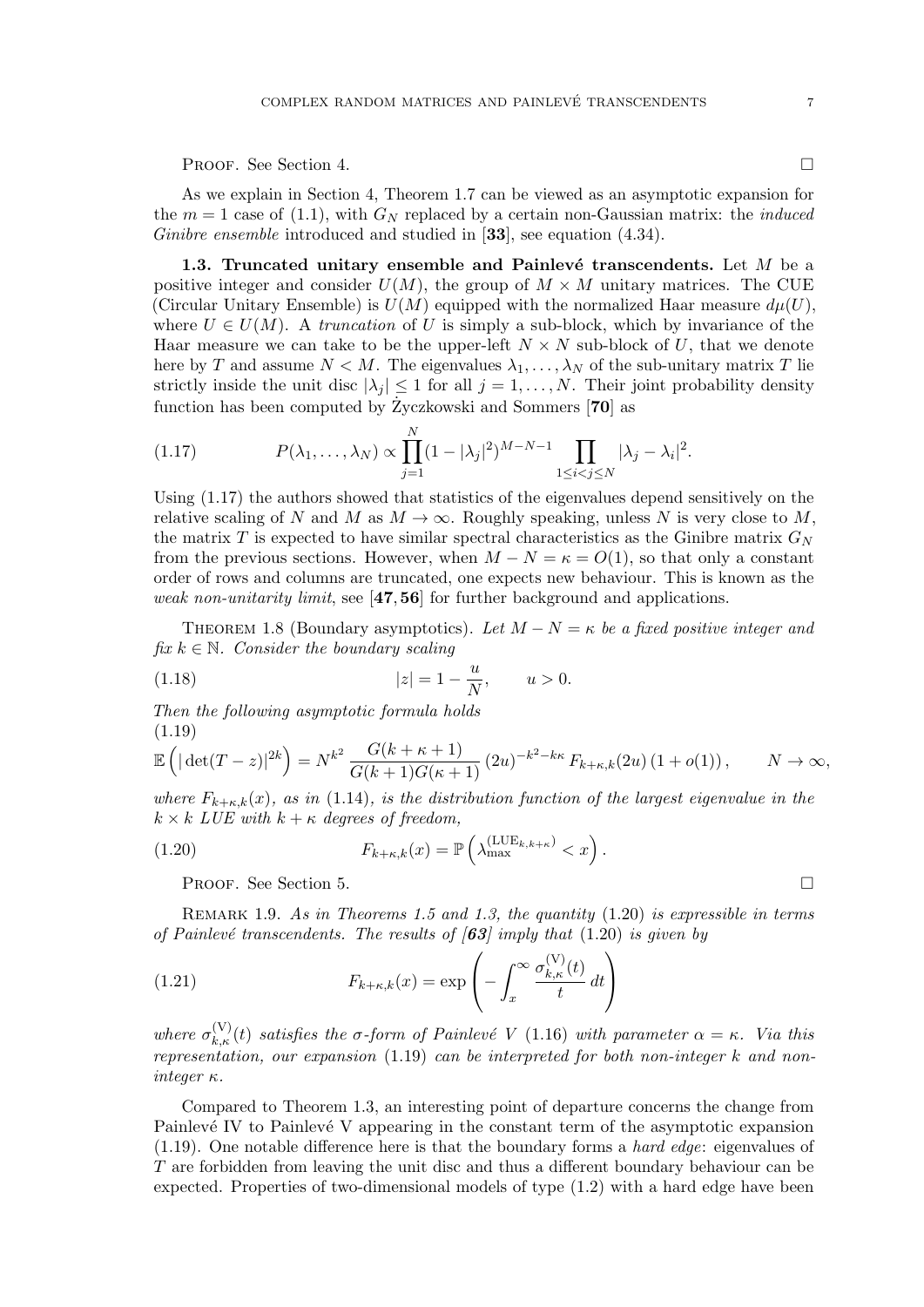

FIGURE 3. Schematic insertion of a charge  $z$  near the boundary in the truncated CUE ensemble. On the left  $M = 200$  and  $N = 180$ , and on the right  $M = 2000$  and  $N = 1980$ . The unit circle is depicted in red.

studied recently [7] and were shown to deviate from the boundary statistics known for the Ginibre ensemble.

For our final result on the truncated unitary ensemble, we state an analogue of (1.19) at finite N. In order to state the result, let  $W_1$  and  $W_2$  be two independent LUE matrices with  $p_1$  and  $p_2$  degrees of freedom, both of dimension k. The ratio of LUE matrices

$$
(1.22) \t\t J = W_1(W_1 + W_2)^{-1}
$$

has eigenvalues supported on the interval  $[0, 1]$ . This set of eigenvalues is known as the Jacobi Unitary Ensemble, again see [36] for further background. We denote the largest eigenvalue of J by  $\lambda_{\max}^{(JUE_{k,\alpha,\beta})}$  where  $\alpha = p_1 - k$  and  $\beta = p_2 - k$  is standard notation for the parameters of the ensemble.

THEOREM 1.10 (Truncated CUE and Painlevé VI). Let  $k \in \mathbb{N}$  and  $|z| < 1$ . Then we have the exact identity

$$
(1.23) \qquad \mathbb{E}\left(|\det(T-z)|^{2k}\right) = \frac{C_{M,N,k}}{(1-|z|^2)^{k(M-N)+k^2}} \mathbb{P}\left(\lambda_{\max}^{(\text{JUE}_{k,M-N,N})} < 1-|z|^2\right),
$$

where

(1.24) 
$$
C_{M,N,k} := \mathbb{E}\left(|\det(T)|^{2k}\right) = \prod_{j=0}^{k-1} \frac{\Gamma(M-N+1+j)\Gamma(N+1+j)}{\Gamma(M+1+j)\Gamma(1+j)}.
$$

Proof. See Section 5.

REMARK 1.11. Although (1.23) holds for  $|z| < 1$ , the general case where  $z \in \mathbb{C}$  is covered in Proposition 5.1. A result for non-integer k involving  $U(N)$  group integrals is described in Theorem 5.3.

REMARK 1.12. As with the previous cases involving GUE and LUE, one also anticipates a Painlevé representation for the JUE probability on the right-hand side of  $(1.23)$ . A third order equation was obtained in the same paper of Tracy and Widom  $[63]$ , but this was not expressed in second order form and identified in terms of Painlevé transcendents until later work  $\left[1,20,40,48,68\right]$ . These studies show, with a variety of approaches, that for  $0 \leq x \leq 1$ ,

$$
(1.25) \qquad \mathbb{P}\left(\lambda_{\max}^{(JUE_{k,\alpha,\beta})} < x\right) = \exp\left(-\int_x^1 \frac{\sigma_{\alpha,\beta}^{(VI)}(t) - b_1b_2t + \frac{b_1b_2 + b_3b_4}{2}}{t(1-t)}\,dt\right),
$$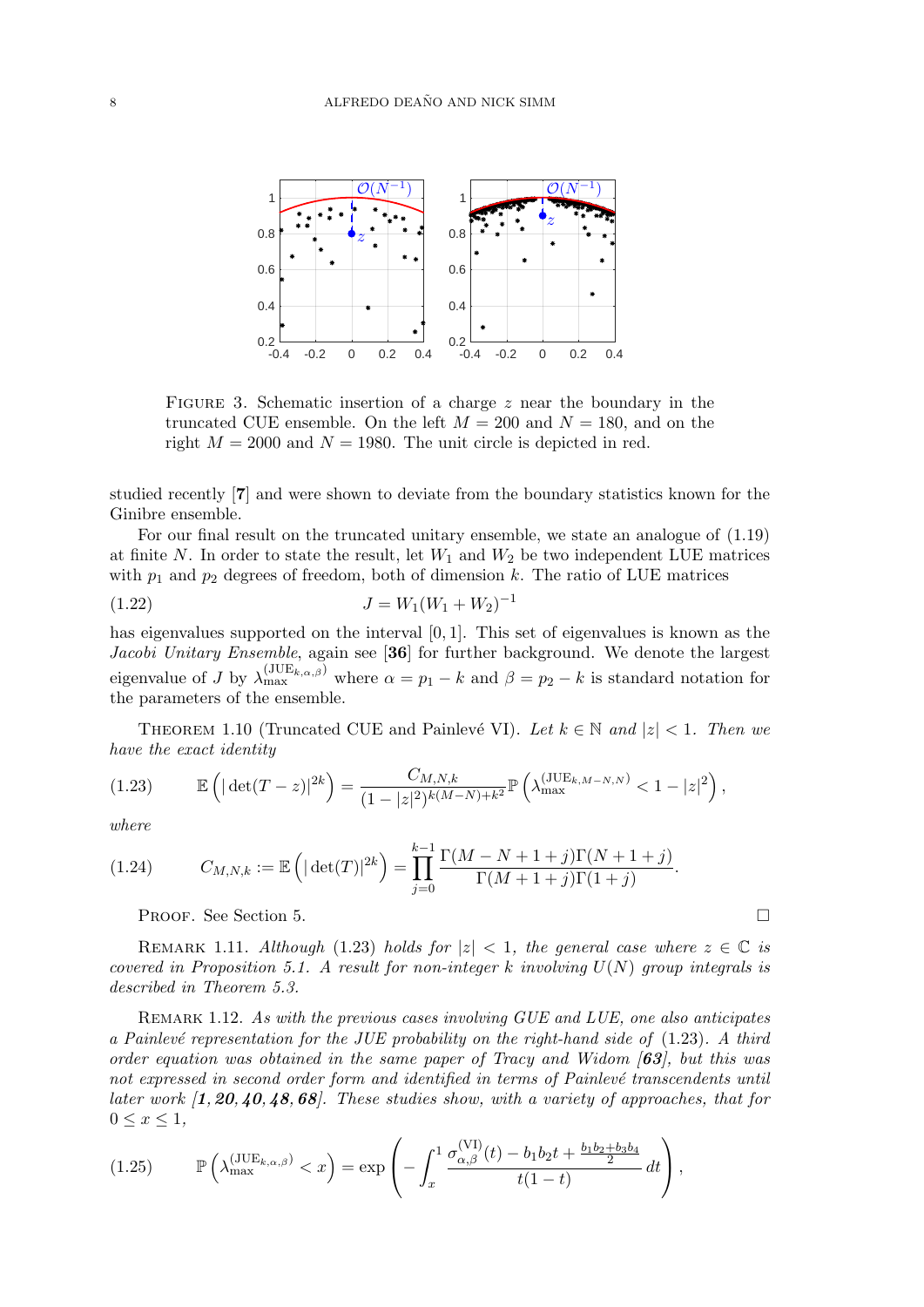where  $\sigma_{\alpha,\beta}^{(VI)}(t)$  satisfies the Jimbo-Miwa-Okamoto  $\sigma$ -form of the Painlevé VI equation

(1.26) 
$$
\sigma'(t(1-t)\sigma'')^2 - \left(\sigma'(2\sigma + (1-2t)\sigma') + \prod_{i=1}^4 b_i\right)^2 + \prod_{i=1}^4 (\sigma' - b_i^2) = 0,
$$

with parameters

(1.27) 
$$
b_1 = b_2 = k + \frac{\alpha + \beta}{2}, \quad b_3 = \frac{\alpha + \beta}{2}, \quad b_4 = \frac{\beta - \alpha}{2}.
$$

This continues to give an interpretation of the right-hand side of  $(1.23)$  even when k is not an integer. We will prove in Corollary 3 that the extrapolation to non-integer k in this fashion is the correct interpretation.

REMARK 1.13. In the limit  $\kappa \to 0$  the matrix T reduces to a Haar distributed unitary matrix whose spectrum lies precisely on the unit circle. In that case the asymptotics of order  $N^{k^2}$  is close to the Keating and Snaith result used to conjecture the corresponding moments of the Riemann zeta function [55]. In this purely unitary case  $\kappa = 0$  the association with Painlevé VI and the boundary scaling in terms of Painlevé V was discussed in  $\mathcal{I}$ 0. More recently, Painlevé V arose for boundary asymptotics of derivatives of  $CUE$  characteristic polynomials [11].

1.4. Multiple charges. In this section we state our results for the correlation function  $(1.1)$  for  $m > 2$ . At the edge, we found a natural generalization of the GUE type Theorem 1.3 which replaces the probability (1.9) with an object related to non-intersecting Brownian motion.

Recall that the transition density of a standard Brownian motion on  $\mathbb{R}$ , leaving from u and arriving at  $v$  is

(1.28) 
$$
p_t(u,v) = \frac{1}{\sqrt{2\pi t}} e^{-(u-v)^2/(2t)}.
$$

Now consider k non-intersecting Brownian motions on  $\mathbb{R}$ , leaving from positions  $(u_1, \ldots, u_k)$ at time 0 and arriving at  $(v_1, \ldots, v_k)$  at time 1. The probability that all particles belong to the set  $E$  at time  $t$  is, up to a normalizing factor, given by the Karlin-McGregor formula (see [54] or [3, Sec. 7.4])

(1.29) 
$$
\mathcal{Z}_{t}(\vec{u}, \vec{v}, E) = \int_{E^{k}} \det \left\{ p_{t}(u_{i}, s_{j}) \right\}_{i, j=1}^{k} \det \left\{ p_{1-t}(s_{i}, v_{j}) \right\}_{i, j=1}^{k} d\vec{s}.
$$

Of particular interest here will be the case  $E = \mathbb{R}_+$  which corresponds to the probability that the smallest particle is positive at time  $t$ .

THEOREM 1.14. Consider the boundary scaling

(1.30) 
$$
x_j = z - \frac{u_j}{\overline{z}\sqrt{N}}, \qquad \overline{y_j} = \overline{z} - \frac{\overline{v_j}}{z\sqrt{N}}, \qquad j = 1, \dots, k,
$$

where z is a fixed point on the boundary,  $|z|=1$ , with fixed complex vectors  $\vec{u}, \vec{v} \in \mathbb{C}^k$ , which may contain degeneracies. Then we have the following asymptotic expansion,

(1.31)  
\n
$$
\mathbb{E}\left(\prod_{j=1}^{k}\det(G_N - x_j)\det(G_N^{\dagger} - \overline{y_j})\right) = \exp\left(-\sum_{j=1}^{k}\left(\sqrt{N}(u_j + \overline{v_j}) - \frac{u_j^2 + \overline{v_j}^2}{2}\right) + \frac{k^2}{2}\log(N)\right)
$$
\n
$$
\times \frac{(2\pi)^k}{k!} F_k^{(\text{edge})}(\vec{u}, \vec{v}) (1 + o(1)), \qquad N \to \infty,
$$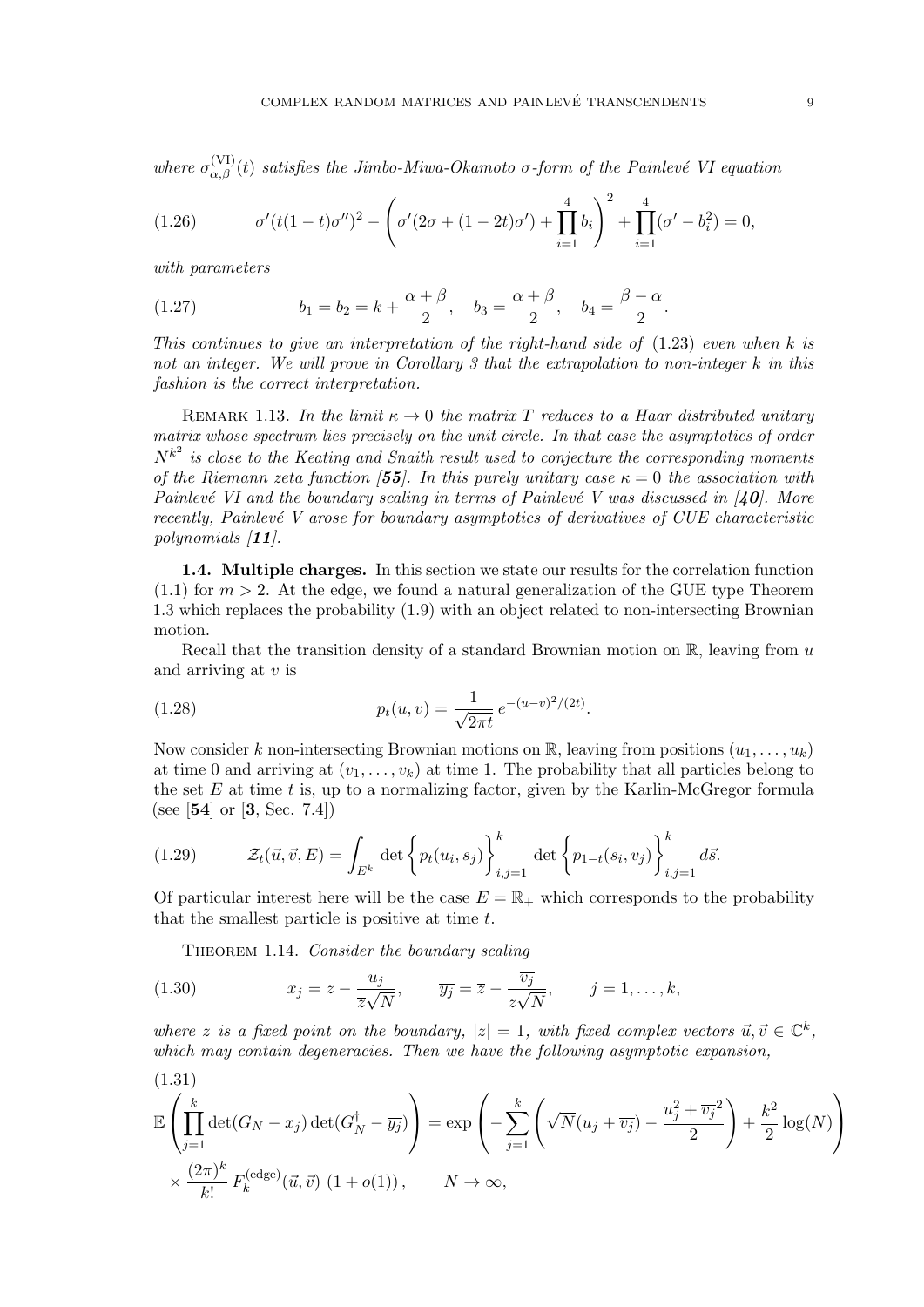

FIGURE 4. Schematic insertion of two families of charges (with  $k = 3$ ) near the point  $z = 1$  on the boundary in the complex Ginibre ensemble.

where

(1.32) 
$$
F_k^{(\text{edge})}(\vec{u}, \vec{v}) = \frac{\mathcal{Z}_{1/2}(\vec{u}, \overline{\vec{v}}, \mathbb{R}_+)}{\prod_{1 \leq i < j \leq k} (u_j - u_i)(\overline{v_j} - \overline{v_i})}.
$$

In the event that the vectors  $\vec{u}$  or  $\vec{v}$  contain degeneracies, the expansion (1.31) continues to hold by taking appropriate limits in (1.32).

#### PROOF. See Section 3.4.

To obtain (1.1), we have to merge entries of the vectors 
$$
\vec{u}
$$
 and  $\vec{v}$  into several distinct  
families and eventually take  $\vec{u} = \vec{v}$  in the ratio (1.32). In the Brownian motion interpretation,  
the confluence of terminal and initial points is well studied and has appeared several times in  
the literature. For example, as in [3, Section 7.4] we can consider m families  $u_i^{(1)}, \ldots, u_i^{(k_i)}$   
and  $v_i^{(1)}, \ldots, v_i^{(k_i)}$  for  $i = 1, \ldots, m$  each of which are merged to a single point  $a_i$  and  $b_i$   
respectively for each  $i = 1, \ldots, m$  with  $k_1 + \ldots + k_m = k$ , finally setting  $a_i = b_i$ . Thus  
we are considering k non-intersecting Brownian motions with  $k_i$  paths starting at  $a_i$  and  
terminating at  $b_i$ , leading to

(1.33)  

$$
\mathcal{Z}_{t}(\vec{u}, \vec{v}, E) \sim c_{k,t}(\vec{u}, \vec{v}) \int_{E^{k}} \prod_{j=1}^{k} e^{-\frac{s_{j}^{2}}{2t(1-t)}}
$$

$$
\times \det \begin{pmatrix} \left\{ s_{j}^{i-1} e^{\frac{a_{1}s_{j}}{t}} \right\}_{i=1, j=1}^{k_{1}, k} \\ \vdots \\ \left\{ s_{j}^{i-1} e^{\frac{a_{m}s_{j}}{t}} \right\}_{i=1, j=1}^{k_{m}, k} \end{pmatrix} \det \begin{pmatrix} \left\{ s_{j}^{i-1} e^{\frac{b_{1}s_{j}}{1-t}} \right\}_{i=1, j=1}^{k_{1}, k} \\ \vdots \\ \left\{ s_{j}^{i-1} e^{\frac{b_{m}s_{j}}{1-t}} \right\}_{i=1, j=1}^{k_{m}, k} \end{pmatrix} d\vec{s},
$$

where  $c_{k,t}(\vec{u}, \vec{v})$  is an explicit and simple to calculate pre-factor that we omit from the presentation. Although the vectors  $\vec{u}, \vec{v}$  should be real for this probabilistic interpretation, the formulae (1.32) and (1.33) continue to make sense for complex values. This block structure has appeared in the context of multiple Hermite polynomials and the m-component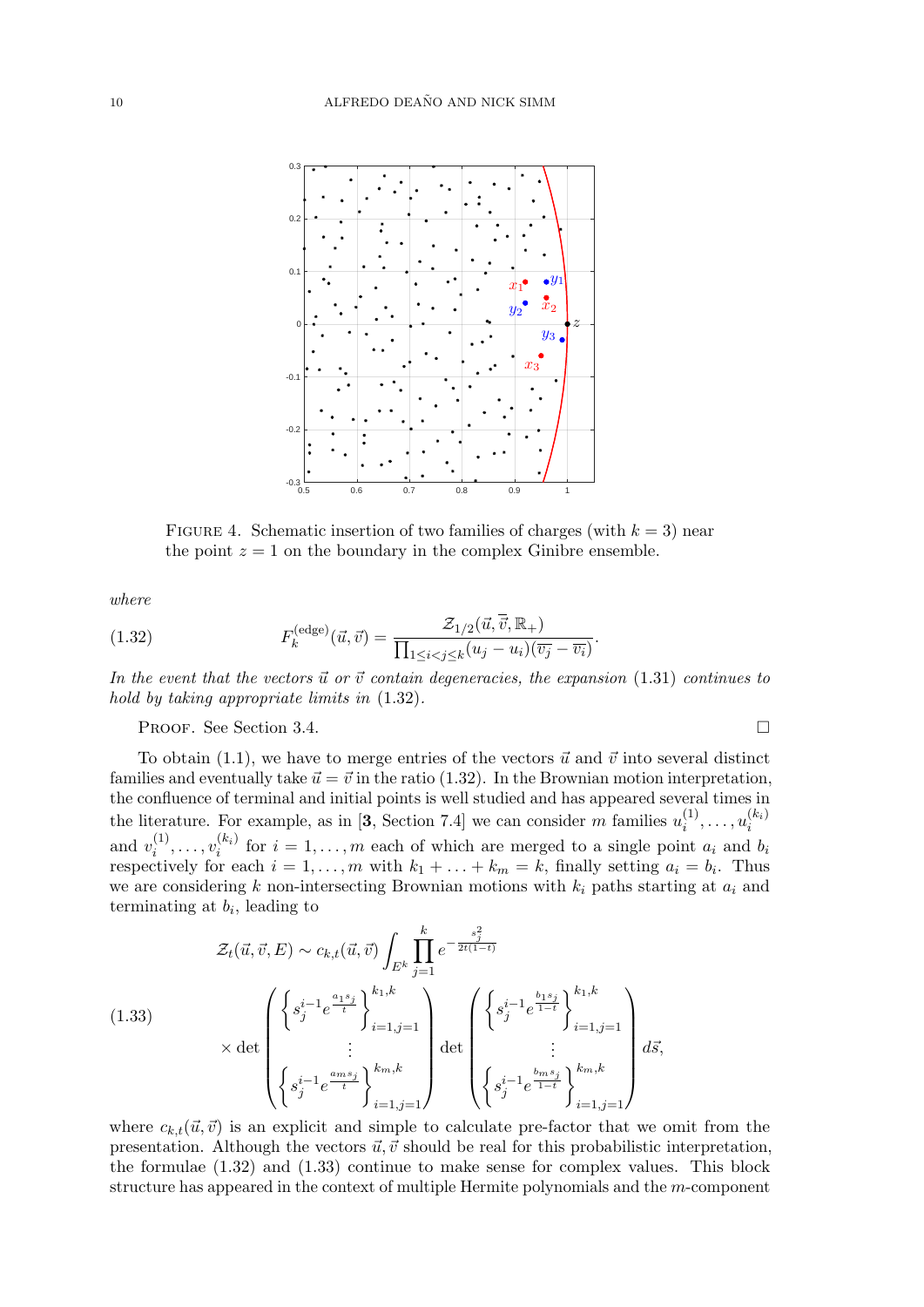KP hierarchy [3, 28, 29]. The latter in principle yields a system of PDEs generalizing the Painlevé characterization  $(1.11)$  to the multiple charge context, thus giving a possible interpretation of the boundary asymptotics of  $(1.1)$  for non-integer  ${k_i}_{i=1}^m$ . The recent work [60] studied the relation between the planar orthogonal polynomials associated with (1.1) with non-integer  ${k_i}_{i=1}^m$  and type II multiple orthogonal polynomials, but only at the finite  $N$  level. It would be interesting to understand if the multiple orthogonality known to be associated with (1.33) is related.

Finally we discuss the generalization of Theorem 1.5 to multiple charges colliding in the bulk.

THEOREM 1.15. Fix  $\delta > 0$  and take z inside the unit disc  $|z| < 1 - \delta$ . Consider points  ${x_i}_{i=1}^k$  and  ${y_i}_{i=1}^k$  centered and scaled

(1.34) 
$$
x_i = z + \frac{u_i}{\sqrt{N}}, \qquad \overline{y_i} = \overline{z} + \frac{\overline{v_i}}{\sqrt{N}},
$$

for  $i = 1, ..., k$ . Then the following holds uniformly for  $\{u_i, v_i\}_{i=1}^k$  varying in compact subsets of  $\mathbb{C},$ 

$$
(1.35)
$$
  
\n
$$
\mathbb{E}\left(\prod_{i=1}^{k} \det(G_N - x_i) \det(G_N^{\dagger} - \overline{y_i})\right) = \exp\left(Nk(|z|^2 - 1) + \sqrt{N} \sum_{i=1}^{k} (z\overline{v_i} + \overline{z}u_i) + \frac{k^2}{2} \log(N)\right)
$$
  
\n
$$
\times \frac{(2\pi)^{k/2}}{G(1+k)} F_k^{(\text{bulk})}(\vec{u}, \vec{v}) (1+o(1)), \qquad N \to \infty,
$$

where  $F_k^{(\text{bulk})}$  $\mathcal{U}_{k}^{(\text{bulk})}(\vec{u}, \vec{v})$  is the following integral over the group  $U(k)$  of  $k \times k$  unitary matrices,

(1.36) 
$$
F_k^{\text{(bulk)}}(\vec{u}, \vec{v}) = \int_{U(k)} e^{\text{Tr}(UAU^\dagger \overline{B})} d\mu(U).
$$

Here  $d\mu(U)$  is the normalized Haar measure on  $U(k)$  and

(1.37) 
$$
A = \text{diag}(u_1, \dots, u_k), \qquad \overline{B} = \text{diag}(\overline{v_1}, \dots, \overline{v_k}).
$$

PROOF. See Section 4.

The integral appearing in (1.36) is well known in random matrix theory under the name Harish-Chandra Itzykson Zuber integral, see [51]. As we discuss in Section 4 there is an explicit formula for this integral. However, in order to obtain (1.1) or the result in Theorem 1.5, a rather delicate merging procedure is required and the explicit formula is not always easy to use in this case. We explain how to overcome this in Section 4.

REMARK 1.16. A remark about universality: Our proof of the aforementioned results relies essentially only on local asymptotics of the relevant correlation kernel, either close to the boundary or in the bulk (in contrast to the approaches in  $\left[53, 61\right]$  which exploit the Gaussian structure of the Ginibre ensemble). For the more general model (1.2), the correlations in the bulk and at the edge are now known to be strongly independent of the potential  $V(\lambda)$  (universal) up to some restrictions on the regularity of  $V(\lambda)$  and the droplet. This has been accomplished at the edge in the recent development  $(49)$  and for the bulk in  $[9]$ . Indeed, considering Theorem 1.3 for example, based on the results in  $\mathcal{A}9$  we expect that the same Painlevé IV object describes the collision of a point charge with the boundary of the droplet for a broad class of normal matrix models. In a different direction, bulk universality for correlations of non-Hermitian characteristic polynomials was recently investigated in  $\vert 4 \vert$ where a formula essentially equivalent to  $(1.35)$  was derived for a class of independent entry random matrices.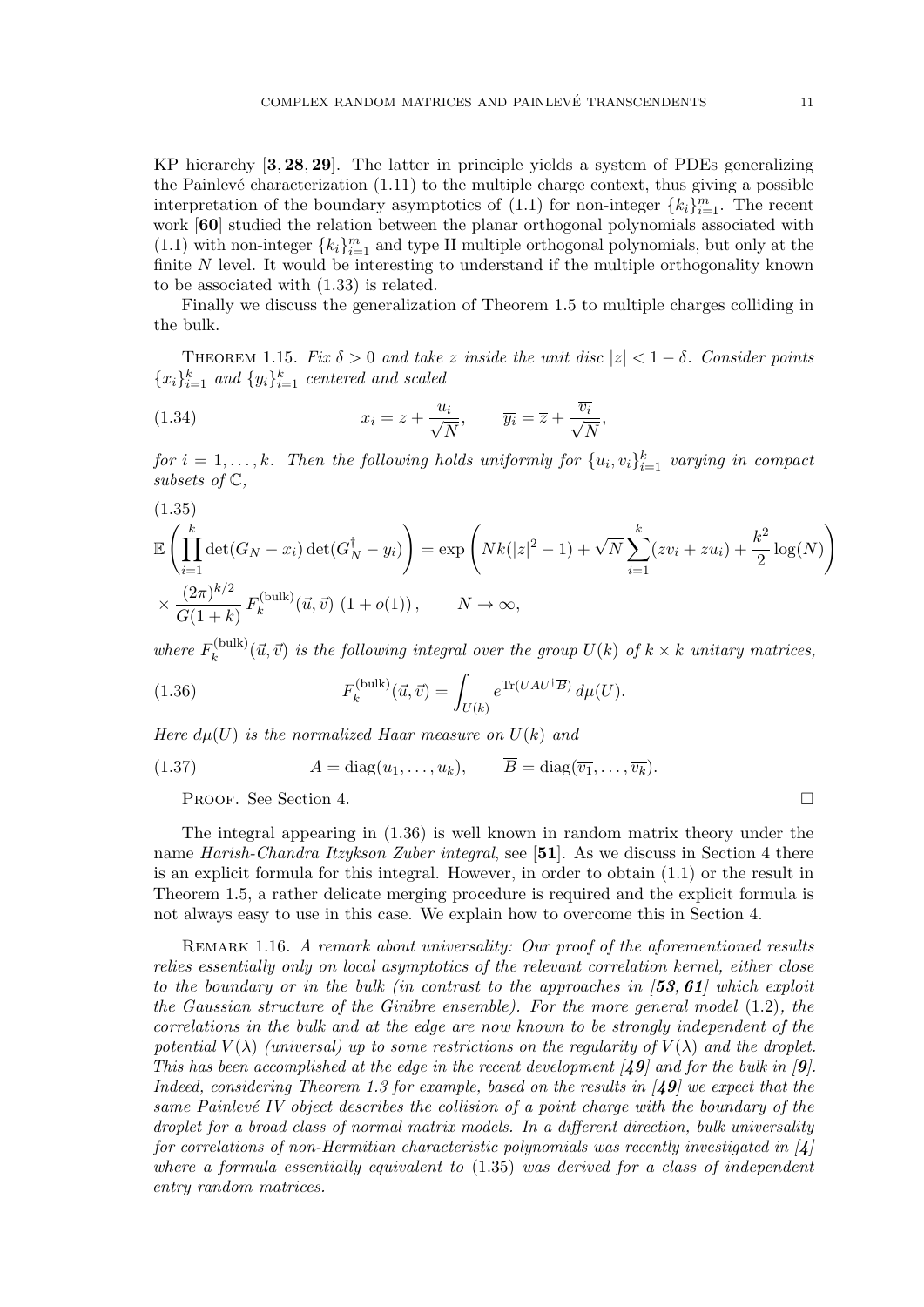To summarize, we tabulate below the results described in this section. Each Theorem can be viewed as a certain duality mapping the planar problem under consideration to objects typically encountered in the study of Hermitian or unitary matrices. The last column indicates the associated Painlevé system.

| Microscopic behaviour of the correlation function $(1.1)$ |                |                                |                         |          |
|-----------------------------------------------------------|----------------|--------------------------------|-------------------------|----------|
| Planar model                                              | m              | Regime                         | Duality                 | Painlevé |
| $\mathbb{C}\text{-Ginibre}$                               |                | Finite $N$                     | LUE                     | V        |
| $\rightarrow$                                             |                | Edge, $N \to \infty$           | GUE                     | IV       |
| , 22                                                      | $\overline{2}$ | Bulk, $N\to\infty$             | LUE                     | V        |
| $\cdots$                                                  |                | $m > 2$   Edge, $N \to \infty$ | Non-intersecting paths  |          |
| $\overline{\phantom{a}}$                                  |                | $m > 2$   Bulk, $N \to \infty$ | Itzykson Zuber integral |          |
| T-CUE                                                     |                | Finite $N$                     | JUE                     | VI       |
| , 22                                                      |                | Edge, $N \to \infty$           | LUE                     | V        |

Table 1. The above table summarises the main results of the present work.

The structure of this paper is as follows. In Section 2 we recall some well known facts about the normal matrix model (1.2) and its relation to determinantal structures and orthogonal polynomials in the complex plane. Then in Section 3 we compute the 1-point correlation (object (1.1) with  $m = 1$ ) at finite N and discuss its relation to Painlevé V for finite N and Painlevé IV near the boundary, proving Theorem 1.3. These boundary asymptotics are then used to give a conjecture for the critical asymptotics of the partition function (1.3) with potential (1.4). Section 4 is devoted to proving the results about bulk asymptotics and merging of singularities namely Theorems 1.5, 1.7 and 1.15. Finally Section 5 is devoted to studying the 1-point correlation for the truncated unitary ensemble, its relation to Painlevé VI and boundary asymptotics in terms of Painlevé V.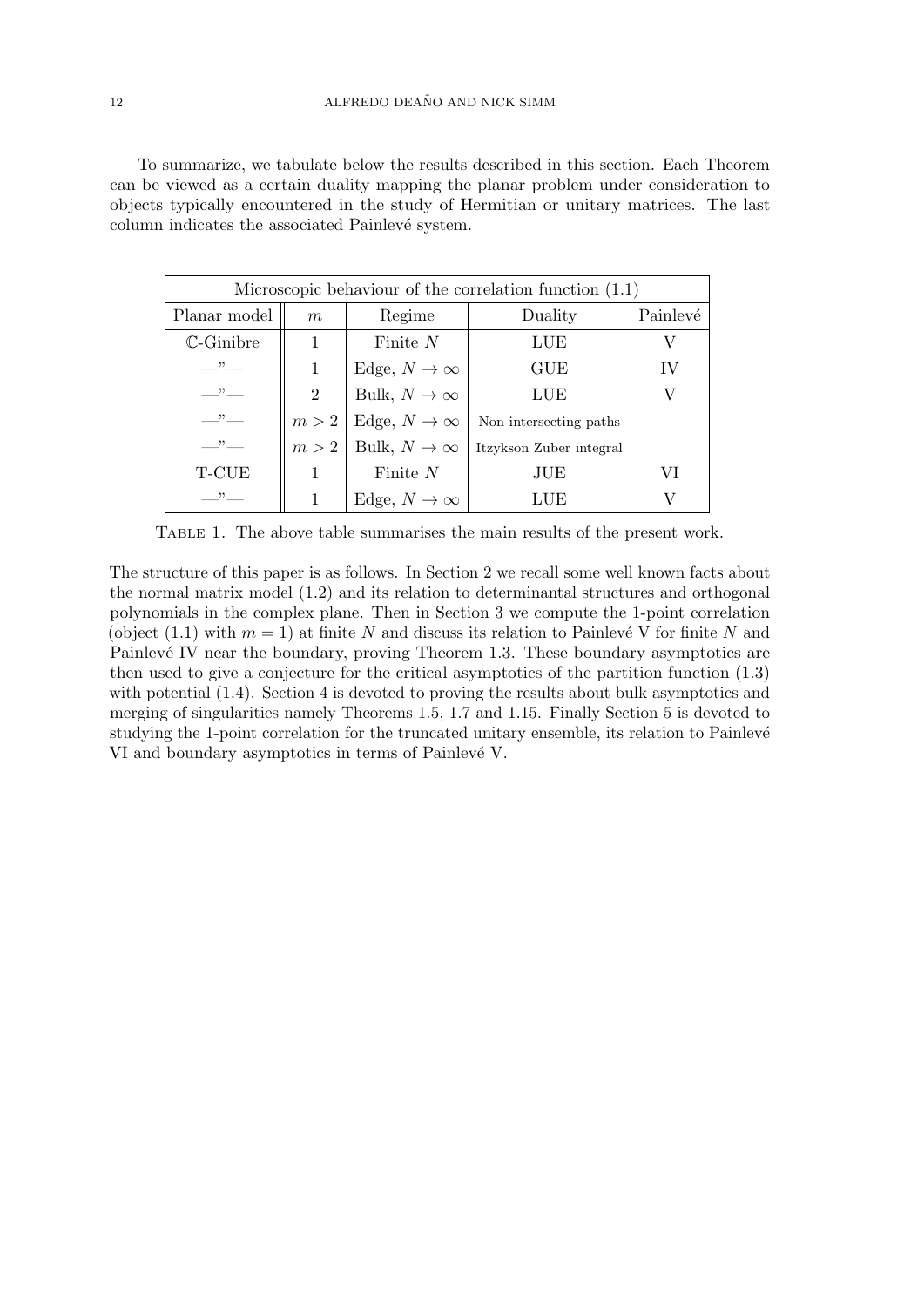#### 2. Planar orthogonal polynomials and determinantal structures

In this section we set some basic notation for the paper and recall some known facts regarding the normal matrix model and planar orthogonal polynomials, see e.g.  $[5,6,14]$  and references therein for relevant background. Consider the normal matrix model corresponding to a weight  $w(\lambda)$  as defined in (1.2), where  $w(\lambda) = e^{-NV(\lambda)} \geq 0$ . From the weight  $w(\lambda)$ we may construct a unique family of degree k monic polynomials  $p_k(\lambda), k = 0, 1, 2, \ldots$ satisfying the planar orthogonality

(2.1) 
$$
\int_{\mathbb{C}} p_k(\lambda) \overline{p_j(\lambda)} w(\lambda) d^2 \lambda = \delta_{k,j} h_k
$$

and these polynomials can be used to characterize statistical properties of (1.2). A distinguished role is played by a function of two variables known as the correlation kernel of the model, defined by

(2.2) 
$$
K_N(\lambda_1, \overline{\lambda_2}) = \sqrt{w(\lambda_1)w(\lambda_2)} \sum_{j=0}^{N-1} \frac{p_j(\lambda_1)\overline{p_j(\lambda_2)}}{h_j}.
$$

For example, the k-point eigenvalue correlation functions corresponding to  $(1.2)$  are given explicitly in terms of (2.2),

(2.3)  

$$
R_k(\lambda_1, ..., \lambda_k) := \frac{N!}{(N-k)!} \int_{\mathbb{C}^{N-k}} P(\lambda_1, ..., \lambda_N) d^2 \lambda_{k+1} ... d^2 \lambda_N
$$

$$
= \det \left\{ K_N(\lambda_i, \overline{\lambda_j}) \right\}_{i,j=1}^k,
$$

where  $P(\lambda_1, \ldots, \lambda_N)$  is a joint probability density function of the type (1.2) or (1.17). This identity expresses the fact that eigenvalues of normal random matrices form a determinantal point process with kernel  $(2.2)$ . The partition function  $(1.3)$  is also expressed in terms of orthogonal polynomials, via the norming constants in (2.1) we have

(2.4) 
$$
\mathcal{Z}_N = N! \det \left\{ \int_{\mathbb{C}} \lambda^i \overline{\lambda}^j w(\lambda) d^2 \lambda \right\}_{i,j=0}^{N-1} = N! \prod_{j=0}^{N-1} h_j.
$$

A simple but very useful fact we will exploit throughout the paper is that if  $w(\lambda)$  is rotationally invariant, i.e.  $w(\lambda) = w(|\lambda|)$ , then the planar orthogonal polynomials are the monomials, i.e.  $p_j(\lambda) = \lambda^j$  for each non-negative integer j.

The kernel (2.2) is also relevant for the computation of our central object of interest (1.1), as implied by the following result. In what follows, and in the rest of the paper, we will use the notation

(2.5) 
$$
\Delta(\vec{x}) := \prod_{1 \le i < j \le k} (x_j - x_i) = \det \left\{ x_i^{j-1} \right\}_{i,j=1}^k
$$

to denote the Vandermonde determinant in the entries of the vector  $\vec{x}$ , whose dimension may vary depending on the context.

THEOREM 2.1 (Akemann and Vernizzi [5]). Consider the polynomial kernel

(2.6) 
$$
B_N(x,\overline{y}) := \sum_{j=0}^{N-1} \frac{p_j(x)\overline{p_j(y)}}{h_j} = K_N(x,\overline{y})[w(x)w(y)]^{-1/2}
$$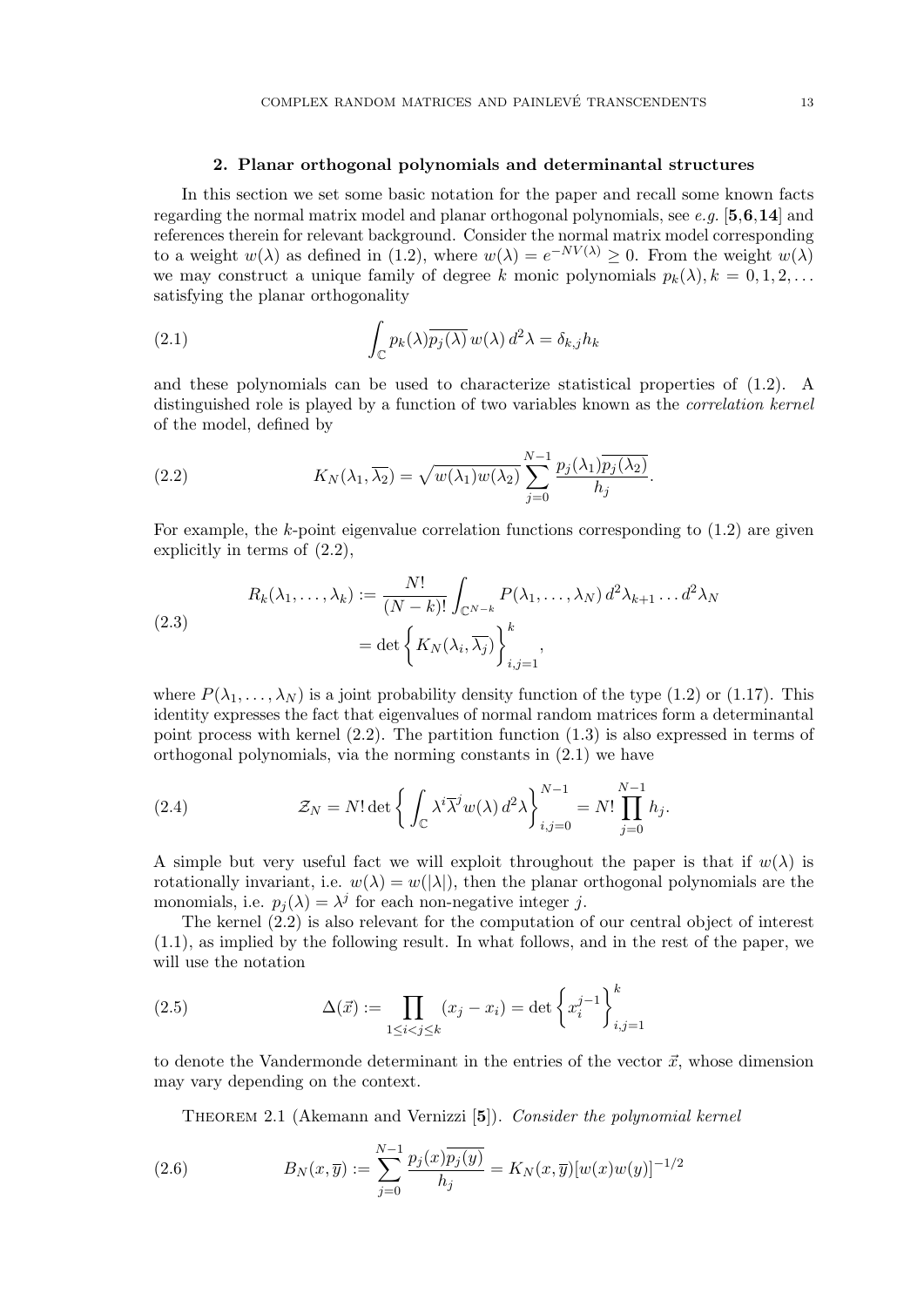and generic complex numbers  ${x_j}_{j=1}^k$  and  ${y_j}_{j=1}^k$ . The following exact identity holds

(2.7) 
$$
\mathbb{E}\left(\prod_{j=1}^N\prod_{i=1}^k(\lambda_j-x_i)(\overline{\lambda_j}-\overline{y_i})\right)=\frac{\det\left\{B_{N+k}(x_i,\overline{y_j})\right\}_{i,j=1}^k}{\Delta(\vec{x})\overline{\Delta(\vec{y})}}\prod_{j=0}^{k-1}h_{j+N}
$$

where the expectation is taken with respect to (1.2).

The idea behind this result goes back to Brézin and Hikami [23] who developed it in the context of Hermitian random matrices. In order to reproduce averages of the type (1.1), we have to merge some of the points  ${x_j}_{j=1}^k$ ,  ${y_j}_{j=1}^k$  which is easily done with L'Hôpital's rule and basic facts for differentiating determinants. For example, in the case  $m = 1$  of (1.1), we have to merge together all points  $x_i \to x$  and  $y_i \to y$  for all  $i = 1, \ldots, k$  which gives

(2.8) 
$$
\frac{\det\left\{A(x_i, y_j)\right\}_{i,j=1}^k}{\Delta(\vec{x})\Delta(\vec{y})} \to \left(\prod_{j=0}^{k-1} \frac{1}{(j!)^2}\right) \det\left\{\frac{\partial^{i+j-2}A(x, y)}{\partial x^{i-1}\partial y^{j-1}}\right\}_{i,j=1}^k
$$

for any smooth function of two variables  $A(x, y)$ . This representation also turns out to be useful for studying asymptotics, as it reduces the analysis to that of the two-variable kernel (2.6) and its derivatives. In order to calculate (or identify) the determinant on the right-hand side of (2.8) we will often exploit the following.

LEMMA 2.2 (Andréief identity). For a domain  $D$  and two sets of integrable functions  ${f_j(t)}_{j=1}^k$  and  ${g_j(t)}_{j=1}^k$  we have

(2.9) 
$$
\det \left\{ \int_D f_i(t) g_j(t) dt \right\}_{i,j=1}^k = \frac{1}{k!} \int_{D^k} \det \{ f_j(t_i) \}_{i,j=1}^k \det \{ g_j(t_i) \}_{i,j=1}^k d\vec{t}.
$$

#### 3. The Ginibre case: finite  $N$  and boundary asymptotics

In this section we begin by discussing in some detail the object  $(1.1)$  with  $m = 1$ , that is the moments

(3.1) 
$$
R_{2k}(z) = \mathbb{E}\left(|\det(G_N - z)|^{2k}\right),
$$

where  $G_N$  is a standard complex Ginibre random matrix. Of interest will be the relation to Painlevé transcendents at finite N and the asymptotics  $N \to \infty$ . In particular we will prove Theorem 1.3 and discuss the problem of continuing k off the integers. Then we apply the obtained results to the lemniscate partition function. Finally, we extend the considerations to multiple products of characteristic polynomials and prove Theorem 1.14.

3.1. Duality with the LUE. Recall the definition of the Laguerre Unitary Ensemble from the introduction: form the matrix  $W = G_{k,p} G_{k,p}^{\dagger}$  where  $G_{k,p}$  is a  $k \times p$  matrix of *i.i.d.* standard complex Gaussian random variables and we assume  $p \geq k$ . The eigenvalues  $t_1, \ldots, t_k$  of W are all non-negative and have the following well-known joint probability density function

(3.2) 
$$
P(t_1, ..., t_k) = \frac{1}{C_k^{(\text{LUE}_{\alpha})}} \prod_{j=1}^k t_j^{\alpha} e^{-t_j} \Delta^2(\vec{t}),
$$

where the normalization constant is given explicitly by

(3.3) 
$$
C_k^{(\text{LUE}_{\alpha})} := \int_{[0,\infty)^k} \prod_{j=1}^k t_j^{\alpha} e^{-t_j} \Delta^2(\vec{t}) d\vec{t} = \prod_{j=0}^{k-1} \Gamma(\alpha+j+1) \Gamma(j+2).
$$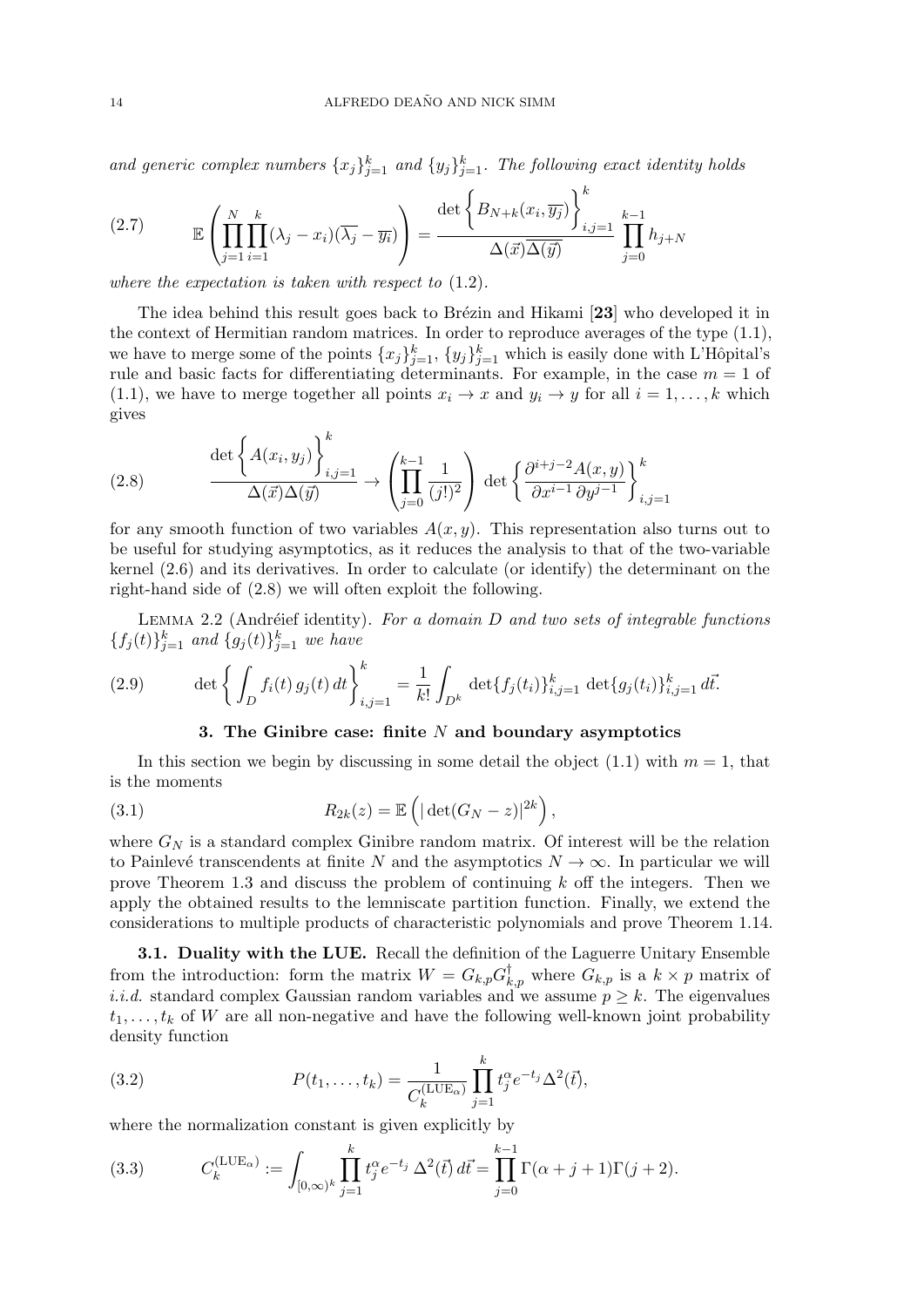PROPOSITION 3.1 (  $[37,61]$ ). The following exact duality identity holds:

(3.4) 
$$
R_{2k}(z) = \frac{N^{k^2/2}}{\prod_{j=0}^{k-1} j!(j+1)!} \int_{[0,\infty)^k} \prod_{j=1}^k e^{-\sqrt{N}t_j} \left( |z|^2 + \frac{t_j}{\sqrt{N}} \right)^N \Delta^2(\vec{t}) d\vec{t}
$$

(3.5) 
$$
= N^{-Nk} e^{Nk|z|^2} \left( \prod_{j=1}^k \frac{\Gamma(j+N)}{\Gamma(j)} \right) \mathbb{P}(\lambda_1 > N|z|^2)
$$

where  $\lambda_1$  is the smallest eigenvalue in the Laguerre Unitary Ensemble with parameter  $\alpha = N$  and size k.

To our knowledge the identity (3.4) first appeared in [61] where it was derived with Grassmann integration techniques and was then generalized by Forrester and Rains in [37] using a symmetric functions approach. Similar dualities involving positive definite matrices have appeared in the work [45], see also [43] for a different generalization, though these approaches appear to be quite specific to the Ginibre setting. In the following we will give a different proof using the general formula (2.7).

PROOF OF PROPOSITION 3.1. Starting with identity (2.7), the weight in the Ginibre ensemble<sup>2</sup> is  $w(\lambda) = e^{-|\lambda|^2}$  and the corresponding planar orthogonal polynomials are  $p_j(\lambda) = \lambda^j$ . The norms follow from an explicit integration as  $h_j = \pi j!$  and this gives rise to the usual Ginibre finite N kernel

(3.6) 
$$
B_{N+k}(x,y) = \frac{1}{\pi} \sum_{j=0}^{N+k-1} \frac{(xy)^j}{j!} = \frac{x^{N+k}}{\pi \Gamma(N+k)} \int_0^\infty e^{-tx} (y+t)^{N+k-1} dt,
$$

where, for simplicity (and without loss of generality), we have assumed  $x > 0$  and  $y >$ 0. The Ginibre kernel has been written in this way to facilitate computing its partial derivatives, as in (2.8). Since the multiplicative factors in (3.6) drop out of the determinant, it is enough to calculate  $\det\{A(x_i, y_j)\}_{i,j=1}^k$  where

(3.7) 
$$
A(x,y) = \frac{1}{\Gamma(N+k)} \int_0^\infty e^{-tx} (y+t)^{N+k-1} dt.
$$

Now we merge the points  $x_1, \ldots, x_k \to x$  and  $y_1, \ldots, y_k \to y$ . Differentiating and applying Lemma 2.2 yields

(3.8) 
$$
\det \left\{ \frac{\partial^{i+j} A(x,y)}{\partial x^i \partial y^j} \right\}_{i,j=0}^{k-1} = c_{N,k} \det \left\{ \int_0^\infty t^{i-1} e^{-tx} (y+t)^{N+k-j} dt \right\}_{i,j=1}^k
$$

$$
= \frac{c_{N,k}}{k!} \int_{[0,\infty)^k} \prod_{j=1}^k e^{-t_j x} (y+t_j)^N \det \left\{ t_i^{j-1} \right\}_{i,j=1}^k \det \left\{ (y+t_i)^{k-j} \right\}_{i,j=1}^k d\vec{t}
$$

$$
= \frac{c_{N,k} (-1)^{\frac{k(k-1)}{2}}}{k!} \int_{[0,\infty)^k} \prod_{j=1}^k e^{-xt_j} (y+t_j)^N \Delta^2(\vec{t}) d\vec{t},
$$

where

(3.9) 
$$
c_{N,k} = (-1)^{\frac{k(k-1)}{2}} \prod_{j=1}^k \frac{1}{\Gamma(N+k-(j-1))}.
$$

<sup>&</sup>lt;sup>2</sup>Here it is convenient to begin with the N-independent weight, to obtain  $(3.4)$  the factor of N can be easily restored at the end of the calculation.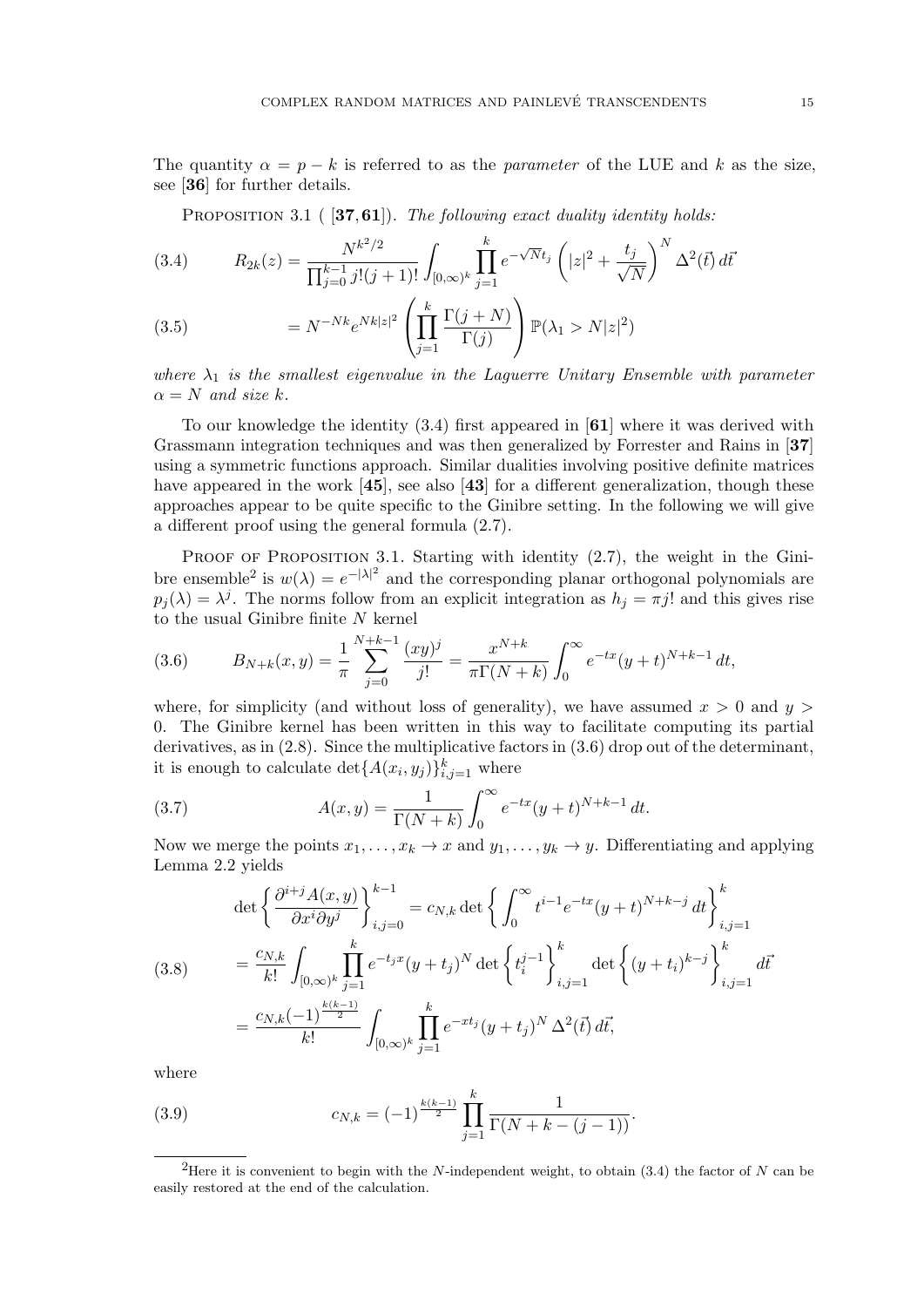Collecting the multiplicative factors in  $(3.6)$  and the product of norms in  $(2.7)$  gives, using  $(2.8),$ 

(3.10)  
\n
$$
\mathbb{E}\left(\det(G-x)^k \det(G^{\dagger}-y)^k\right)
$$
\n
$$
= \left(\prod_{j=1}^k \frac{1}{(j-1)!j!}\right) \int_{[0,\infty)^k} \prod_{j=1}^k e^{-t_j} (xy+t_j)^N \Delta^2(\vec{t}) d\vec{t},
$$

where we made the change of variables  $t_j \rightarrow t_j/x$ . As an identity between polynomials in x and y, (3.10) now holds for any  $x, y \in \mathbb{C}$ . Identity (3.4) follows from the rescalings  $x \to \sqrt{Nx}$ ,  $y \to \sqrt{Ny}$  and  $t_j \to$  $\overline{N}t_j$ .

Now we will prove Theorem 1.3.

PROOF OF THEOREM 1.3. As our starting point we consider the duality formula  $(3.4)$ . Changing variable  $t_j \to t_j + \sqrt{N}(1 - |z|^2)$  for each  $j = 1, ..., k$  transforms the integral to

$$
(3.11) \quad e^{Nk(|z|^2-1)} \int_{(-\sqrt{N}(1-|z|^2),\infty)^k} \prod_{j=1}^k \exp\left(-\sqrt{N}t_j + N \log\left(1 + t_j/\sqrt{N}\right)\right) \Delta^2(\vec{t}) d\vec{t}.
$$

Now notice that pointwise, we have the limit

(3.12) 
$$
\exp\left(-\sqrt{N}t_j + N\log\left(1 + t_j/\sqrt{N}\right)\right) \to e^{-t_j^2/2}, \qquad N \to \infty.
$$

The claim is that in fact the following estimate is uniform provided  $z$  stays inside a disc The claim is that in fact the following e<br>of radius  $1 + c/\sqrt{N}$  for some constant c,

$$
(3.13)
$$

$$
\int_{(-\sqrt{N}(1-|z|^2),\infty)^k} \prod_{j=1}^k \exp\left(-\sqrt{N}t_j + N \log\left(1 + t_j/\sqrt{N}\right)\right) \Delta^2(\vec{t}) d\vec{t}
$$
\n
$$
= \int_{(-\sqrt{N}(1-|z|^2),\infty)^k} \prod_{j=1}^k e^{-t_j^2/2} \Delta^2(\vec{t}) d\vec{t} \times (1+o(1)), \qquad N \to \infty
$$
\n
$$
= \mathcal{Z}_k^{(\text{GUE})} \mathbb{P}\left(\lambda_{\text{max}}^{(\text{GUE}_k)} < \sqrt{N}(1-|z|^2)\right) \times (1+o(1)), \qquad N \to \infty.
$$

To pass to the final equality we simply recognised the joint density of GUE eigenvalues, up to a normalization factor given explicitly by

(3.14) 
$$
\mathcal{Z}_k^{(\text{GUE})} := \int_{\mathbb{R}^k} \prod_{j=1}^k e^{-t_j^2/2} \Delta^2(\vec{t}) d\vec{t} = (2\pi)^{k/2} \prod_{j=0}^{k-1} (j+1)!.
$$

Inserting these results into (3.4) proves Theorem 1.3 after recalling that  $G(1+k) = \prod_{j=0}^{k-1} j!$ . It remains to verify the uniform asymptotics in the first equality of (3.13). To this end, observe that the magnitude of the resulting error in the difference between the two integrals is largest when  $z = 0$  (since z only enters through the region of integration, and this is is iargest when  $z = 0$  (since z only enters through the region of integration, and this is<br>maximized when  $z = 0$ ). The condition  $|z| \leq 1 + c/\sqrt{N}$  ensures that the lower limit of integration remains bounded from above and permits the multiplicative error bound in (3.13). Hence the verification of (3.13) reduces to showing that

(3.15)  

$$
\lim_{N \to \infty} \int_{(-\sqrt{N}, \infty)^k} \prod_{j=1}^k \exp\left(-\sqrt{N}t_j + N \log\left(1 + \frac{t_j}{\sqrt{N}}\right)\right) \Delta^2(\vec{t}) d\vec{t}
$$

$$
= \int_{\mathbb{R}^k} \prod_{j=1}^k e^{-t_j^2/2} \Delta^2(\vec{t}) d\vec{t}
$$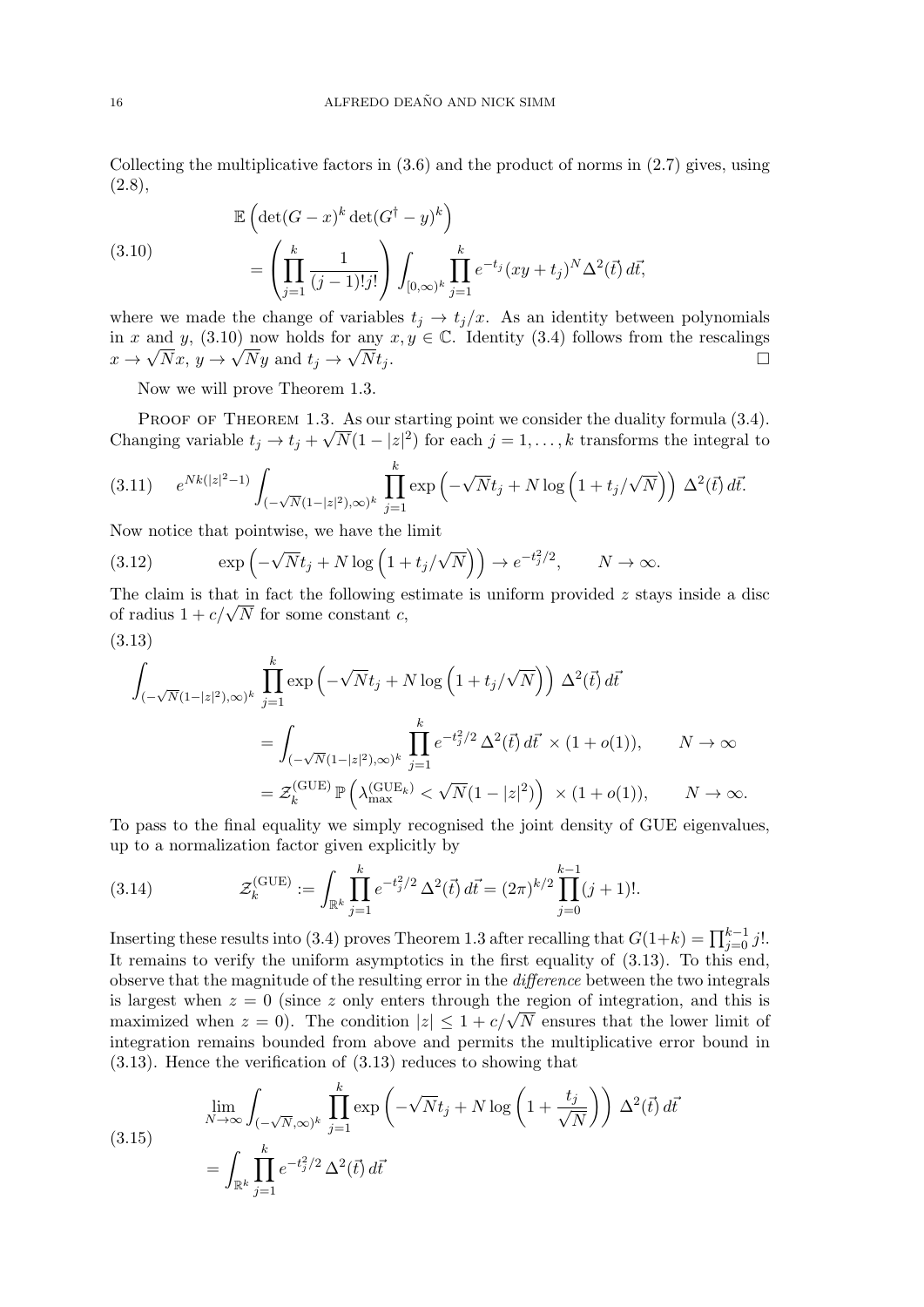and this can be proved with a dominated convergence argument, for example using the pointwise limit (3.12) and the bound

$$
(3.16) \qquad -\sqrt{N}t + N\log\left(1 + \frac{t}{\sqrt{N}}\right) = -\int_0^t \frac{s \, ds}{1 + \frac{s}{\sqrt{N}}} \le -\frac{t^2}{2(1 + |t|)}, \qquad t > -\sqrt{N}.
$$

REMARK 3.2. The asymptotic expansion in Theorem 1.3 takes a different form if  $z$  is strictly outside the unit disc, see Appendix A. It is natural to ask whether one can write down expansions which combine these two in a uniform way. When  $k = 1$  the right-hand side of (3.4) is an incomplete Gamma function and the uniform transition asymptotics are well studied, see e.g.  $[22]$ . However, these make use of a (contour) integral representation quite different from the right-hand side of (3.4) and as our concern here is more the relation to Painlevé, we leave this question for future work.

**3.2.** Reduction to integrals over  $U(N)$  for general  $\gamma$  and Painlevé V. As explained in the introduction, it is interesting to consider extrapolating Theorem 1.3 to non-integer values of k. We will now consider this problem, starting with the second representation (3.5) at finite N. The work of Tracy and Widom  $\lceil 63 \rceil$  implies the representation

(3.17) 
$$
\mathbb{P}(\lambda_1 > x) = \exp\left(\int_0^x \frac{\sigma_{k,N}^{(V)}(t)}{t} dt\right),
$$

where  $\sigma_{k,N}^{(V)}(t)$  satisfies the Jimbo-Miwa-Okamoto  $\sigma$ -form of the Painlevé V equation (1.16) with parameter  $\alpha = N$ . We remark that setting  $z = 0$  in (3.5) shows that the constant pre-factor is precisely  $R_{2k}(0)$ , so that with  $(3.17)$ , equation  $(3.5)$  becomes

(3.18) 
$$
R_{2k}(z) = R_{2k}(0) e^{N|z|^2 k} \exp\left(\int_0^{N|z|^2} \frac{\sigma_{k,N}^{(V)}(t)}{t} dt\right).
$$

As k now plays the role of a *parameter* in the differential equation  $(1.16)$ , in principle it can be considered for non-integer values. Starting with the left-hand side of (3.18) for non-integer  $k = \frac{\gamma}{2}$  $\frac{\gamma}{2}$ , we now show that the same equation (1.16) with  $k=\frac{\gamma}{2}$  $\frac{\gamma}{2}$  gives the correct interpretation of  $R_{\gamma}(z)$ . Via a somewhat different route, this has also been demonstrated in the work of Kanzieper [53] in a different context. However, as the association of (3.1) with Painlevé V seems not well known, we will give an alternative proof below. The proof exploits a Toeplitz determinant identity obtained rather recently in the work [67] where the identification in terms of Painlevé V did not appear. For completeness, we sketch the main ideas in [67] which lead to the following.

THEOREM 3.3. Let  $\gamma > -2$  and let  $d\mu(U)$  denote the normalized Haar measure on the group of  $N \times N$  unitary matrices. Then we have the identity

(3.19)  

$$
R_{\gamma}(z) = R_{\gamma}(0) \int_{U(N)} \det(U)^{-\frac{\gamma}{4}} |\det(I+U)|^{\frac{\gamma}{2}} \exp(N|z|^{2} \text{Tr}(U)) d\mu(U)
$$

$$
= \frac{R_{\gamma}(0)}{N!(2\pi)^{N}} \int_{[-\pi,\pi]^{N}} \prod_{j=1}^{N} e^{-\frac{i\gamma \theta_{j}}{4}} |1+e^{i\theta_{j}}|^{\frac{\gamma}{2}} e^{N|z|^{2}e^{i\theta_{j}}} |\Delta(e^{i\theta})|^{2} d\vec{\theta},
$$

where the constant is

(3.20) 
$$
R_{\gamma}(0) = N^{-\frac{\gamma N}{2}} \prod_{j=0}^{N-1} \frac{\Gamma(\frac{\gamma}{2} + j + 1)}{\Gamma(j+1)}.
$$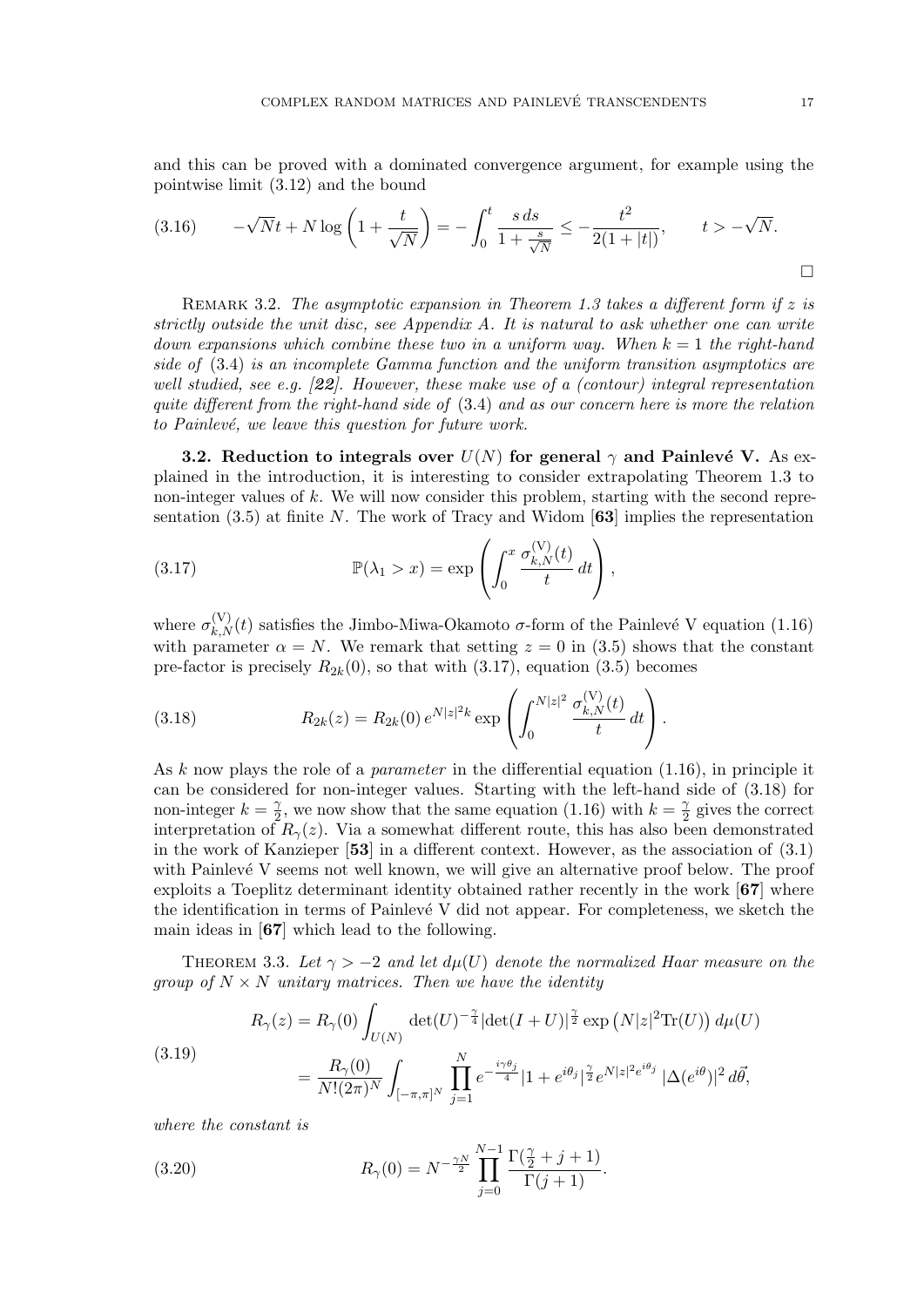Furthermore, we have the representation in terms of solutions of (1.16),

(3.21) 
$$
R_{\gamma}(z) = R_{\gamma}(0) e^{N|z|^2 \frac{\gamma}{2}} \exp\left(\int_0^{N|z|^2} \frac{\sigma_{\gamma/2,N}^{(V)}(t)}{t} dt\right).
$$

PROOF. Since  $\gamma$  is no longer an even integer, formula (2.7) does not apply. Instead we apply identity (2.4) and work with the planar polynomials  $p_i(\lambda)$  orthogonal with respect to the weight  $|\lambda - z|^\gamma e^{-N|\lambda|^2}$  with  $\lambda \in \mathbb{C}$ . Note that we also cannot use the previous trick to compute  $p_i(\lambda)$  because the weight is not radial, although we can assume that  $z = |z| > 0$ without loss of generality. The fundamental idea is to use Green's theorem to reduce the planar orthogonality of  $p_i(\lambda)$  to orthogonality on a suitable contour, which can then be deformed to the unit circle. In the present context this idea goes back to [13]. Indeed, we can write the orthogonality (2.1) in the differential form  $(k \leq j)$ :

(3.22)  

$$
h_j \delta_{j,k} = \int_{\mathbb{C}} p_j(\lambda) (\overline{\lambda} - z)^k |\lambda - z|^\gamma e^{-N|\lambda|^2} d^2 \lambda
$$

$$
= \lim_{r \to \infty} \int_{|\lambda| \le r} p_j(\lambda) \frac{\partial}{\partial \overline{\lambda}} h(\lambda, \overline{\lambda}, z) d^2 \lambda,
$$

where

(3.23) 
$$
h(\lambda, \overline{\lambda}, z) = (\lambda - z)^{\frac{\gamma}{2}} \int_{z}^{\lambda} (s - z)^{\frac{\gamma}{2} + k} e^{-N\lambda s} ds,
$$

and the roots are defined using the principal branch. Applying Green's theorem and writing  $h(\lambda, \overline{\lambda}, z)$  in terms of the Gamma function (see [67, Appendix A] for full details) yields

(3.24) 
$$
h_j \delta_{j,k} = \frac{\pi \Gamma(\frac{\gamma}{2} + k + 1)}{N^{\frac{\gamma}{2} + k + 1}} \oint_{\Sigma} p_j(\lambda) \lambda^{-k - \frac{\gamma}{2}} (\lambda - z)^{\frac{\gamma}{2}} e^{-Nz \lambda} \frac{d\lambda}{2\pi i \lambda}.
$$

The contour  $\Sigma$  is any closed curve encircling the interval [0, z], possibly passing through z, but no other points of [0, z], and oriented counterclockwise; let us take  $\Sigma = zS^1$  where  $S^1$  is the unit circle. The change of variable  $\lambda \to z\lambda$  implies that we get norms on the unit circle of the form

(3.25)  

$$
\tilde{h}_j \delta_{j,k} := \oint_{\Sigma} p_j(\lambda) \lambda^{-k - \frac{\gamma}{2}} (\lambda - z)^{\frac{\gamma}{2}} e^{-Nz\lambda} \frac{d\lambda}{2\pi i \lambda}
$$

$$
= \oint_{S^1} \tilde{p}_j(\lambda) \lambda^{-k - \frac{\gamma}{4}} |\lambda + 1|^{\frac{\gamma}{2}} e^{Nz^2\lambda} \frac{d\lambda}{2\pi i \lambda},
$$

where  $\tilde{p}_i(\lambda)$  is another family of degree j monic polynomials. To get the second equality in (3.25) we exploited the fact that writing  $\lambda = e^{i\theta}$ , with  $\theta \in (-\pi, \pi)$  we have the identity

(3.26) 
$$
\lambda^{-\frac{\gamma}{2}}(\lambda - 1)^{\frac{\gamma}{2}} = e^{i \operatorname{sgn}(\theta)\gamma \pi/4} \lambda^{-\frac{\gamma}{4}} |\lambda - 1|^{\frac{\gamma}{2}}, \quad \theta \in (-\pi, \pi)
$$

and scaled  $\lambda \to -\lambda$ . Now applying (2.4) in reverse we get the expression as a Toeplitz determinant

(3.27)  

$$
R_{\gamma}(z) = \frac{N! \prod_{j=0}^{N-1} h_j}{\mathcal{Z}_N^{(\text{Gin})}} = N^{-\frac{\gamma N}{2}} \prod_{j=0}^{N-1} \frac{\Gamma(\frac{\gamma}{2} + j + 1)}{\Gamma(j+1)} \prod_{j=0}^{N-1} \tilde{h}_j
$$

$$
= R_{\gamma}(0) \det \left\{ \oint_{S^1} \lambda^{j-i-\frac{\gamma}{4}} |\lambda+1|^{\frac{\gamma}{2}} e^{Nz^2 \lambda} \frac{d\lambda}{2\pi i \lambda} \right\}_{i,j=0}^{N-1}.
$$

Apart from the simple identity (3.26), the determinant (3.27) is of the same form found in [67, Lemma 2.5]. The explicit form of the pre-factor  $R_{\gamma}(0)$  is obtained by applying identity (2.4), using that the relevant orthogonality weight is radially symmetric. Now (3.19) follows from Heine's identity, expressing the above Toeplitz determinant as an integral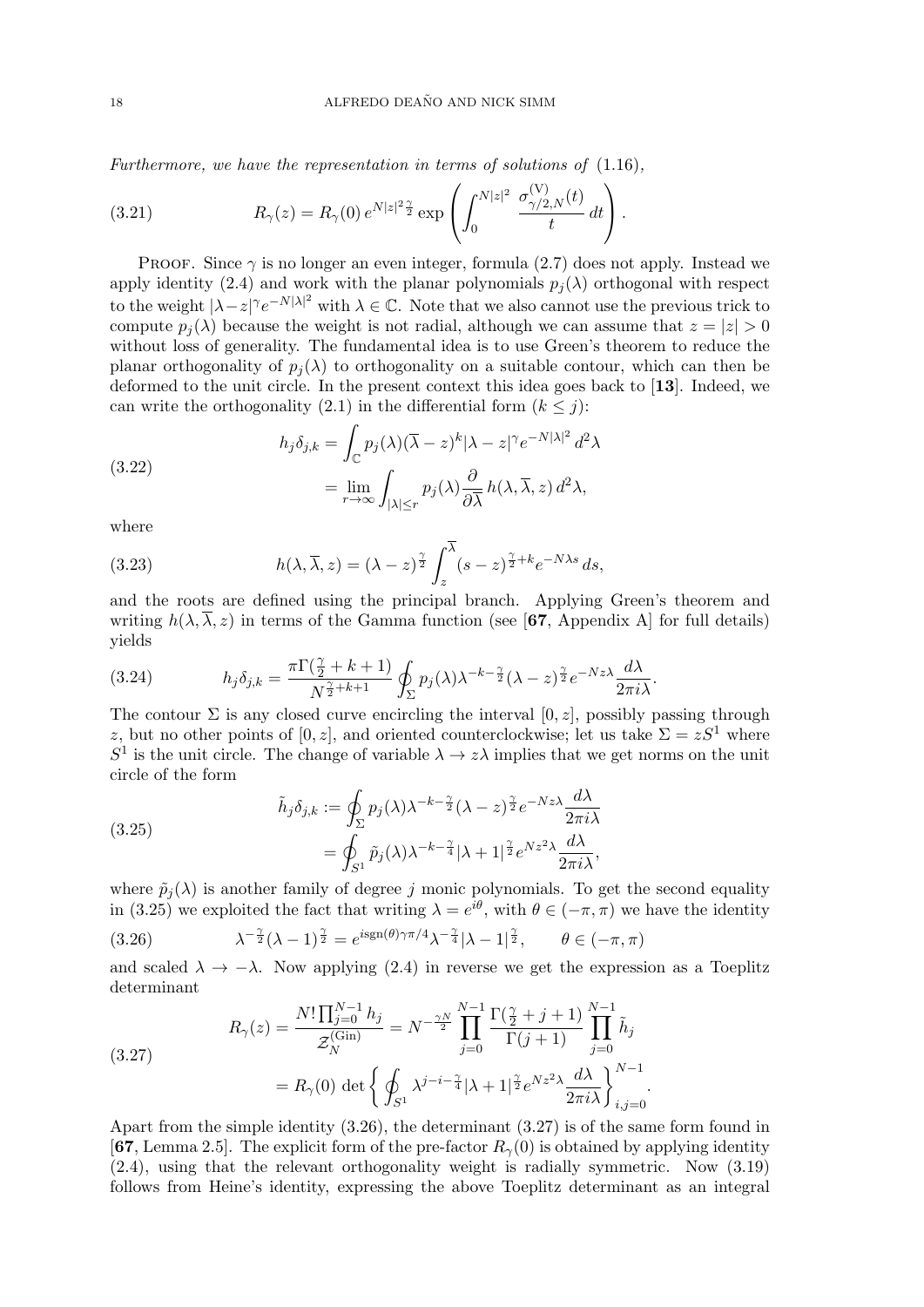over the unitary group. To arrive at  $(3.21)$  we simply observe that the quantities on the right-hand side of  $(3.19)$  have known associations with Painlevé V, see for example  $[2, 1]$ Proposition 4.2] and [39, Eq. (1.46)] where these group integrals appear explicitly and are identified in terms of solutions of the Painlevé V equation.  $\Box$ 

REMARK 3.4. We make some observations implied by the above calculation. The polynomials appearing in (3.25) (orthogonal on the unit circle) have been studied in relation to Riemann-Hilbert problems in the works  $(41, 42)$ , which involve Painlevé V. We can therefore make the observation that, as implied by (3.25), up to some explicit constants the results in  $\langle 41, 42 \rangle$  also apply to the corresponding planar orthogonal polynomials. At the level of asymptotics, the recurrence coefficients for these polynomials were studied in [30] using Riemann-Hilbert techniques related to a Painlevé IV parametrix.

REMARK 3.5. In the case  $\gamma = 2k$ , the Toeplitz determinant (3.27) can be written as the generating function of certain combinatorial objects, associated with the longest increasing subsequence problem  $\lceil 64 \rceil$ . The appearance of such generating functions in the present context of the complex Ginibre ensemble seems to be a new observation. The equivalence of (3.19) and (3.4) for  $\gamma = 2k$  implies an interesting duality between averages over the unitary group and over the Laguerre ensemble of positive definite matrices. This duality appeared from a different point of view in  $(39,$  Proposition 3.9, which contains further discussion based on hypergeometric functions of matrix argument.

We will now show that the appearance of Painlevé IV in Theorem 1.3 can be justified for non-integer exponents  $k = \frac{\gamma}{2}$  $\frac{\gamma}{2}$ , at least to a physical level of rigour. The idea is to take the representation (3.21) and rescale the differential equation (1.16) near the boundary, setting  $|z|^2 = 1 - \frac{2u}{\sqrt{\lambda}}$  $\frac{u}{N}$  with u fixed. First, notice that applying known asymptotics of the Barnes G-function (see [31, Eq. 5.17.5]), the pre-factor gives the main terms in the asymptotic expansion of Theorem 1.3:

$$
(3.28)\ \ R_{\gamma}(0) = N^{-\frac{\gamma N}{2}} \frac{G(\frac{\gamma}{2} + N + 1)}{G(1 + \frac{\gamma}{2})G(N + 1)} = e^{-\frac{\gamma}{2}N} \ N^{\frac{\gamma^2}{8}} \frac{(2\pi)^{\frac{\gamma}{4}}}{G(1 + \frac{\gamma}{2})} \ (1 + o(1)), \qquad N \to \infty.
$$

Inserting this into (3.21) and changing variables  $t = N(1 - s/\sqrt{N})$ , we obtain (3.29)

$$
R_{\gamma}(z) = e^{\frac{N\gamma}{2}(|z|^2 - 1)} \frac{N^{\frac{\gamma^2}{8}} (2\pi)^{\frac{\gamma}{4}}}{G(1 + \frac{\gamma}{2})} \exp\left(\int_{2u}^{\sqrt{N}} \frac{N^{-1/2} \sigma_{\gamma/2,N}^{(V)} (N(1 - s/\sqrt{N}))}{1 - s/\sqrt{N}} ds\right) (1 + o(1)), \qquad N \to \infty.
$$

Now we claim that the function  $v(s) = -N^{-1/2} \sigma_{\gamma/2,N}^{(V)}(N(1-s/\sqrt{N}))$  has a limit. The equation satisfied by  $v(s)$  is

(3.30) 
$$
(\sqrt{N}(1-s/\sqrt{N})v'')^{2} - [-\sqrt{N}v - N(1-s/\sqrt{N})v' + 2(v')^{2} + (\gamma+N)v']^{2} + 4(v')^{2}(N+\gamma/2+v')(\gamma/2+v') = 0.
$$

Equating terms of order  $N$  (leading order) in the above equation, we obtain a limiting equation

(3.31) 
$$
(v'')^{2} + 4(v')^{2}(v' + \gamma/2) - (sv' - v)^{2} = 0,
$$

which is precisely the  $\sigma$ -form of Painlevé IV (1.11) of Theorem 1.3 with  $k = \frac{\gamma}{2}$  $\frac{\gamma}{2}$ . We do not attempt to justify the interchange of limits involved here, which we expect to require Riemann-Hilbert techniques, though we note that this is the only step lacking full mathematical rigour in this general exponent setting.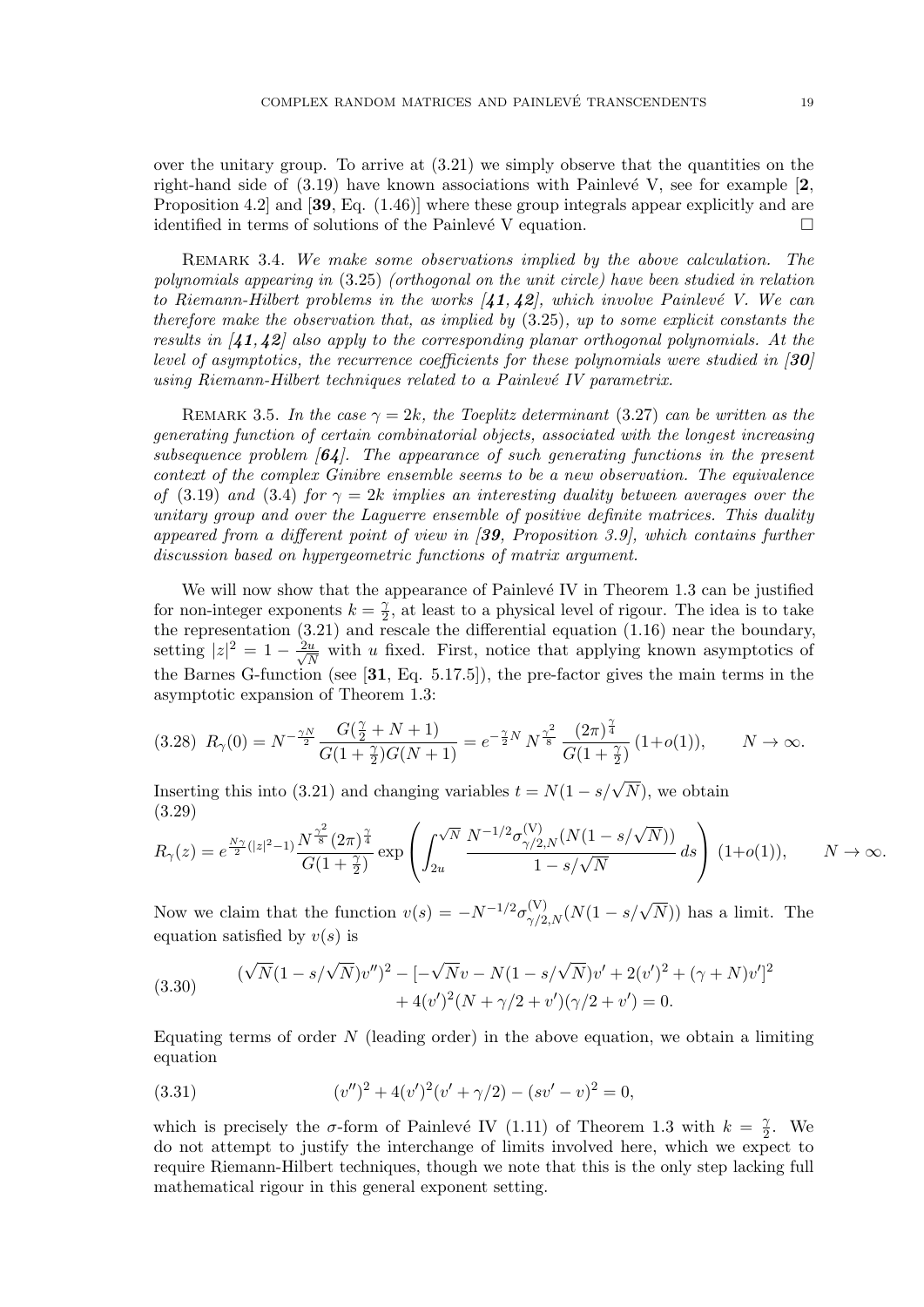3.3. Application to the lemniscate ensemble. The partition function of the lemniscate particle system is defined by

$$
(3.32) \qquad \mathcal{Z}_N^{(\text{Lem}_d)}(t) := \int_{\mathbb{C}^N} \prod_{j=1}^N e^{-N(|\lambda_j|^{2d} - t(\lambda_j^d + \overline{\lambda_j}^d))} |\Delta(\vec{\lambda})|^2 d\vec{\lambda}, \qquad d \in \mathbb{N}, \quad t \in \mathbb{R}.
$$

In this section we will discuss this partition function for finite  $N$ , its relation to Painlevé transcendents and asymptotic expansions in the three regimes  $t < t_c$ ,  $t = t_c$  and  $t > t_c$ (recall that  $t_c := d^{-1/2}$ ). We begin, for convenience, by repeating Lemma 1.1 from the introduction.

Lemma 3.6 (Reduction to Ginibre). We have the identity

(3.33) 
$$
\mathcal{Z}_{Nd}^{(\text{Lem}_d)}(t) = e^{(Ntd)^2} c_{N,d} (\mathcal{Z}_N^{(\text{Gin})})^d \prod_{\ell=0}^{d-1} \mathbb{E} \left( |\det(G_N - t\sqrt{d})|^{\gamma_\ell} \right)
$$

where

(3.34) 
$$
\gamma_l = -2\left(1 - \frac{\ell+1}{d}\right), \qquad \ell = 0, ..., d-1,
$$

and  $c_{N,d} = (Nd)!d^{-N(Nd+2d+1)/2}(N!)^{-d}$ . The partition function for the Ginibre ensemble (*i.e.* (1.3) with  $V(\lambda) = |\lambda|^2$ ) is

(3.35) 
$$
\mathcal{Z}_N^{(\text{Gin})} = \pi^N \frac{\prod_{k=1}^N k!}{N^{\frac{N(N+1)}{2}}}.
$$

PROOF. We give a quick proof based on ideas of [14]. We will abbreviate throughout

(3.36) 
$$
V^{(d)}(\lambda, t) = |\lambda|^{2d} - t(\lambda^d + \overline{\lambda}^d).
$$

If  $p_j(\lambda)$  are the monic planar polynomials orthogonal with respect to  $e^{-NV^{(d)}(\lambda,t)}$ , by the symmetry  $\lambda \to \lambda e^{2\pi i/d}$  there must exist a family of monic polynomials  $q_i^{(\ell)}$  $j^{(\ell)}(\lambda)$  such that

(3.37) 
$$
p_{jd+\ell}(\lambda) = \lambda^{\ell} q_j^{(\ell)}(\lambda^d).
$$

The change of variables  $u = \lambda^d$  comes with a Jacobian  $d^2\lambda = d^{-2}|u|^{\frac{2}{d}-2}d^2u$  and we get

(3.38)  

$$
h_{jd+\ell}\delta_{j,k} = \int_{\mathbb{C}} |\lambda|^{2\ell} q_k^{(\ell)}(\lambda^d) \overline{q_j^{(\ell)}(\lambda^d)} e^{-Nd(|\lambda|^{2d} - t(\lambda^d + \overline{\lambda}^d))} d^2\lambda
$$

$$
= d^{-1} e^{Ndt^2} \int_{\mathbb{C}} q_k^{(\ell)} (u+t) \overline{q_j^{(\ell)}(u+t)} |u+t|^{\gamma_{\ell}} e^{-Nd|u|^2} d^2u
$$

where the  $\gamma_{\ell}$  exponents are as in definition (3.34) (note that a factor  $d^{-1}$  is absorbed from where the  $\gamma_{\ell}$  exponents are as in definition (3.34) (note that a factor d<br>the d-fold rotation). Scaling  $u \to u/\sqrt{d}$  and using (2.4) twice, we find

(3.39) 
$$
\mathcal{Z}_{Nd}^{(\text{Lem}_d)}(t) = (Nd)! \prod_{\ell=0}^{d-1} \prod_{j=0}^{N-1} h_{jd+\ell} = e^{(Ntd)^2} c_{N,d} (\mathcal{Z}_N^{(\text{Gin})})^d \prod_{\ell=0}^{d-1} R_{\gamma_\ell}(t\sqrt{d}),
$$

where  $R_{\gamma}(z)$  is defined in (3.1), see also (3.19). It is also interesting to consider a second proof going explicitly via the determinant formula in (2.4). We have

(3.40) 
$$
\mathcal{Z}_{Nd}^{(\text{Lem}_d)}(t) = (Nd)!\det\left\{\int_{\mathbb{C}} \lambda^j \overline{\lambda}^k e^{-NdV^{(d)}(\lambda,t)} d^2\lambda\right\}_{j,k=0}^{Nd-1}
$$

We claim that most of the entries of the above moment matrix are zero due to symmetry. Indeed, because  $V^{(d)}(\lambda, t)$  is invariant under the rotation  $\lambda \to \lambda e^{2\pi i/d}$  we see that in a

.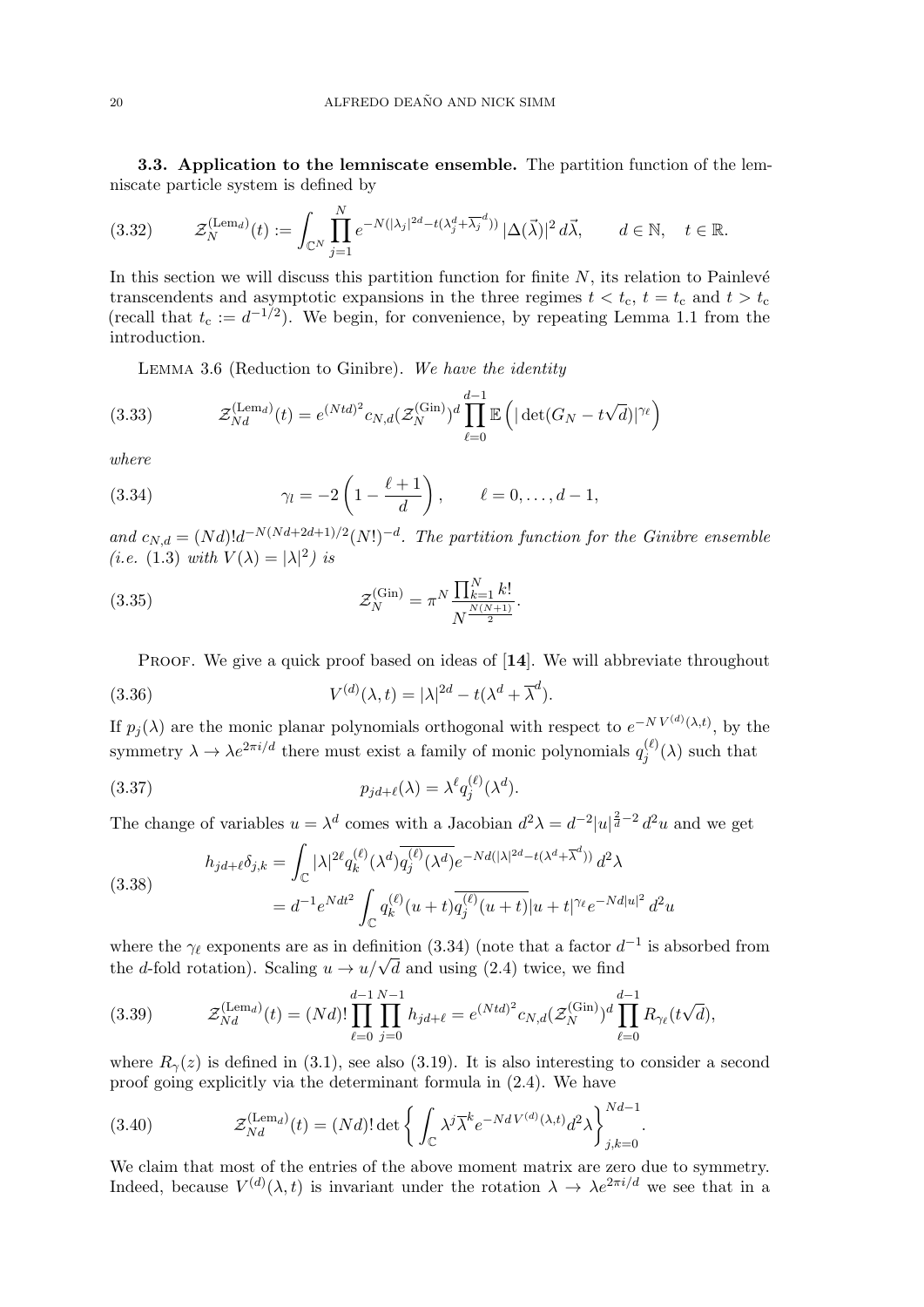given  $d \times d$  sub-block parameterized by  $j = j'd + \ell$ ,  $k = k'd + \ell'$ , where  $\ell = 0, \ldots, d - 1$ and  $\ell' = 0, \ldots, d - 1$ , one has

$$
(3.41) \qquad \int_{\mathbb{C}} \lambda^j \overline{\lambda}^k e^{-N dV^{(d)}(\lambda, t)} d^2 \lambda = e^{2i\pi (j'd - k'd)/d} e^{2i\pi (\ell - \ell')/d} \int_{\mathbb{C}} \lambda^j \overline{\lambda}^k e^{-N dV^{(d)}(\lambda, t)} d^2 \lambda.
$$

By the constraints on  $\ell$  and  $\ell'$ , it is impossible for  $(\ell - \ell')/d$  to be an integer unless  $\ell = \ell'$ . This shows that our moment matrix in  $(3.40)$  consists of  $d \times d$  diagonal blocks. Since all these blocks commute one can treat them as scalars and compute the determinant as for an ordinary matrix of scalars, followed by the determinant of the resulting diagonal matrix:

$$
\mathcal{Z}_{Nd}^{(\text{Lem}_d)}(t) = (Nd)! \prod_{\ell=0}^{d-1} \det \left\{ \int_{\mathbb{C}} |\lambda|^{2\ell} (\lambda^d)^j (\overline{\lambda}^d)^k e^{-NdV^{(d)}(\lambda, t)} d^2 \lambda \right\}_{j,k=0}^{N-1}
$$
  
\n(3.42)  
\n
$$
= (Nd)! \prod_{\ell=0}^{d-1} \det \left\{ d^{-1} \int_{\mathbb{C}} |u|^{\gamma_\ell} u^j \overline{u}^k e^{-Nd|u-t|^2 + Nd|t|^2} d^2 u \right\}_{j,k=0}^{N-1}
$$
  
\n
$$
= \frac{(Nd)! d^{-Nd}}{(N!)^d} \prod_{\ell=0}^{d-1} \int_{\mathbb{C}^N} \prod_{j=1}^N |u_j|^{\gamma_\ell} e^{-Nd|u_j-t|^2 + Nd|t|^2} |\Delta(\vec{u})|^2 d^2 \vec{u},
$$

where we made the same change of variable  $u = \lambda^d$  as before. Now shifting  $u_j \to u_j + t$ followed by  $u_j \to u_j/\sqrt{d}$  completes the proof.

 $\Box$ 

Combining this result with Lemma 3.6 gives the following:

Corollary 1. The partition function of the lemniscate ensemble given by (3.32) has an exact representation in terms of solutions of the  $\sigma$ -form of Painlevé V in (1.16). Specifically, we have

$$
(3.43)
$$

$$
\mathcal{Z}_{Nd}^{(\text{Lem}_d)}(t) = e^{(Ntd)^2} c_{N,d} (\mathcal{Z}_N^{(\text{Gin})})^d \prod_{\ell=0}^{d-1} R_{\gamma_{\ell}} (t \sqrt{d})
$$
  
=  $e^{(Ntd)^2 - Nt^2 \frac{d(d-1)}{2}} c_{N,d} (\mathcal{Z}_N^{(\text{Gin})})^d \prod_{\ell=0}^{d-1} \left( R_{\gamma_{\ell}}(0) \exp \left( \int_0^{t^2 dN} \frac{\sigma_{\gamma_{\ell}/2,N}(s)}{s} ds \right) \right),$ 

where the constants are given in Lemma 3.6 and (3.20).

In the following, recall that  $t_c = \frac{1}{\sqrt{2}}$  $\overline{\overline{d}}$ . Combining Lemma 3.6 with Theorem 1.2 gives an asymptotic expansion of the lemniscate partition function in the sub-critical phase.

COROLLARY 2. In the sub-critical regime  $0 < t < t_c$  with t fixed, we have

(3.44) 
$$
\frac{\mathcal{Z}_{Nd}^{(\text{Lem}_d)}(t)}{\mathcal{Z}_{Nd}^{(\text{Lem}_d)}(0)} = e^{(Ntd)^2 - Nt^2 \frac{d(d-1)}{2}} (1 + o(1)), \qquad N \to \infty.
$$

In the critical phase, based on the previous computations and Theorem 1.3 we can make a conjecture for the expansion at  $t = t_c$ .

CONJECTURE 1. In the critical regime  $t = t_c - \frac{\tau t_c}{\sqrt{\lambda}}$  $\frac{t_c}{N}$  with  $\tau \in \mathbb{R}$  fixed, we have

(3.45) 
$$
\frac{\mathcal{Z}_{Nd}^{(\text{Lem}_d)}(t)}{\mathcal{Z}_{Nd}^{(\text{Lem}_d)}(0)} = e^{(Ntd)^2 - Nt^2 \frac{d(d-1)}{2}} \prod_{\ell=0}^{d-1} F_{\gamma_{\ell}/2}(2\tau) (1 + o(1)), \qquad N \to \infty,
$$

where  $F_{\gamma_{\ell}/2}(x)$  denotes the right-hand side of (1.10) with k replaced with  $\gamma_{\ell}/2$  in (1.11).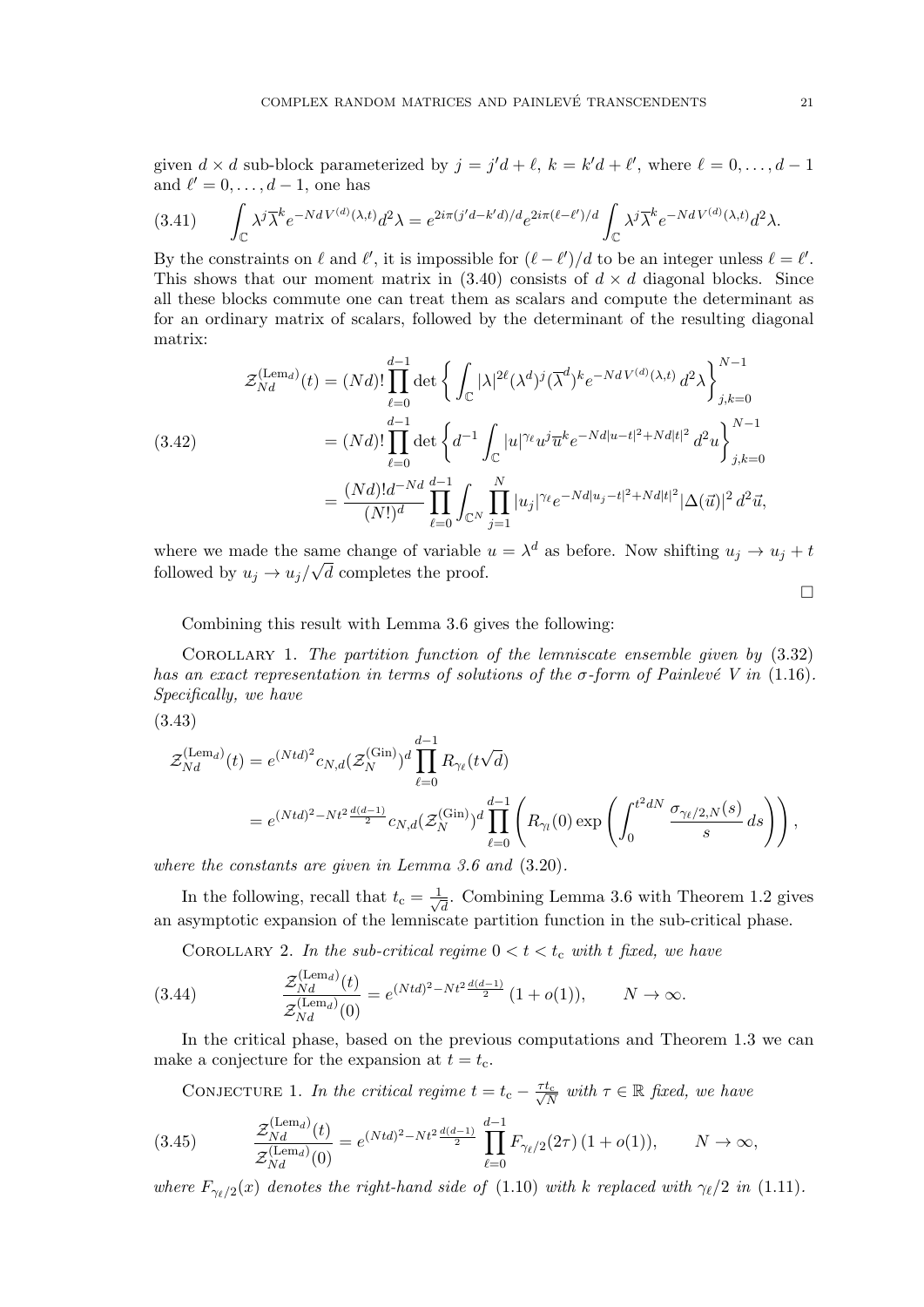It seems likely that the proof of Conjecture 1 above will require Riemann-Hilbert techniques and is postponed to a future investigation. In the super-critical phase  $t > t_c$ , by Lemma 3.6 one requires asymptotics in the exterior region outside the circular law spectrum of the Ginibre ensemble,  $|z| > 1$ . This corresponds to Laplace asymptotics of a random matrix linear statistic with a test function which is smooth on the support of the equilibrium measure. Indeed, as we explain in Appendix A, combining Lemma 3.6 and the results of [6,62] suggests that for  $t > t_c$  fixed, we have

$$
(3.46)\quad \frac{\mathcal{Z}_{Nd}^{(\text{Lem}_d)}(t)}{(\mathcal{Z}_N^{(\text{Lem}_1)}(t\sqrt{d}))^d} = c_{N,d} \left(\frac{t}{t_c}\right)^{N(d-1)} \left(1 - \left(\frac{t_c}{t}\right)^2\right)^{-\kappa_d} (1 + o(1)), \qquad N \to \infty,
$$

where

(3.47) 
$$
\kappa_d := \frac{1}{4} \sum_{\ell=0}^{d-1} \gamma_\ell^2 = \frac{d(d-1)(2d-1)}{6d^2}
$$

REMARK 3.7. Asymptotic expansion of the partition function of planar models has received some attention recently. In the works  $\vert 16 \vert$  and  $\vert 58 \vert$  a partition function which includes (1.3) as a special case has been studied (the Coulomb and Riesz gases), but their asymptotic expansion only gives terms up to order N, while the expansions here (albeit for specific models) include the constant term. In the physics literature, see  $[69]$  for interesting discussion and conjectures regarding the general form of this constant term.

.

REMARK 3.8. Note that the normalizations  $\mathcal{Z}_{Nd}^{(\text{Lem}_d)}(0)$  and  $(\mathcal{Z}_{N}^{(\text{Lem}_1)})$  $\stackrel{\cdot(\text{Lemma})}{N}(t)$  $\sqrt{d}$ )<sup>d</sup> appearing in the denominators on the left-hand sides of (3.44), (3.45) and (3.46) involve radial weights and are simple to calculate explicitly.

#### 3.4. Multiple charges near the boundary.

PROOF OF THEOREM 1.14. Proceeding as in the previous sections, we start with  $(2.7)$ under the microscopic scaling

(3.48) 
$$
x_i = z - \frac{u_i}{\overline{z}\sqrt{N}}, \qquad \overline{y_i} = \overline{z} - \frac{\overline{v_i}}{z\sqrt{N}}
$$

for  $i = 1, \ldots, k$ , where z is a point on the boundary,  $|z| = 1$ . The polynomial part of kernel is

(3.49) 
$$
B_{N+k}(x,\overline{y}) = \frac{N}{\pi} \sum_{j=0}^{N+k-1} \frac{(x\overline{y}N)^j}{j!}.
$$

By Lemma 9.4 of [21], under the scaling (3.48) we have, for any fixed  $z \in S^1$ , the following asymptotic formula uniformly in compact subsets of  $u$  and  $v$ ,

(3.50) 
$$
B_{N+k}(x,\overline{y}) \sim \frac{N}{2\pi} e^{N-\sqrt{N}(u+\overline{v})+u\overline{v}} \operatorname{erfc}\left(-\frac{u+\overline{v}}{\sqrt{2}}\right), \qquad N \to \infty,
$$

where  $erfc(z) := \frac{2}{\sqrt{2}}$  $\frac{d}{dx} \int_{z}^{\infty} e^{-t^2} dt$  is the complementary error function. Regarding the other quantities in (2.7), Stirling's formula gives  $\prod_{j=0}^{k-1} h_{j+N} \sim \pi^k e^{-Nk} N^{-k/2} (2\pi)^{k/2}$  while the Vandermonde determinants rescale as  $\Delta(\vec{x})\Delta(\vec{y}) = N^{-\frac{k(k-1)}{2}}\Delta(\vec{u})\Delta(\vec{v})$ . Defining the *error* function kernel

(3.51) 
$$
K_{\text{erf}}(u,\overline{v}) := e^{-\frac{(u-\overline{v})^2}{2}} \operatorname{erfc}\left(-\frac{u+\overline{v}}{\sqrt{2}}\right)
$$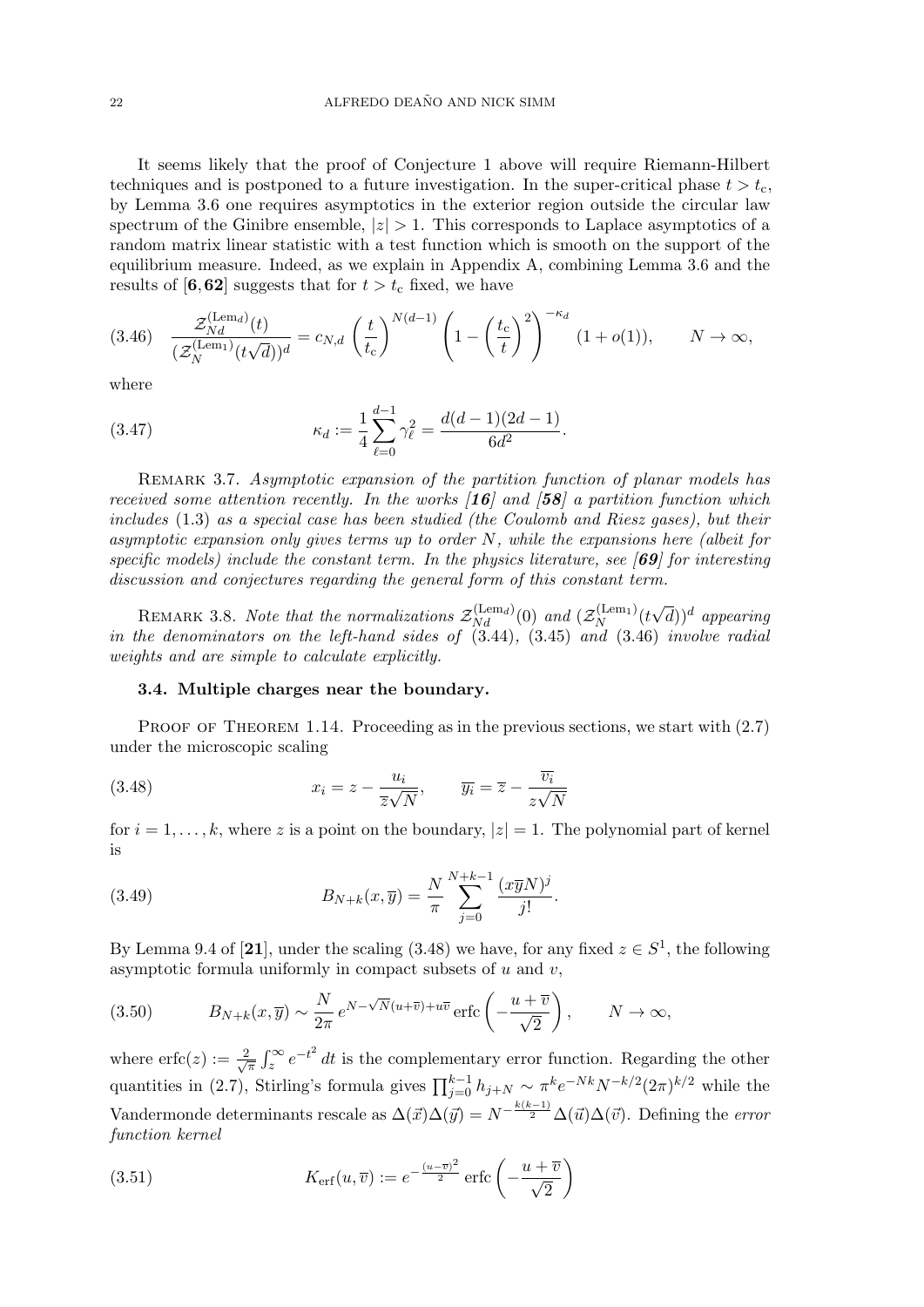and inserting these results into (2.7), using (2.8), we get the formula

$$
(3.52)
$$
  
\n
$$
\mathbb{E}\left(\prod_{i=1}^{k}\det(G_N - x_i)\det(G_N^{\dagger} - \overline{y_i})\right) \sim \exp\left(-\sqrt{N}\sum_{i=1}^{k}(u_i + \overline{v_i}) + \frac{k^2}{2}\log(N) + \sum_{i=1}^{k}\frac{u_i^2 + \overline{v_i}^2}{2}\right)
$$
  
\n
$$
\times \left(\frac{\pi}{2}\right)^{k/2} \frac{\det\left\{K_{\text{erf}}(u_i, \overline{v_j})\right\}_{i,j=1}^{k}}{\Delta(\overrightarrow{u})\Delta(\overrightarrow{v})}, \qquad N \to \infty.
$$

The relation to non-intersecting paths goes via the integral representation

(3.53) 
$$
K_{\text{erf}}(u,\overline{v}) = 2\sqrt{2\pi} \int_0^\infty p_{1/2}(u,s) p_{1/2}(s,\overline{v}) ds
$$

in terms of the Brownian motion transition density

(3.54) 
$$
p_t(u,v) = \frac{1}{\sqrt{2\pi t}} e^{-\frac{(u-v)^2}{2t}}.
$$

Consequently, by Lemma 2.2 we can immediately identify

(3.55) 
$$
\det \left\{ K_{\text{erf}}(u_i, v_j) \right\}_{i,j=1}^k = \frac{2^k (2\pi)^{k/2}}{k!} \mathcal{Z}_{1/2}(\vec{u}, \vec{v}, \mathbb{R}_+),
$$

and  $(1.31)$  follows.

#### 4. Bulk asymptotics: proofs

The purpose of this section will be to prove our results on bulk asymptotics, namely Theorems 1.5 and 1.15 which deal with integer charge exponents and Theorem 1.7 which deals with a particular case of non-integer exponents. The proofs are both based on formula (2.7) but proceed in different ways, one exploits the Harish-Chandra Itzykson Zuber integral while the other exploits the exactly solvable structure of the *induced Ginibre* ensemble studied in [33]. Our proof of Theorem 1.7 can be interpreted as the computation of the 1-point correlator for the induced Ginibre ensemble.

PROOF OF THEOREMS 1.5 AND 1.15. We focus to begin with on the proof of Theorem 1.5. Taking (2.7) as our starting point, with the Ginibre weight  $w(\lambda) = e^{-N|\lambda|^2}$  the usual formulas apply and we have  $p_j(\lambda) = \lambda^j$ ,  $h_j = N^{-j-1}\pi j!$ , and the asymptotics

(4.1) 
$$
\prod_{j=0}^{k-1} h_{j+N} \sim \pi^k (2\pi)^{k/2} e^{-Nk} N^{-k/2}, \qquad N \to \infty.
$$

The polynomial part of the correlation kernel is

(4.2) 
$$
B_{N+k}(x,\overline{y}) = \frac{N}{\pi} \sum_{j=0}^{N+k-1} \frac{(x\overline{y}N)^j}{j!}.
$$

The idea of the proof will be to merge the variables in (2.7) in two distinct groups, the first group creating a singularity with strength  $k_1$  and the second with strength  $k_2$  and  $k = k_1 + k_2$ . It is convenient to first impose the microscopic scaling

(4.3) 
$$
x_j = z + \frac{u_j}{\sqrt{N}}, \qquad \overline{y_j} = \overline{z} + \frac{\overline{v_j}}{\sqrt{N}}, \qquad j = 1, ..., k
$$

and then perform the merging (still keeping  $N$  finite)

$$
(4.4) \qquad (u_1, \ldots, u_{k_1}) \to (u_1, \ldots, u_1), \qquad (u_{k_1+1}, \ldots, u_{k_1+k_2}) \to (u_2, \ldots, u_2)
$$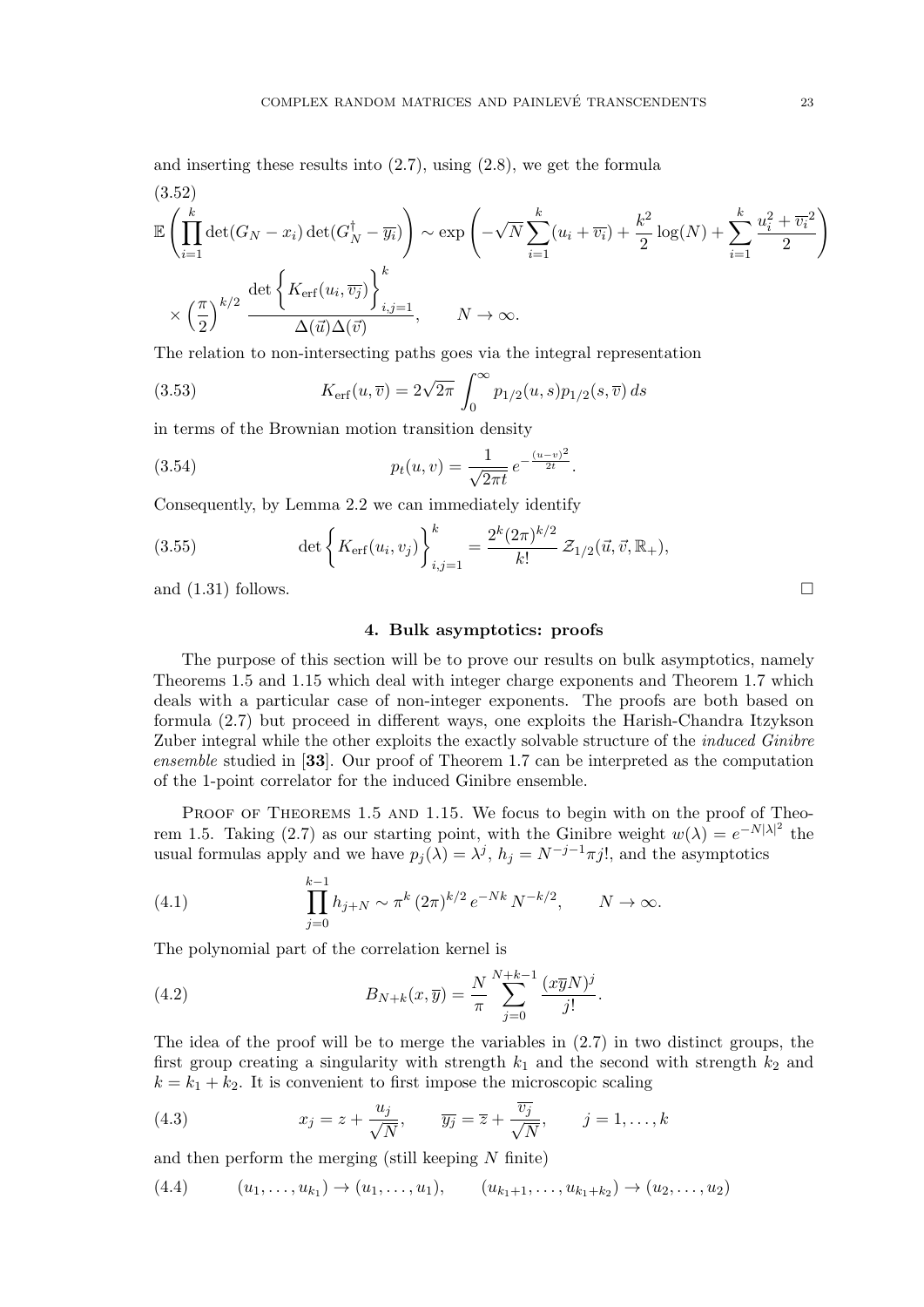and

$$
(4.5) \qquad (\overline{v_1},\ldots,\overline{v_{k_1}}) \to (\overline{v_1},\ldots,\overline{v_1}), \quad (\overline{v_{k_1+1}},\ldots,\overline{v_{k_1+k_2}}) \to (\overline{v_2},\ldots,\overline{v_2}).
$$

Doing this, we can straightforwardly write down the exact identity

$$
\mathbb{E}\left(|\det(G_N - z_1)|^{2k_1} |\det(G_N - z_2)|^{2k_2}\right) = e^{Nk|z|^2 + \sqrt{N}k_1(u_1\overline{z} + \overline{u_1}z) + \sqrt{N}k_2(u_2\overline{z} + \overline{u_2}z)}
$$
\n
$$
\times \left(\prod_{j=0}^{k-1} h_{j+N}\right) N^k \pi^{-k} N^{\frac{k(k-1)}{2}}
$$
\n(4.6)

$$
\times \lim_{v_2 \to u_2, v_1 \to u_1} \lim_{\substack{(u_1, \ldots, u_{k_1}) \to (u_1, \ldots, u_1), (u_{k_1+1}, \ldots, u_{k_1+k_2}) \to (u_2, \ldots, u_2) \\ (\overline{v_1}, \ldots, \overline{v_{k_1}}) \to (\overline{v_1}, \ldots, \overline{v_1}), (\overline{v_{k_1+1}}, \ldots, \overline{v_{k_1+k_2}}) \to (\overline{v_2}, \ldots, \overline{v_2})} \frac{\det \left\{ f_{N+k}(u_i, \overline{v_j}) \right\}}{\Delta(\vec{u}) \overline{\Delta(\vec{v})}}_{i,j=1}
$$

where we used that  $\Delta(\vec{x})\overline{\Delta(\vec{y})} = N^{-\frac{k(k-1)}{2}}\Delta(\vec{u})\overline{\Delta(\vec{v})}$  and defined

$$
(4.7) \ f_{N+k}(u,\overline{v}) = e^{-N|z|^2 - \sqrt{N}(u\overline{z} + \overline{v}z)} \sum_{j=0}^{N+k-1} \frac{\left(N(z + \frac{u}{\sqrt{N}})(\overline{z} + \frac{\overline{v}}{\sqrt{N}})\right)^j}{j!}, \qquad f(u,v) = e^{u\overline{v}}
$$

in such a way that  $\lim_{N\to\infty} f_{N+k}(u,\overline{v}) = f(u,\overline{v})$  uniformly in compact subsets of u and v (see e.g.  $[21, \text{Lemma } 9.2]$  or  $[22, \text{Proposition } 2]$ ). The degenerate limit in  $(4.6)$  can be written as the determinant of a block matrix involving partial derivatives of  $f_{N+k}(u, \overline{v})$ with respect to the u and v variables. Indeed, all derivatives of  $f_N(u, \overline{v})$  to any finite order converge uniformly to the corresponding derivatives of  $f(u, \overline{v})$  as  $N \to \infty$ , and thus the various limiting operations can be interchanged. Therefore, the limit  $N \to \infty$  of the ratio of determinants in (4.6) is equal to

(4.8) 
$$
\lim_{\substack{(u_1,\ldots,u_{k_1})\to(u_1,\ldots,u_1),(u_{k_1+1},\ldots,u_{k_1+k_2})\to(u_2,\ldots,u_2)\\(\overline{v_1},\ldots,\overline{v_{k_1}})\to(\overline{v_1},\ldots,\overline{v_1}),(\overline{v_{k_1+1}},\ldots,\overline{v_{k_1+k_2}})\to(\overline{v_2},\ldots,\overline{v_2})}} \frac{\det\left\{e^{u_i\,\overline{v_j}}\right\}_{i,j=1}^k}{\Delta(\vec{u})\Delta(\vec{v})}.
$$

More generally, the same considerations show that

$$
(4.9)
$$
\n
$$
\mathbb{E}\left(\prod_{i=1}^{k}\det(G_N - x_i)\det(G_N^{\dagger} - \overline{y_i})\right) = \exp\left(Nk(|z|^2 - 1) + \sqrt{N}\sum_{i=1}^{k}(z\overline{v_i} + \overline{z}u_i) + \frac{k^2}{2}\log(N)\right)
$$
\n
$$
\times (2\pi)^{k/2} \frac{\det\left\{e^{u_i\overline{v_j}}\right\}_{i,j=1}^{k}}{\Delta(\overrightarrow{u})\Delta(\overrightarrow{v})} (1 + o(1))
$$

where the asymptotics on the right-hand side are defined by taking a limit if some of the points in the vectors  $\vec{u}$  or  $\vec{v}$  coincide. To conclude the proof of Theorem 1.15 we recognise the right-hand side of (4.9) in terms of the Harish-Chandra Itzykson Zuber integral [51], which is the exact formula

(4.10) 
$$
\frac{\det \left\{ e^{u_i \overline{v}_j} \right\}_{i,j=1}^k}{\Delta(\vec{u}) \Delta(\vec{\vec{v}})} = \frac{1}{G(1+k)} \int_{U(k)} e^{\text{Tr}(UAU^{\dagger} \overline{B})} d\mu(U),
$$

where  $d\mu(U)$  is the normalized Haar measure on the group  $U(k)$  of  $k \times k$  unitary matrices, and  $A = diag(u_1, \ldots, u_k), \overline{B} = diag(\overline{v_1}, \ldots, \overline{v_k})$  are diagonal matrices. The rather intricate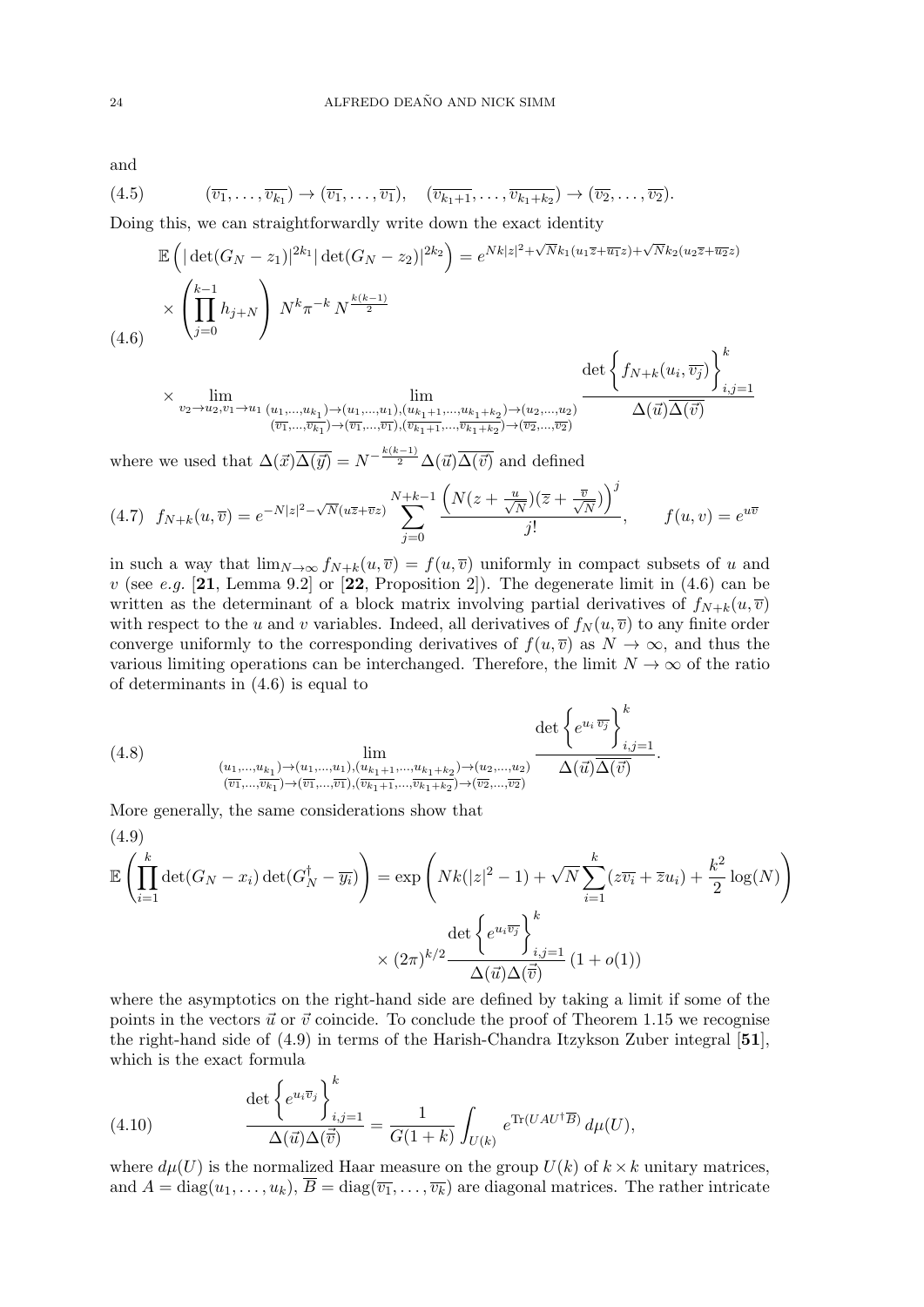merging in (4.6) can now be performed directly by creating degeneracies in the diagonal matrices A and  $\overline{B}$ . For Theorem 1.5 we simply put

(4.11)  

$$
A = \text{diag}(\overbrace{u_1, \dots, u_1}^{k_1}, \overbrace{u_2, \dots, u_2}^{k_2})
$$

$$
\overline{B} = \text{diag}(\overbrace{\overline{v_1}, \dots, \overline{v_1}}^{k_1}, \overbrace{\overline{v_2}, \dots, \overline{v_2}}^{k_2})
$$

where eventually we will set  $u_1 = v_1$  and  $u_2 = v_2$ . This motivates us to split the unitary matrix  $U$  into four sub-blocks. Let us write

(4.12) 
$$
U = \begin{pmatrix} a_{k_1 \times k_1} & b_{k_1 \times k_2} \\ c_{k_2 \times k_1} & d_{k_2 \times k_2} \end{pmatrix}.
$$

Then a direct calculation using the unitarity of U shows that

(4.13) 
$$
\text{Tr}(UAU^{\dagger}\overline{B}) = u_1\overline{v_1}k_1 + u_2\overline{v_2}k_2 - [(u_2 - u_1)(\overline{v_2} - \overline{v_1})]\text{Tr}(cc^{\dagger}),
$$

where we abbreviated the matrix  $c := c_{k_2 \times k_1}$ . To proceed, we need to know how to project the Haar measure in  $(4.10)$  onto the sub-block c. This turns out to be a well studied problem (not least because of various physical applications, see [35]). For  $k_1 \geq k_2$ , the eigenvalues  $t_1, \ldots, t_{k_2}$  of  $cc^{\dagger}$  lie in the unit interval [0, 1] and have the joint probability density function [27,35]

(4.14) 
$$
P(t_1,\ldots,t_{k_2}) = \frac{1}{C_{k_2}^{(\text{JUE}_{k_1-k_2,0})}} \prod_{j=1}^{k_2} t_j^{k_1-k_2} \Delta^2(\vec{t})
$$

where  $C_{k_2}^{(\text{JUE}_{k_1-k_2,0})}$  $\sum_{k_2}^{(0,0.2L_{k_1}-k_2,0)}$  is a normalization constant for the Jacobi Unitary Ensemble (JUE),

(4.15) 
$$
C_{k_2}^{(\text{JUE}_{k_1-k_2,0})} := \int_{[0,1]^{k_2}} \prod_{j=1}^{k_2} t_j^{k_1-k_2} \Delta^2(\vec{t}) d\vec{t}.
$$

Inserting  $(4.13)$  into  $(4.10)$  and using  $(4.14)$ , we find

(4.16) 
$$
\int_{U(k)} e^{\text{Tr}(UAU^{\dagger}\overline{B})} d\mu(U) = e^{u_1 \overline{v_1}k_1 + u_2 \overline{v_2}k_2} \mathbb{E}(e^{-s\text{Tr}(cc^{\dagger})}).
$$

$$
= \frac{e^{u_1 \overline{v_1}k_1 + u_2 \overline{v_2}k_2}}{C_{k_2}^{(\text{JUE}_{k_1 - k_2, 0})}} \int_{[0,1]^{k_2}} \prod_{j=1}^{k_2} t_j^{k_1 - k_2} e^{-st_j} \Delta^2(\vec{t}) d\vec{t},
$$

where we defined the variable  $s = (u_2 - u_1)(\overline{v_2} - \overline{v_1})$ . Finally, we express this last integral as a gap probability in the LUE. For this we specialize to  $u_1 = \overline{v_1}$  and  $u_2 = \overline{v_2}$  so that  $s = |u_2 - u_1|^2 = N|z_2 - z_1|^2$ . We have

(4.17) 
$$
\frac{1}{C_{k_2}^{(\text{JUE}_{k_1-k_2,0})}} \int_{[0,1]^{k_2}} \prod_{j=1}^{k_2} t_j^{k_1-k_2} e^{-st_j} \Delta^2(\vec{t}) d\vec{t}
$$

$$
= \frac{C_{k_2}^{(\text{LUE}_{k_1-k_2})}}{C_{k_2}^{(\text{JUE}_{k_1-k_2,0})}} s^{-k_1 k_2} \mathbb{P}(\lambda_{\text{max}}^{(\text{LUE}_{k_2,k_1})} < s).
$$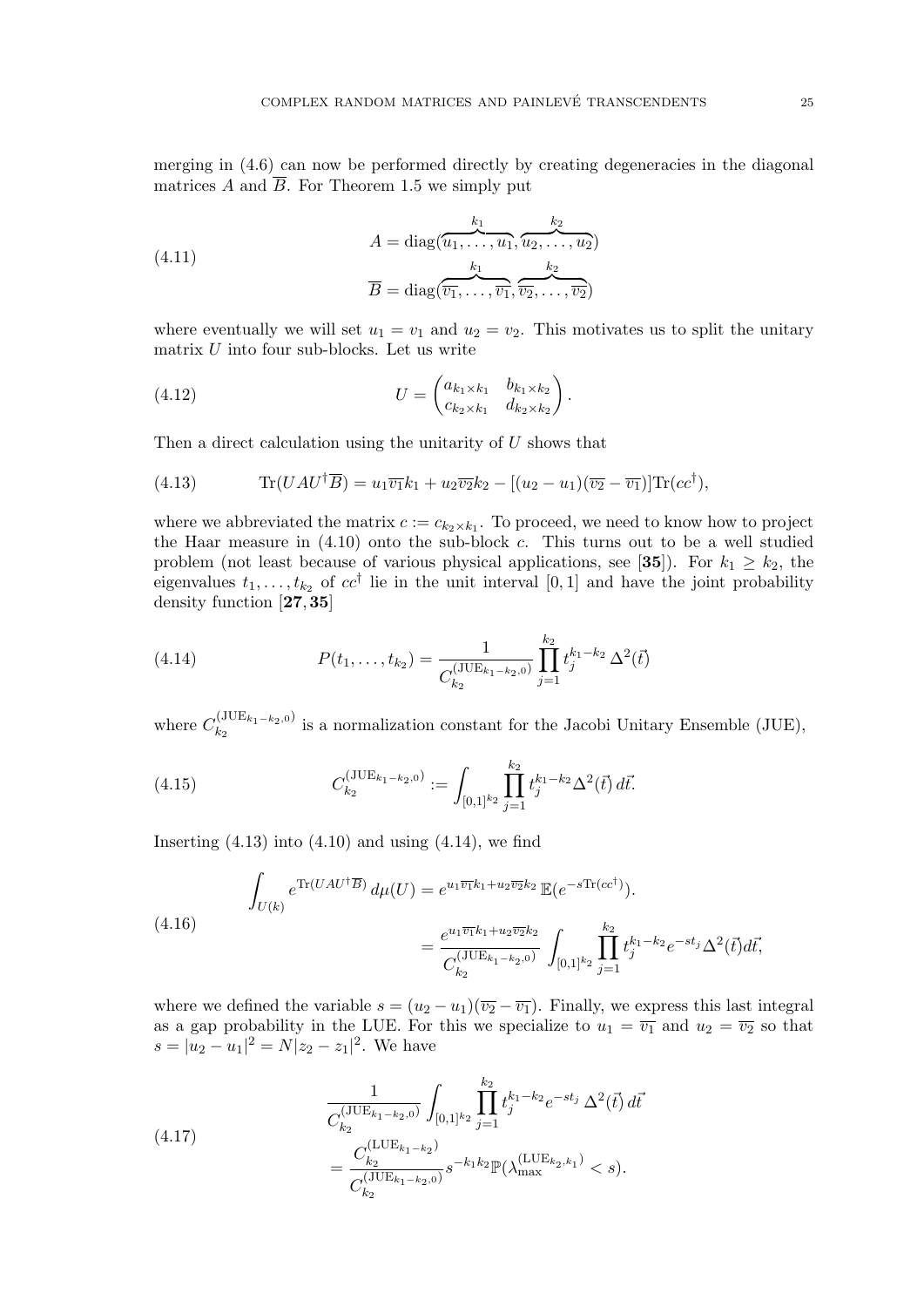The normalization constants here are explicitly known, see equations  $(3.3)$ ,  $(5.4)$  and  $[36]$ . Chapter 4]. We have

(4.18) 
$$
\frac{C_{k_2}^{(\text{LUE}_{k_1-k_2})}}{C_{k_2}^{(\text{JUE}_{k_1-k_2,0})}} = \prod_{j=0}^{k_2-1} \frac{\Gamma(1+k_1+j)}{\Gamma(1+j)} \\
= \frac{G(k_1+k_2+1)}{G(k_1+1)G(k_2+1)},
$$

the numerator of which exactly cancels the denominator in (4.10). Therefore, we get the following asymptotic formula, uniformly in compact subsets of  $u_1$  and  $u_2$ ,

$$
(4.19)
$$

$$
\mathbb{E}\left(|\det(G_N - z_1)|^{2k_1} |\det(G_N - z_2)|^{2k_2}\right) = e^{k_1 N(|z_1|^2 - 1) + k_2 N(|z_2|^2 - 1) + \frac{k_1^2}{2}\log(N) + \frac{k_2^2}{2}\log(N)}
$$
  
 
$$
\times e^{-2k_1 k_2 \log|z_2 - z_1|} \frac{(2\pi)^{(k_1 + k_2)/2}}{G(1 + k_1)G(1 + k_2)} F_{k_1, k_2}(N|z_2 - z_1|^2)(1 + o(1)), \qquad N \to \infty,
$$

where  $F_{k_1,k_2}(s)$  is the distribution function of the largest eigenvalue in a  $k_2 \times k_2$  Laguerre ensemble with parameter  $k_1 - k_2$  (equivalently,  $k_1$  degrees of freedom):

(4.20) 
$$
F_{k_1,k_2}(s) = \mathbb{P}\left(\lambda_{\max}^{(\text{LUE}_{k_2,k_1})} < s\right).
$$

This concludes the proof of Theorem 1.5.

PROOF OF THEOREM 1.7. With the assumptions of Theorem 1.7, the 2-point correlator on the left-hand side of (1.13) simplifies to

(4.21) 
$$
\mathbb{E}\left(|\det(G_N)|^{2\gamma_1} |\det(G_N - z_2)|^{2k_2}\right) = \frac{1}{\mathcal{Z}_N^{(\text{Gin})}} \int_{\mathbb{C}^N} \prod_{j=1}^N |\lambda_j|^{2\gamma_1} |\lambda_j - z_2|^{2k_2} e^{-N|\lambda_j|^2} |\Delta(\vec{\lambda})|^2 d^2\vec{\lambda}
$$

where  $z_2 = \frac{u_2}{\sqrt{N}}$  and  $u_2$  is fixed in the microscopic scaling. By the radial symmetry, we can assume without loss of generality that  $u_2 > 0$  throughout. The point of this proof, in contrast to the proof of Theorem 1.5, is that  $\gamma_1$  is not constrained to be a positive integer. We assume that  $\gamma_1 \geq k_2 > 0$  and  $k_2 \in \mathbb{N}$ .

We now proceed by viewing (4.21) as a 1-point correlator for the reference weight  $w(\lambda) = |\lambda|^{2\gamma_1} e^{-N|\lambda|^2}$  and apply the techniques of the previous sections. Adapting the proof of Proposition 3.1, we again have a rotationally invariant weight, implying  $p_j(\lambda) = \lambda^j$ , but now the norms in (2.4) are

(4.22) 
$$
h_j = \int_{\mathbb{C}} |\lambda|^{2j+2\gamma_1} e^{-N|\lambda|^2} d^2\lambda = \pi N^{-j-\gamma_1-1} \Gamma(j+\gamma_1+1).
$$

Under the microscopic scaling, the points in (2.7) take the form

(4.23) 
$$
x_i = \frac{u_i}{\sqrt{N}}, \qquad y_i = \frac{v_i}{\sqrt{N}}, \qquad i = 1, ..., k
$$

and the product of Vandermonde determinants in the denominator of (2.7) rescale to  $\Delta(\vec{x})\Delta(\vec{y}) = N^{-\frac{k_2(k_2-1)}{2}}\Delta(\vec{u})\Delta(\vec{v})$ . From the explicit formulae for  $p_j(\lambda)$  and  $h_j$ , we get the polynomial part of the kernel

(4.24) 
$$
B_{N+k}(x,y) = \frac{N^{\gamma_1+1}}{\pi} \sum_{j=0}^{N+k-1} \frac{(xyN)^j}{\Gamma(j+\gamma_1+1)}.
$$

$$
\Box
$$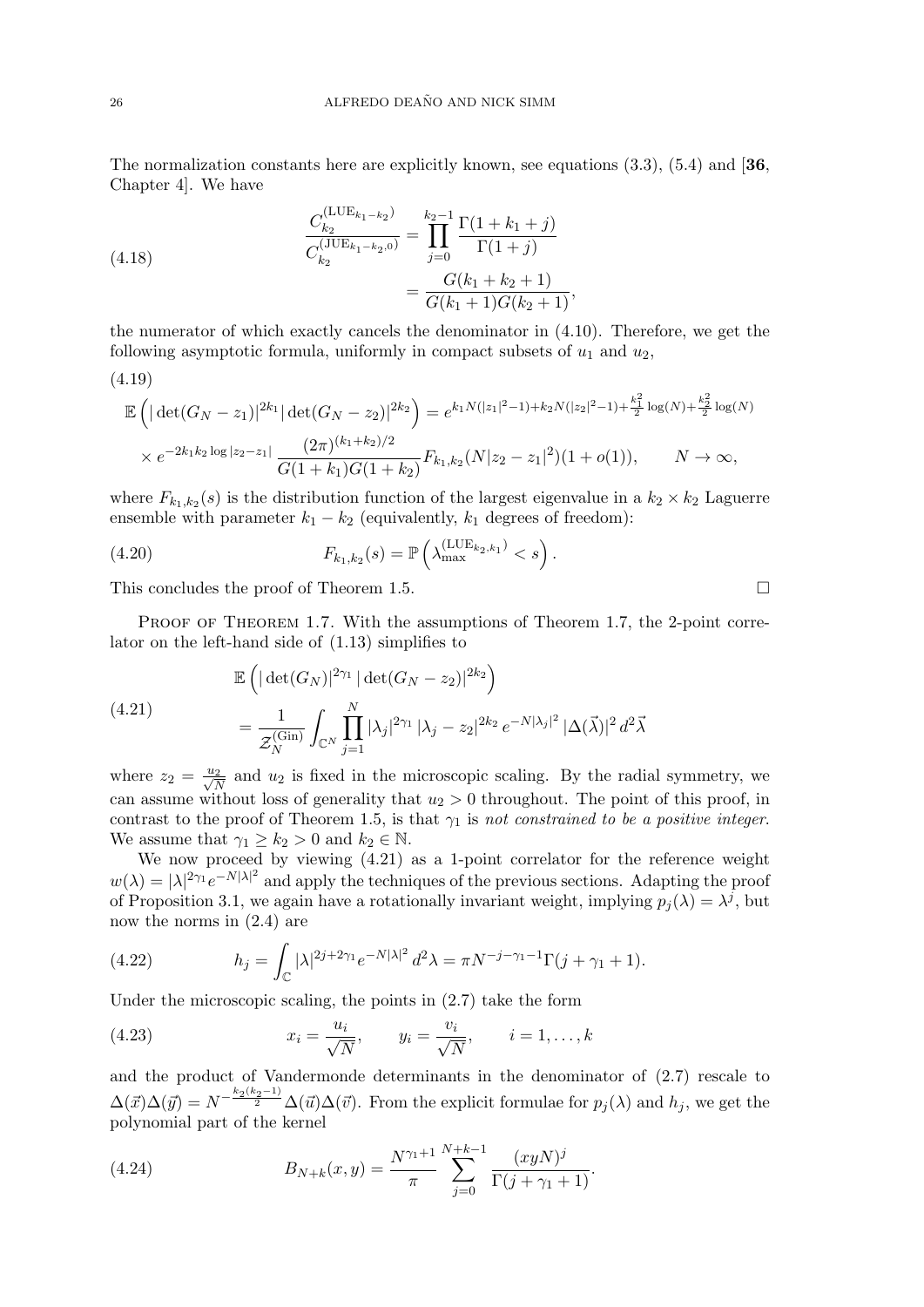Defining the functions

(4.25) 
$$
f_N(u,v) := v^{\gamma_1} \sum_{j=0}^{N-1} \frac{(uv)^j}{\Gamma(j+\gamma_1+1)}, \qquad f(u,v) := v^{\gamma_1} \sum_{j=0}^{\infty} \frac{(uv)^j}{\Gamma(j+\gamma_1+1)}
$$

we first observe that  $(2.7)$  and  $(2.8)$  give the *exact identity* 

$$
\mathbb{E}\left(|\det(G_N)|^{2\gamma_1}|\det(G_N - z_2)|^{2k_2}\right) = \frac{\mathcal{Z}_N^{\text{(Ind}_{\gamma_1})}}{\mathcal{Z}_N^{\text{(Gin)}}} N^{k_2\gamma_1} \pi^{-k_2} u_2^{-\gamma_1 k_2} N^{k_2(k_2+1)/2}
$$
\n
$$
\times \prod_{j=0}^{k_2-1} h_{j+N} \frac{1}{\prod_{j=0}^{k_2-1} (j!)^2} \lim_{u \to u_2, v \to u_2} \det\left\{\frac{\partial^{i+j-2} f_{N+k_2}(u,v)}{\partial u^{i-1} \partial v^{j-1}}\right\}_{i,j=1}^{k_2},
$$

where the partition function of the induced Ginibre ensemble is

$$
(4.27) \ \mathcal{Z}_N^{(\text{Ind}_{\gamma_1})} := \int_{\mathbb{C}^N} \prod_{j=1}^N |\lambda_j|^{2\gamma_1} e^{-N|\lambda_j|^2} |\Delta(\vec{\lambda})|^2 d^2\vec{\lambda} = N! \prod_{j=0}^{N-1} (\pi N^{-j-\gamma_1-1} \Gamma(j+\gamma_1+1)).
$$

Now the large- $N$  asymptotics of  $(4.26)$  can be derived, exploiting the fact that the convergence  $f_N(u, v) \to f(u, v)$  as  $N \to \infty$  is uniform. Furthermore, all mixed partial derivatives of  $f_N(u, v)$  converge uniformly to those of  $f(u, v)$  and this allows the interchange of the various limiting operations. Consequently, it suffices to compute the determinant in (4.26) with  $f_N(u, v)$  replaced with the limiting kernel  $f(u, v)$ , for which we have the integral representation

(4.28) 
$$
f(u,v) = \frac{1}{\Gamma(\gamma_1)} \int_0^v e^{ut} (v-t)^{\gamma_1-1} dt.
$$

The needed partial derivatives of the kernel can be computed using the Leibniz formula for differentiating under the integral, using that the integrand vanishes at the upper end point. This gives

(4.29) 
$$
\frac{\partial^{i+j-2} f(u,v)}{\partial u^{i-1} \partial v^{j-1}} = \frac{1}{\Gamma(\gamma_1 - (j-1))} \int_0^v t^{i-1} e^{ut} (v-t)^{\gamma_1 - 1 - (j-1)} dt
$$

$$
= \frac{v^{\gamma_1 + i - j} (-1)^{i-1} e^{uv}}{\Gamma(\gamma_1 - (j-1))} \int_0^1 t^{\gamma_1 - 1} e^{-uvt} (t-t)^{i-1} t^{-(j-1)} dt.
$$

By Lemma 2.2,

$$
(4.30)
$$
\n
$$
\det \left\{ \frac{\partial^{i+j-2} f(u,v)}{\partial u^{i-1} \partial v^{j-1}} \right\}_{i,j=1}^{k_2}
$$
\n
$$
= \frac{v^{\gamma_1 k_2} e^{uv k_2}}{k_2!} \prod_{j=0}^{k_2-1} \frac{(-1)^j}{\Gamma(\gamma_1 - j)} \int_{[0,1]^{k_2}} \prod_{j=1}^{k_2} t_j^{\gamma_1 - 1} e^{-uv t_j} \det \left\{ (t_i - 1)^{j-1} \right\}_{i,j=1}^{k_2} \det \left\{ t_i^{-(j-1)} \right\}_{i,j=1}^{k_2} d\vec{t}
$$
\n
$$
= \frac{v^{\gamma_1 k_2} (uv)^{-\gamma_1 k_2} e^{uv k_2}}{k_2!} \prod_{j=0}^{k_2-1} \frac{1}{\Gamma(\gamma_1 - j)} \int_{[0,uv]^{k_2}} \prod_{j=1}^{k_2} t_j^{\gamma_1 - k_2} e^{-t_j} \Delta^2(\vec{t}) d\vec{t},
$$

where we now spot the joint distribution of eigenvalues of the Laguerre ensemble appearing in (4.30). We have therefore arrived at the determinant identity

$$
(4.31) \quad \det\left\{\frac{\partial^{i+j-2}f(u,v)}{\partial u^{i-1}\partial v^{j-1}}\right\}_{i,j=1}^{k_2} = \frac{v^{\gamma_1 k_2} (uv)^{-\gamma_1 k_2} G(1+k_2) e^{uv k_2}}{k_2!} \mathbb{P}(\lambda_{\max}^{(\text{LUE}_{k_2},\gamma_1)} < uv).
$$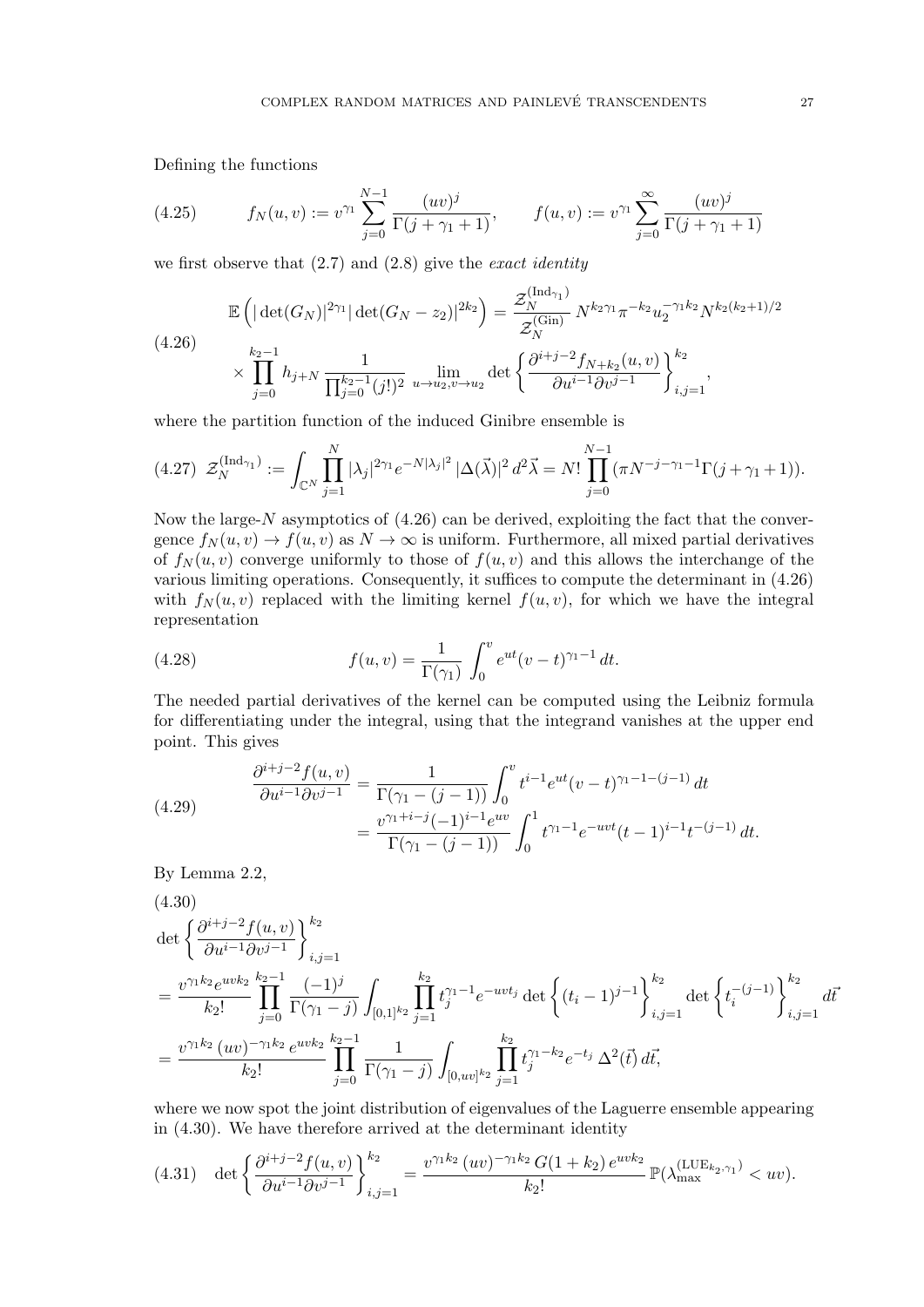It remains just to deal with the constants in  $(4.26)$ . Writing the constant  $(4.27)$  in terms of the Barnes G-function and applying their asymptotic expansion (see [31, Eq. 5.17.5]) gives,

(4.32) 
$$
\frac{\mathcal{Z}_N^{(\text{Ind}_{\gamma_1})}}{\mathcal{Z}_N^{(\text{Gin})}} = \frac{1}{G(1+\gamma_1)} e^{-\gamma_1 N + \frac{\gamma_1^2}{2} \log(N)} (2\pi)^{\gamma_1/2} (1+o(1)), \qquad N \to \infty,
$$

while Stirling's formula gives

(4.33) 
$$
\prod_{j=0}^{k_2-1} h_{j+N} \sim \pi^{k_2} (2\pi)^{k_2/2} e^{-Nk_2} N^{-k_2/2}, \qquad N \to \infty.
$$

Now inserting  $(4.33)$ ,  $(4.32)$  and  $(4.31)$  into  $(4.26)$  gives the formula

$$
(4.34)
$$

$$
\mathbb{E}\left(|\det(G_N)|^{2\gamma_1}|\det(G_N - z_2)|^{2k_2}\right) = e^{u_2^2 k_2 - (\gamma_1 + k_2)N + \frac{\gamma_1^2}{2}\log(N) + \frac{k_2^2}{2}\log(N)}
$$
  
 
$$
\times e^{-2k_2 \gamma_1 \log(u_2/\sqrt{N})} \frac{(2\pi)^{\frac{\gamma_1 + k_2}{2}}}{G(1 + k_2)G(1 + \gamma_1)} \mathbb{P}(\lambda_{\max}^{(\text{LUE}_{k_2}, \gamma_1)} < u_2^2) (1 + o(1)), \qquad N \to \infty,
$$

which is precisely of the form (1.13), with  $k_1 = \gamma_1$  and  $z = z_1 = 0$ .

#### 5. Truncated CUE: finite N and boundary asymptotics

The purpose of this section is to prove analogous results for the 1-point function as obtained in Section 1.2. Therefore, we consider the moments

(5.1) 
$$
R_{2k}(z) = \mathbb{E}\left(|\det(T-z)|^{2k}\right)
$$

where T is an  $N \times N$  truncation of a Haar distributed unitary matrix of size  $M \times M$ . We begin by showing that  $(5.1)$  is expressible in terms of solutions of Painlevé VI via a duality with the Jacobi Unitary Ensemble. Then we will study the boundary asymptotics and show that they are expressed in terms of Painlevé V. This will prove Theorems 1.10 and 1.8. As in Section 1.2, we also investigate the continuation of Theorem 1.10 off the integers, that is we will prove that setting  $k = \frac{1}{2}$  $\frac{\gamma}{2}$  in (1.23) and (1.25) gives the correct interpretation of (5.1). Along the way, we will study planar orthogonal polynomials associated to the weight

(5.2) 
$$
w(\lambda) = |\lambda - z|^{\gamma} (1 - |\lambda|^2)^{M - N - 1}, \qquad |\lambda| \le 1.
$$

5.1. Duality with the JUE. We begin by deriving the analogue of identity (3.4). Recall the construction of the Jacobi Unitary Ensemble (JUE): take two independent kdimensional LUE matrices (Wishart matrices)  $W_1$  with parameter  $\alpha$  and  $W_2$  with parameter  $\beta$  and form the ratio  $J = W_1(W_1 + W_2)^{-1}$ . The eigenvalues  $t_1, \ldots, t_k$  of J lie in the unit interval [0, 1] and have the joint probability density function

(5.3) 
$$
P(t_1, ..., t_k) = \frac{1}{C_k^{(\text{JUE}_{\alpha,\beta})}} \prod_{j=1}^k t_j^{\alpha} (1-t_j)^{\beta} \Delta^2(\vec{t}),
$$

where the normalization constant (see e.g. [36, Chapter 4]) is given explicitly by

$$
(5.4) \ \ C_k^{(JUE_{\alpha,\beta})} := \int_{[0,1]^k} \prod_{j=1}^k t_j^{\alpha} (1-t_j)^{\beta} \Delta^2(\vec{t}) \, d\vec{t} = \prod_{j=0}^{k-1} \frac{\Gamma(\alpha+j+1)\Gamma(\beta+j+1)\Gamma(j+2)}{\Gamma(\alpha+\beta+k+j+1)}.
$$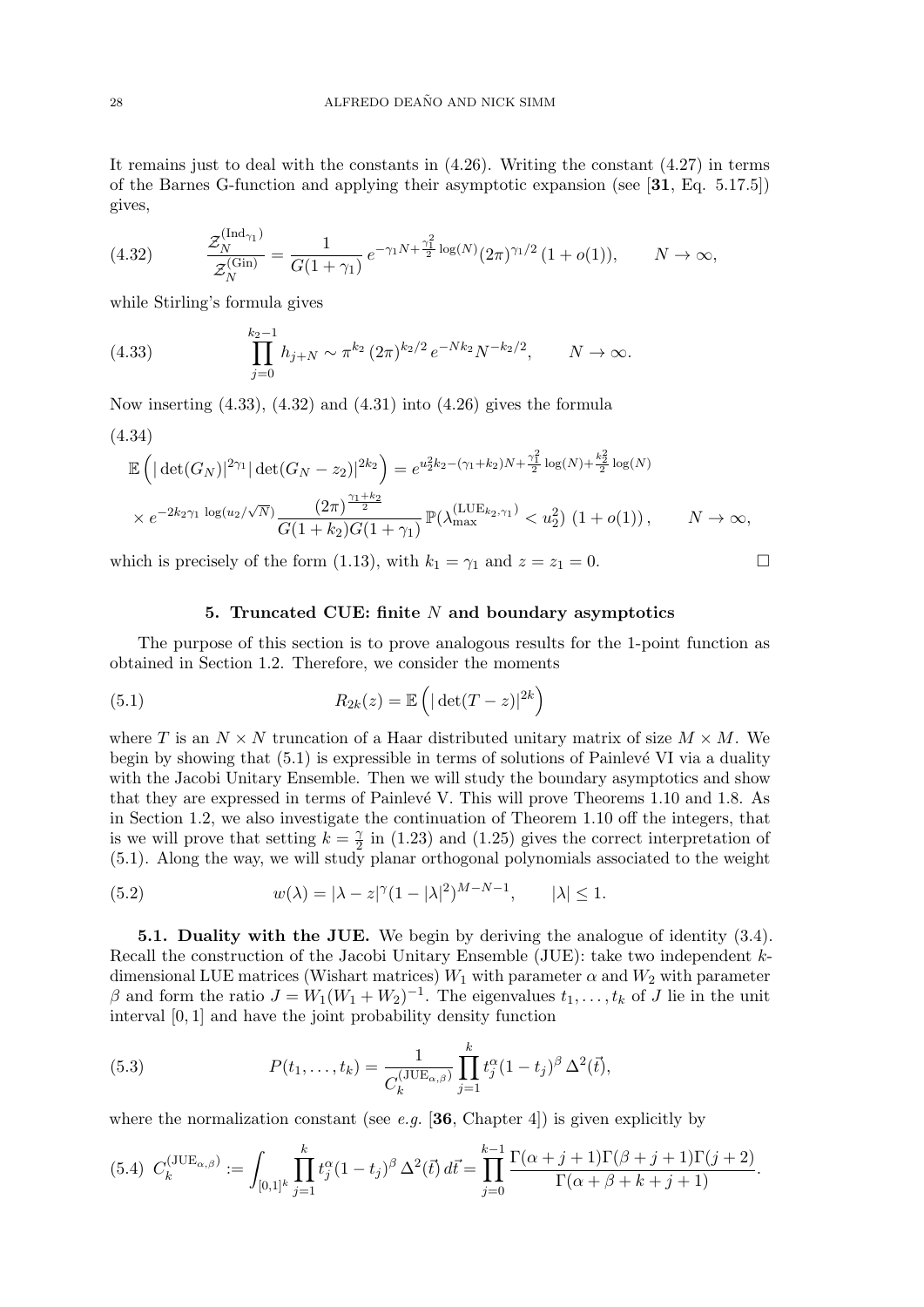PROPOSITION 5.1. Consider the expectation with respect to the truncated unitary ensemble measure in (1.17) with  $\kappa = M - N$ . Let x and y be any complex numbers and let  $k \in \mathbb{N}$ . We have

(5.5)  
\n
$$
\mathbb{E}\left(\det(T-x)^k \det(T^{\dagger}-y)^k\right)
$$
\n
$$
= \frac{1}{C_k^{(\text{JUE}_{\kappa+N,0})}} \int_{[0,1]^k} \prod_{j=1}^k t_j^{\kappa} (1+(xy-1)t_j)^N \Delta^2(\vec{t}) d\vec{t}.
$$

PROOF OF PROPOSITION 5.1, THEOREM 1.10 AND THEOREM 1.8. Compared with the Ginibre case in Proposition 3.1, the main difference here is that we now work with the weight  $w(\lambda) = (1 - |\lambda|^2)^{\kappa - 1}$  supported on the disc  $\lambda \in \mathbb{D}$ . As before the corresponding orthogonal polynomials are  $p_j(\lambda) = \lambda^j$  but now the normalizations are

(5.6) 
$$
h_j := \int_{\mathbb{D}} |\lambda|^{2j} (1 - |\lambda|^2)^{\kappa - 1} d^2 \lambda = \pi \frac{j! \Gamma(\kappa)}{\Gamma(j + \kappa + 1)}.
$$

The polynomial part of the kernel follows as

(5.7)  

$$
B_{N+k}(x,y) = \frac{1}{\pi \Gamma(\kappa)} \sum_{j=0}^{N+k-1} \frac{\Gamma(j+\kappa+1)(xy)^j}{\pi j!}
$$

$$
= x^{N+k} \frac{\Gamma(N+k+\kappa+1)}{\pi \Gamma(\kappa)\Gamma(N+k)} \int_0^\infty (tx+1)^{-(N+k)-\kappa-1}(t+y)^{N+k-1} dt,
$$

where for now (and without loss of generality) we will assume that  $x$  and  $y$  are positive reals. The integral representation (5.7) follows e.g. from Euler's integral representation for the hypergeometric function [31, 15.6.1]. Its advantage here is that we have separated the  $x$  and  $y$  variables in the integrand. Indeed, considering the function

(5.8) 
$$
A_{N+k}^{(\kappa)}(x,y) := \frac{\Gamma(N+k+\kappa+1)}{\Gamma(N+k)} \int_0^\infty (tx+1)^{-N-k-\kappa-1} (t+y)^{N+k-1} dt,
$$

we can directly calculate the derivatives required on the right-hand side of (2.8):

(5.9) 
$$
\frac{\partial^{i+j-2} A_{N+k}^{(\kappa)}(x,y)}{\partial x^{i-1} \partial y^{j-1}} = \frac{\Gamma(N+k+\kappa+i)(-1)^{i-1}}{\Gamma(N+k-(j-1))} \times \int_0^\infty t^{i-1} (tx+1)^{-N-k-\kappa-1-(i-1)} (t+y)^{N+k-1-(j-1)} dt.
$$

By Lemma 2.2 we get

$$
\det \left\{ \frac{\partial^{i+j-2} A_{N+k}^{(\kappa)}(x,y)}{\partial x^{i-1} \partial y^{j-1}} \right\}_{i,j=1}^k
$$
\n
$$
(5.10) \quad = e_{N,k,\kappa} \int_{[0,\infty)^k} \det \left\{ t_i^{j-1} (t_i x + 1)^{-N-k-j-\kappa} \right\}_{i,j=1}^k \det \left\{ (t_i + y)^{N+k-j} \right\}_{i,j=1}^k d\vec{t}
$$
\n
$$
= (-1)^{\frac{k(k-1)}{2}} e_{N,k,\kappa} \int_{[0,\infty)^k} \prod_{j=1}^k (t_j x + 1)^{-N-\kappa-2k} (t_j + y)^N \Delta^2(\vec{t}) d\vec{t},
$$

where

(5.11) 
$$
e_{N,k,\kappa} := \frac{(-1)^{\frac{k(k-1)}{2}}}{k!} \prod_{j=1}^k \left( \frac{\Gamma(N+k+\kappa+j)}{\Gamma(N+j)} \right).
$$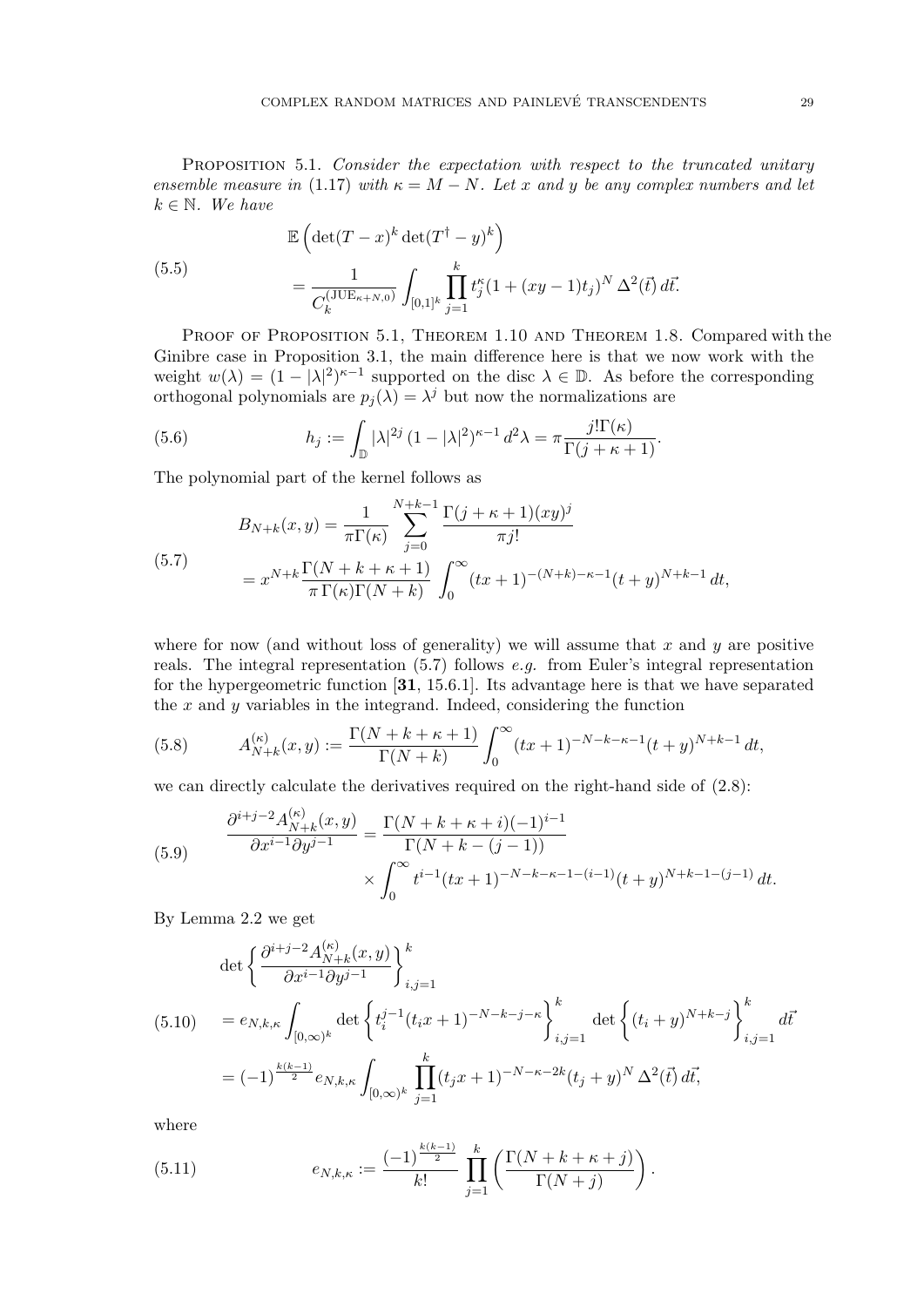To obtain the third line in (5.10) we made use of the determinant identities

(5.12) 
$$
\det \left\{ (t_i + y)^{k-j} \right\}_{i,j=1}^k = (-1)^{\frac{k(k-1)}{2}} \Delta(\vec{t}),
$$

$$
\det \left\{ (t_i^{j-1}(t_ix+1)^{-k-j} \right\}_{i,j=1}^k = \prod_{j=1}^k (t_jx+1)^{-2k} \Delta(\vec{t}).
$$

After sending  $t_j \rightarrow t_j/x$  for each  $j = 1, ..., k$  in (5.10) and some further standard manipulations, we arrive at the identity

(5.13)  
\n
$$
\det \left\{ \frac{\partial^{i+j-2} A_{N+k}^{(\kappa)}(x,y)}{\partial x^{i-1} \partial y^{j-1}} \right\}_{i,j=1}^k
$$
\n
$$
= (-1)^{\frac{k(k-1)}{2}} e_{N,k,\kappa} x^{-k(N+k)} \int_{[0,1]^k} \prod_{j=1}^k t_j^{\kappa} (1 + (xy - 1)t_j)^N \Delta^2(\vec{t}) d\vec{t}.
$$

Inserting these results into formula (2.7) gives

$$
\mathbb{E}\left(\det(T-x)^k \det(T^\dagger - y)^k\right)
$$
\n
$$
= \frac{\prod_{j=0}^{k-1} h_{j+N}}{\prod_{j=0}^{k-1} (j!)^2} x^{k(N+k)} \frac{1}{(\pi \Gamma(\kappa))^k} \det\left\{\frac{\partial^{i+j-2} A_{N+k}^{(\kappa)}(x,y)}{\partial x^{i-1} \partial y^{j-1}}\right\}_{i,j=1}^k
$$
\n
$$
= \frac{1}{C_k^{(\text{JUE}_{\kappa+N,0})}} \int_{[0,1]^k} \prod_{j=1}^k t_j^{\kappa} (1+(xy-1)t_j)^N \Delta^2(\vec{t}) d\vec{t}.
$$

To obtain the last line above we inserted (5.13) and identified the pre-factors as

(5.15) 
$$
\frac{\prod_{j=0}^{k-1} h_{j+N}}{\prod_{j=0}^{k-1} (j!)^2} \frac{(-1)^{\frac{k(k-1)}{2}}}{(\pi \Gamma(\kappa))^{k}} e_{N,k,\kappa} = \frac{1}{C_k^{(\text{JUE}_{\kappa+N,0})}}.
$$

Initially we assumed  $x > 0$  and  $y > 0$ , but since (5.14) is an identity between polynomials in  $x$  and  $y$ , it holds on the whole complex plane. This proves Proposition 5.1. Now Theorem 1.10 follows by setting  $x = \overline{y} = z$  and the change of variables  $t_j \rightarrow t_j/(1 - |z|^2)$  (assuming  $|z|$  < 1) which expresses the right-hand side of (5.5) as the distribution function of the largest eigenvalue in the Jacobi Unitary Ensemble. The explicit form of the constant in (1.24) follows by setting  $x = y = 0$  in (5.5). For the boundary limit, note that if  $|z| = 1 - \frac{u}{N}$ N and  $\kappa = M - N$  is fixed, we have the limit

(5.16)  
\n
$$
\lim_{N \to \infty} \int_{[0,1]^k} \prod_{j=1}^k t_j^{\kappa} \left( 1 + \left( -\frac{2u}{N} + \frac{u^2}{N^2} \right) t_j \right)^N \Delta^2(\vec{t}) d\vec{t}
$$
\n
$$
= \int_{[0,1]^k} \prod_{j=1}^k t_j^{\kappa} e^{-2ut_j} \Delta^2(\vec{t}) d\vec{t}
$$
\n
$$
= \frac{G(2+k)G(\kappa + k + 1)}{G(\kappa + 1)} (2u)^{-k^2 - k\kappa} F_{k+\kappa,k}(2u)
$$

where  $F_{k+\kappa,k}(x)$  is the distribution function of the largest eigenvalue in the Laguerre Unitary Ensemble with parameter  $\kappa$ . To complete the proof of Theorem 1.8 it is enough to note that the constant in Proposition 5.1 has the asymptotics

(5.17) 
$$
C_k^{(\text{JUE}_{\kappa+N,0})} = G(1+k)G(2+k)N^{-k^2}(1+o(1)), \qquad N \to \infty.
$$

 $\Box$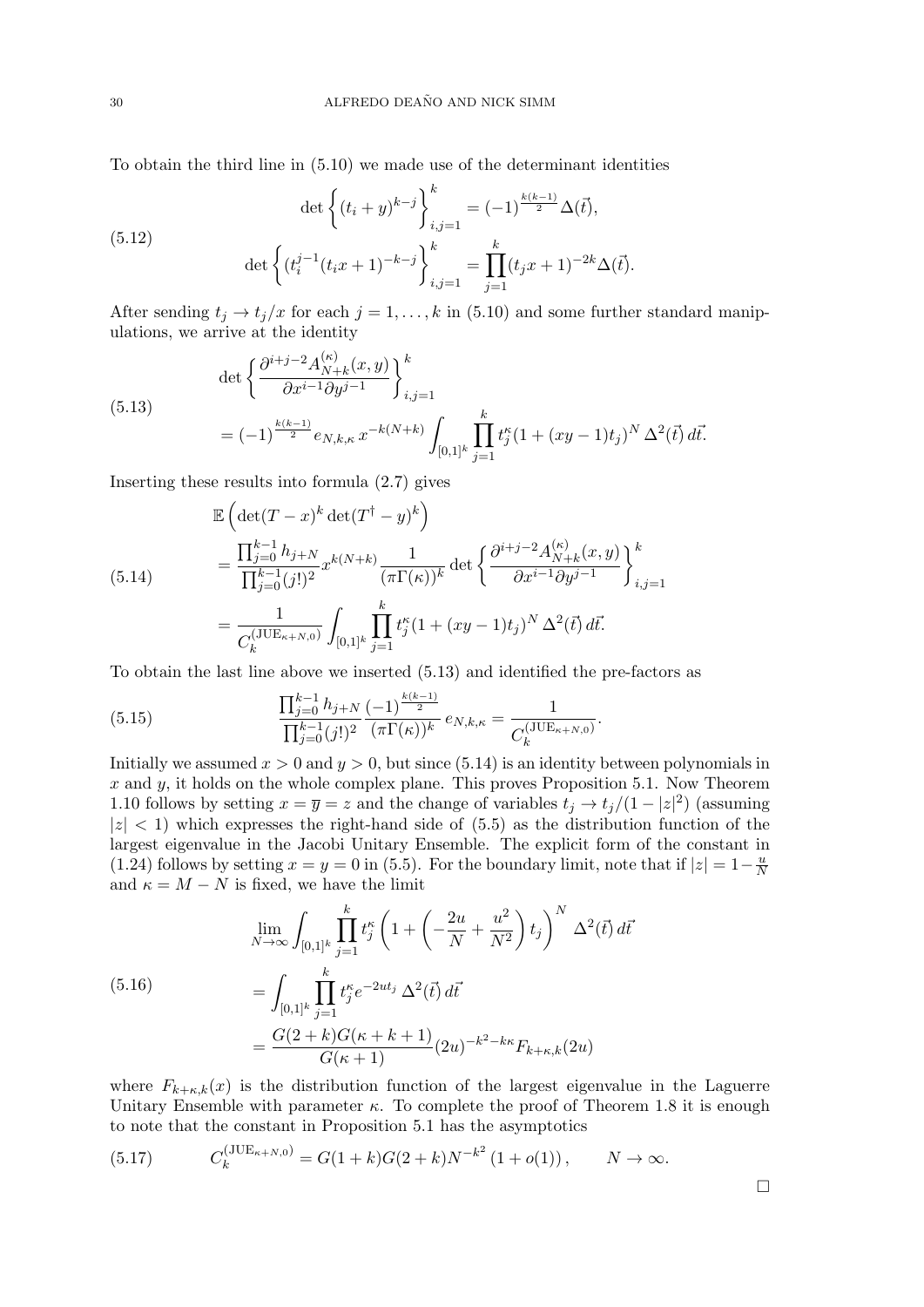REMARK 5.2. In the limiting case  $\kappa \to 0$  and  $x = y = 1$ , the right-hand side of (5.5) becomes completely explicit and re-derives the exact formula for moments of the characteristic polynomial of a Haar distributed unitary matrix due to Keating and Snaith  $(55)$ .

5.2. Planar orthogonal polynomials and reduction to integrals over  $U(N)$ . We now consider the quantity (5.1) with  $k=\frac{\gamma}{2}$  $\frac{\gamma}{2}$  and  $\gamma$  a general real parameter up to the integrability constraint  $\gamma > -2$ . As with the Ginibre case, this average over non-Hermitian matrices can be reduced to an integral over the unitary group.

THEOREM 5.3. Let  $\gamma > -2$  and let  $d\mu(U)$  denote the normalized Haar measure on the group of  $N \times N$  unitary matrices. Then we have the identity

$$
R_{\gamma}(z) = R_{\gamma}(0) \int_{U(N)} \det(U)^{-\frac{\gamma}{4}} |\det(I+U)|^{\frac{\gamma}{2}} \det(I+|z|^2 U)^{\kappa + \frac{\gamma}{2}} d\mu(U)
$$
  
(5.18)
$$
= \frac{R_{\gamma}(0)}{N!(2\pi)^N} \int_{[-\pi,\pi]^N} \prod_{j=1}^N e^{-\frac{i\gamma \theta_j}{4}} |1+e^{i\theta_j}|^{\frac{\gamma}{2}} (1+|z|^2 e^{i\theta_j})^{\kappa + \frac{\gamma}{2}} |\Delta(e^{i\theta})|^2 d\vec{\theta}
$$

where the constant is

(5.19) 
$$
R_{\gamma}(0) = \prod_{j=0}^{N-1} \frac{\Gamma(\frac{\gamma}{2}+j+1)\Gamma(j+\kappa+1)}{\Gamma(j+1)\Gamma(\frac{\gamma}{2}+j+\kappa+1)}.
$$

Furthermore, we have the exact representation in terms of the Jimbo-Miwa-Okamoto σ-form of Painlevé VI:

(5.20) 
$$
R_{\gamma}(z) = R_{\gamma}(1) \exp \left( \int_{|z|^2}^{1} \frac{h(t) - e_2' t + \frac{1}{2} e_2}{t(1-t)} dt \right),
$$

where h satisfies the equation

(5.21) 
$$
h'(t(1-t)h'')^{2} + (h'(2h - (2t-1)h') + \tilde{b}_{1}\tilde{b}_{2}\tilde{b}_{3}\tilde{b}_{4})^{2} = \prod_{j=1}^{4} (h' + \tilde{b}_{j}^{2})
$$

with parameters

(5.22) 
$$
\tilde{b}_1 = \frac{\kappa + N}{2}, \qquad \tilde{b}_2 = \frac{\kappa + \gamma + N}{2},
$$

$$
\tilde{b}_3 = \frac{-\kappa + N}{2}, \qquad \tilde{b}_4 = -\frac{N + \gamma + \kappa}{2}.
$$

 $In (5.20), e_2$  (respectively  $e'_2$ ) is the elementary symmetric polynomial of degree 2 in  $(\tilde{b}_1, \tilde{b}_2, \tilde{b}_3, \tilde{b}_4)$  (respectively in  $(\tilde{b}_1, \tilde{b}_3, \tilde{b}_4)$ ) and the constant  $R_\gamma(1)$  is explicit, see equation  $(5.37).$ 

PROOF. By rotational symmetry the function  $R_{\gamma}(z)$  only depends on  $|z|$ , so without loss of generality we assume  $z > 0$  throughout this proof. We will again start from orthogonal polynomials in the complex plane and apply the Green's theorem trick to reduce the planar orthogonality to contour orthogonality over the boundary of the unit disc. We proceed in a similar vein to the proof of Theorem 3.3. Let  $p_i(\lambda)$  denote the monic degree j polynomials satisfying the planar orthogonality  $(k \leq j)$ 

(5.23) 
$$
h_j \delta_{j,k} = \int_{\mathbb{D}} p_j(\lambda) \overline{\lambda}^k |\lambda - z|^\gamma (1 - |\lambda|^2)^{\kappa - 1} d^2 \lambda.
$$

The goal is to obtain an analogue of the Ginibre identity (3.24). First, using the orthogonality to replace  $\overline{\lambda}^k$  with  $(\overline{\lambda} - z)^k$ , the orthogonality (5.23) is easily written in the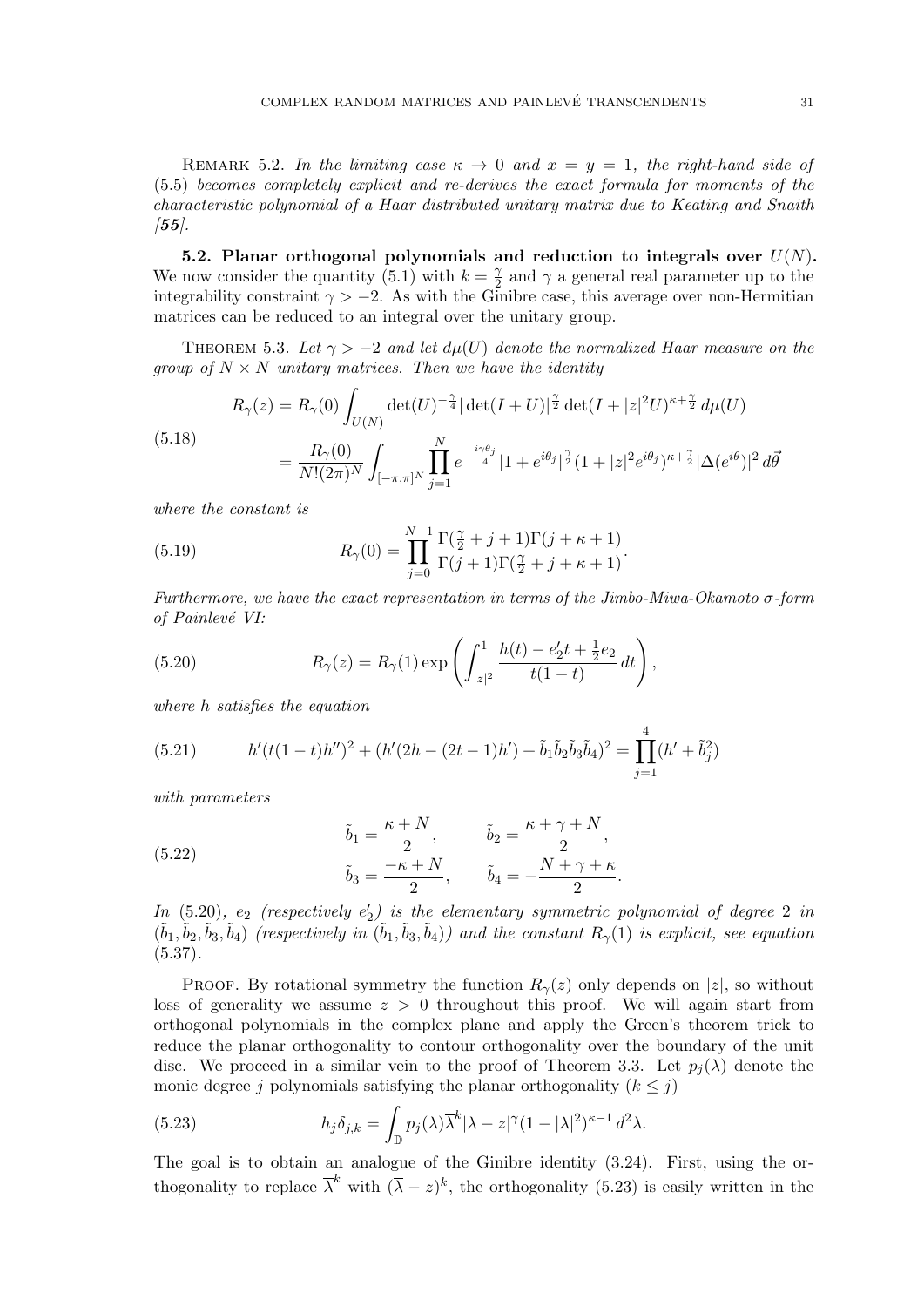differential form

(5.24) 
$$
h_j \delta_{k,j} = \int_{\mathbb{D}} p_j(\lambda) (\lambda - z)^{\frac{\gamma}{2}} \frac{\partial}{\partial \overline{\lambda}} h(\lambda, \overline{\lambda}, z) d^2 \lambda,
$$

where

(5.25)  

$$
h(\lambda, \overline{\lambda}, z) := \int_{z}^{\lambda} (s - z)^{\frac{\gamma}{2} + k} (1 - \lambda s)^{\kappa - 1} ds
$$

$$
= (\overline{\lambda} - z)^{\frac{\gamma}{2} + k + 1} (1 - \lambda z)^{\kappa - 1} \int_{0}^{1} s^{\frac{\gamma}{2} + k} (1 - s)^{\kappa - 1} ds.
$$

In the following we denote the above integral (a particular case of the Euler beta integral) by

(5.26) 
$$
c_{\gamma,k,\kappa} := \int_0^1 s^{\frac{\gamma}{2}+k} (1-s)^{\kappa-1} ds = \frac{\Gamma(\frac{\gamma}{2}+k+1)\Gamma(\kappa)}{\Gamma(\frac{\gamma}{2}+k+\kappa+1)}.
$$

Now we apply Green's theorem to (5.24) resulting in the boundary integral

(5.27) 
$$
h_j \delta_{k,j} = \frac{1}{2i} \oint_{S^1} p_j(\lambda) (\lambda - z)^{\frac{\gamma}{2}} h(\lambda, \overline{\lambda}, z) d\lambda.
$$

To simplify this orthogonality further, we recall that we can form linear combinations on both sides of (5.27) without altering the orthogonality. Indeed, defining

(5.28) 
$$
c_{p,k}(z) := \binom{p}{k} z^{p-k} \frac{c_{\gamma,p,\kappa}}{c_{\gamma,k,\kappa}}
$$

we multiply both sides of (5.27) by  $c_{p,k}(z)$  and sum from  $k = 0$  to  $k = p$  for some  $p \leq j$ . On the right-hand side this leads to the sum

(5.29) 
$$
\sum_{k=0}^{p} c_{p,k}(z) (\overline{\lambda} - z)^k c_{\gamma,k,\kappa} = \overline{\lambda}^p c_{\gamma,p,\kappa}
$$

and the analogue of identity (3.24) follows,

(5.30)  

$$
h_j \delta_{k,j} := \int_{\mathbb{D}} p_j(\lambda) \overline{\lambda}^k |\lambda - z|^\gamma (1 - |\lambda|^2)^{\kappa - 1} d^2 \lambda
$$

$$
= \pi \frac{\Gamma(\frac{\gamma}{2} + j + 1)\Gamma(\kappa)}{\Gamma(\frac{\gamma}{2} + j + \kappa + 1)} \oint_{S^1} p_j(\lambda) \lambda^{-k} |\lambda - z|^\gamma (1 - z\lambda)^\kappa \frac{d\lambda}{2\pi i \lambda}.
$$

The same reasoning that led to (3.27) gives, in this context, the Toeplitz determinant expression

(5.31) 
$$
R_{\gamma}(z) = \frac{N!}{\mathcal{Z}_{N}^{(\text{tCUE})}} \prod_{j=0}^{N-1} h_{j} = \frac{N!}{\mathcal{Z}_{N}^{(\text{tCUE})}} \prod_{j=0}^{N-1} \left( \pi \frac{\Gamma(\frac{\gamma}{2} + j + 1)\Gamma(\kappa)}{\Gamma(\frac{\gamma}{2} + j + \kappa + 1)} \right) \times \det \left\{ \oint_{S^{1}} \lambda^{j-i} |\lambda - z|^{\gamma} (1 - z\lambda)^{\kappa} \frac{d\lambda}{2\pi i\lambda} \right\}_{i,j=0}^{N-1},
$$

where  $\mathcal{Z}_N^{(\text{tCUE})}$  $N_{N}^{(\text{UCUE})}$  is the normalization constant for (1.17) which can be calculated explicitly (see e.g.  $[70]$ ). This yields the form of the constant pre-factor

(5.32) 
$$
\frac{N!}{\mathcal{Z}_N^{(\text{tCUE})}} \prod_{j=0}^{N-1} \left( \pi \frac{\Gamma(\frac{\gamma}{2} + j + 1)\Gamma(\kappa)}{\Gamma(\frac{\gamma}{2} + j + \kappa + 1)} \right) = R_{\gamma}(0),
$$

an identity which follows from computing  $R_{\gamma}(0)$  via (2.4) and formula (5.6) with  $j \to j+\frac{\gamma}{2}$  $\frac{\gamma}{2}.$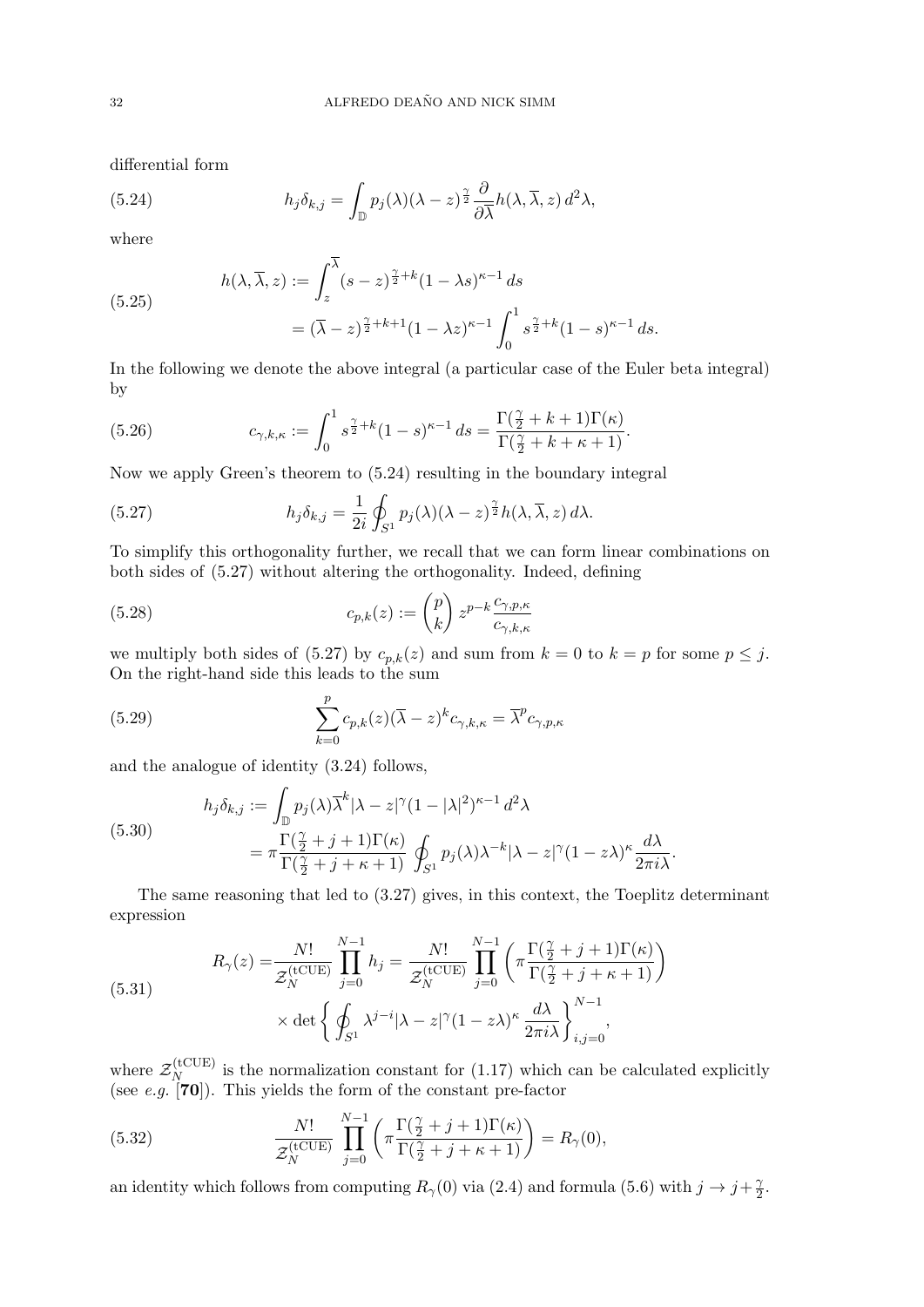Making appropriate changes of variables and deformations of the contour, the integrals inside the determinant can be written in the equivalent form

$$
(5.33)\ \oint_{S^1} \lambda^{j-i} |\lambda - z|^{\gamma} (1 - z\lambda)^{\kappa} \frac{d\lambda}{2\pi i\lambda} = (-z)^{j-i} \oint_{S^1} \lambda^{j-i} \lambda^{-\frac{\gamma}{4}} |1 + \lambda|^{\frac{\gamma}{2}} (1 + z^2\lambda)^{\kappa + \frac{\gamma}{2}} \frac{d\lambda}{2\pi i\lambda},
$$

where we used identity  $(3.26)$ . Now  $(5.18)$  follows from the same considerations given in the proof of Theorem 3.3. The association of the group integrals in  $(5.18)$  with Painlevé VI has been studied by Forrester and Witte, for example see Equations  $(1.6)$ ,  $(1.21)$ ,  $(1.34)$ and Proposition 13 in [40], from which identity (5.20) follows.  $\square$ 

COROLLARY 3. The identity (1.23) can be extended to any real  $k = \frac{\gamma}{2} > -1$  by continuing the integer valued parameters in the equation  $(1.23)$ . Equivalently, the Painlevé characterization (5.20) reduces to the one in (1.23) when  $\gamma = 2k$ .

PROOF. First notice that identity  $(1.23)$  can easily be written (5.34)

$$
R_{2k}(z) = R_{2k}(0) \exp\left(-\int_{1-|z|^2}^1 \frac{\sigma_{\kappa,N}^{(\mathrm{VI})}(t) - (b_1b_2 - k\kappa - k^2)t + \frac{b_1b_2 + b_3b_4}{2} - k\kappa - k^2}{t(1-t)} dt\right).
$$

Regarding identity (5.20), some simple changes of variables casts it in the form

(5.35) 
$$
R_{\gamma}(z) = R_{\gamma}(0) \exp \left(-\int_{1-|z|^2}^{1} \frac{h(1-t) + e_2' t - e_2' + \frac{1}{2} e_2}{t(1-t)} dt\right).
$$

Now it is straightforward to show that  $h(t)$  solves equation (5.21) if and only if  $h(1-t)$ solves (1.26) replacing everywhere k with  $\frac{\gamma}{2}$  and identifying  $b_1, \ldots, b_4$  in terms of  $\alpha = \kappa$ and  $\beta = N$ , see (1.27) and (5.22). It remains to observe the simple identities

(5.36) 
$$
(b_1b_2 - k\kappa - k^2)|_{k=\frac{\gamma}{2}} = -e'_2
$$

$$
\left(\frac{b_1b_2 + b_3b_4}{2} - k\kappa - k^2\right)\Big|_{k=\frac{\gamma}{2}} = \frac{1}{2}e_2 - e'_2
$$

and so the characterization (1.23) remains true for any real values  $k = \frac{\gamma}{2}$  with  $k > -1$ .  $\Box$ 

REMARK 5.4. As with the Ginibre case, the identity  $(5.30)$  implies that the planar orthogonal polynomials are expressible in terms of certain polynomials orthogonal on the unit circle. These polynomials have been characterized in terms of fundamental objects associated with the Painlevé VI system, see  $\langle 42 \rangle$ . Discrete N-recurrences for the group integrals in (5.20) were derived in [41]. As before, identities (5.18) and (5.5) (with  $x = y = |z|$ ) imply a duality between averages over the CUE and the JUE, which has been discussed in the context of generalized hypergeometric functions in Section 3.3 of  $\mathcal{A}0$ . Its appearance here is a new manifestation of the duality arising from computing an average of truncated unitary matrices in two different ways. Interestingly, averages of this type have been shown to arise in last passage percolation and the Ising model, see Section 5.3 of  $\mathcal{A}0$ .

REMARK 5.5. The constant  $R_{\gamma}(1)$  in (5.20) can be computed explicitly from (5.18) by setting  $z = 1$  and reinstating the absolute value (see e.g. identity (3.26)). This leads to the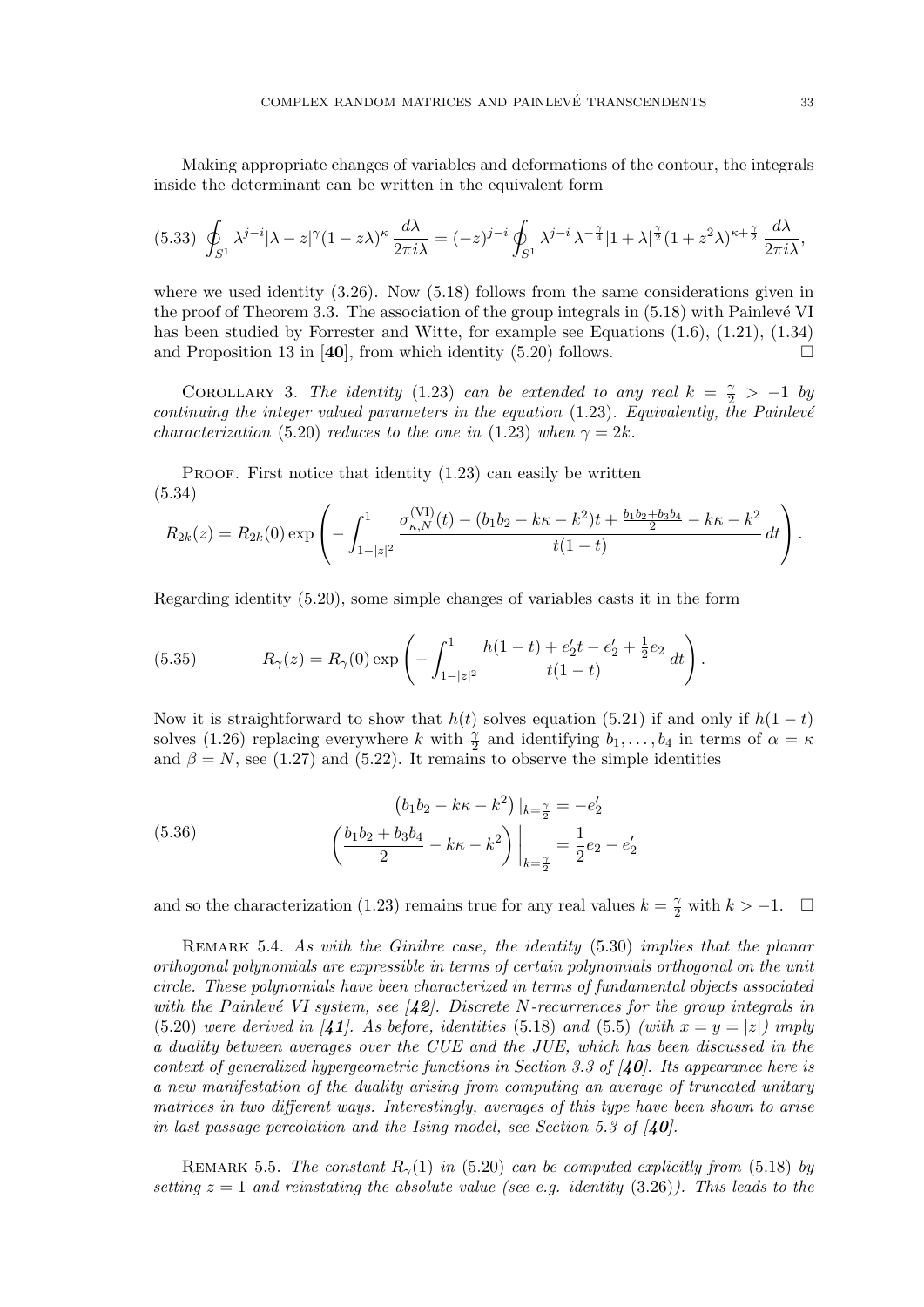Morris integral evaluation,

(5.37)  
\n
$$
R_{\gamma}(1) = \frac{R_{\gamma}(0)}{N!(2\pi)^N} \int_{[-\pi,\pi]^N} \prod_{j=1}^N e^{\frac{i\kappa\theta_j}{2}} |1 + e^{i\theta}|^{\gamma+\kappa} |\Delta(e^{i\theta})|^2 d\bar{\theta}
$$
\n
$$
= R_{\gamma}(0) \prod_{j=0}^{N-1} \frac{\Gamma(1+\kappa+\gamma+j)\Gamma(1+j)}{\Gamma(1+\kappa+\frac{\gamma}{2}+j)\Gamma(1+\frac{\gamma}{2}+j)}
$$
\n
$$
= \prod_{j=0}^{N-1} \frac{\Gamma(\kappa+j+1)\Gamma(\kappa+\gamma+j+1)}{\Gamma(\kappa+\frac{\gamma}{2}+j+1)^2},
$$

where we used (5.19). Writing this in terms of Barnes-G functions and inserting their asymptotic expansion (see  $\left(31, Eq. 5.17.5\right)$ ) gives

(5.38) 
$$
R_{\gamma}(1) = N^{\frac{\gamma^2}{4}} \frac{G(\kappa + \frac{\gamma}{2} + 1)^2}{G(\kappa + 1)G(\kappa + \gamma + 1)} (1 + o(1)), \qquad N \to \infty,
$$

which is consistent with the limit  $u \to 0$  of (1.19) with  $k = \frac{\gamma}{2}$  $\frac{\gamma}{2}$  .

5.3. Painlevé VI to Painlevé V scaling heuristics. Starting from the identity (1.23), we consider the boundary scaling  $|z|^2 = 1 - \frac{2u}{N}$  $\frac{2u}{N}$  in the weak non-unitarity limit, so that  $\kappa := M - N$  is fixed. A change of variable  $t \to t/N$  in (1.25) gives the characterization

$$
(5.39) \qquad \mathbb{P}\left(\lambda_{\max}^{(JUE_{k,\kappa,N})} < \frac{2u}{N}\right) = \exp\left(-\int_{2u}^{N} \frac{\sigma_{\kappa,N}^{(VI)}(\frac{t}{N}) - b_1 b_2 \frac{t}{N} + \frac{b_1 b_2 + b_3 b_4}{2}}{t(1 - \frac{t}{N})} dt\right)
$$

Defining the centered and scaled function

(5.40) 
$$
v(t) = \sigma_{\kappa,N}^{(\text{VI})} \left( \frac{t}{N} \right) - b_1 b_2 \frac{t}{N} + \frac{b_1 b_2 + b_3 b_4}{2}
$$

it is easily shown that  $v$  satisfies the equation

(5.41) 
$$
N^3 \left(v' + \frac{b_1 b_2}{N}\right) t^2 \left(1 - \frac{t}{N}\right)^2 (v'')^2 - \left(N(N - 2t)(v')^2 + (2vN + (b_1 b_2 - b_3 b_4)N - 2b_1 b_2 t)v' + 2v b_1 b_2\right)^2 + N^4 \prod_{i=1}^4 \left(v' + \frac{b_1 b_2 - b_i^2}{N}\right) = 0.
$$

Now dividing both sides of  $(5.41)$  by  $N^4$  and, using the explicit form of the N-dependent parameters  $b_1, \ldots, b_4$  in (1.27) (recall that  $\alpha = \kappa$  and  $\beta = N$ ), the limit  $N \to \infty$  gives the equation

(5.42) 
$$
(tv'')^{2} - (2(v')^{2} - tv' + (2k + \kappa)v' + v)^{2} + 4(v')^{2}(v' + k)(v' + \kappa + k) = 0,
$$

which is precisely the  $\sigma$ -form of Painlevé V (1.16) with parameter  $\alpha = \kappa$ . Thus

(5.43) 
$$
\lim_{N \to \infty} \mathbb{P}\left(\lambda_{\max}^{(\text{JUE}_{k,\kappa,N})} < \frac{2u}{N}\right) = \exp\left(-\int_{2u}^{\infty} \frac{v(t)}{t} dt\right).
$$

Clearly these scaling heuristics are consistent with Theorem 1.8.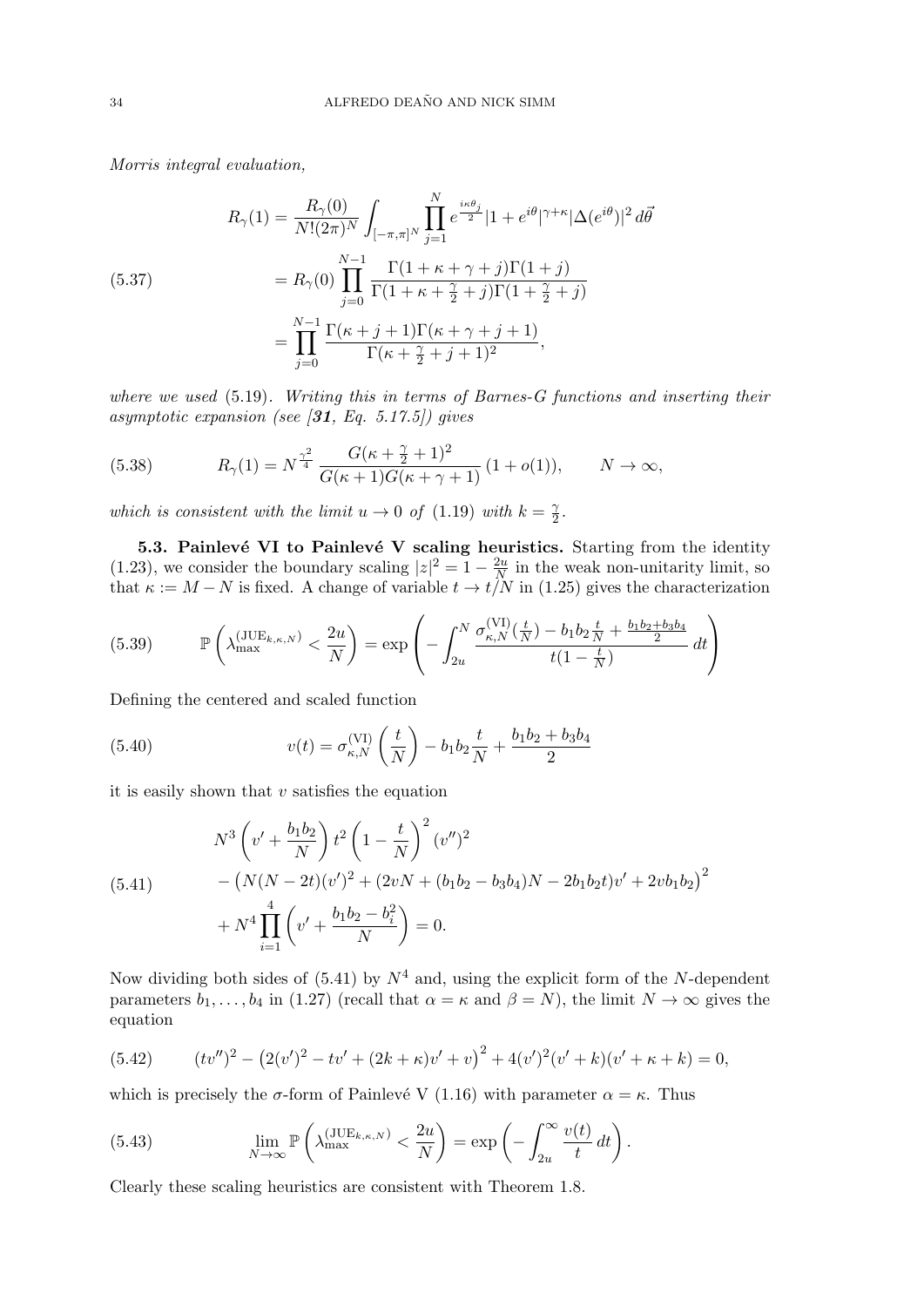#### Appendix A. Relation to central limit theorems and the Gaussian free field

In this appendix we will discuss the asymptotic expansion in Theorem 1.3 when  $z$  is in the exterior region  $|z| > 1 + \delta$  where  $\delta > 0$  is fixed. As with the proof of Theorem 1.3, we take the duality 3.1 as our starting point. In particular, rescaling equation  $(3.4)$  via  $t_j \to t_j \sqrt{N}$  for each  $j = 1, \ldots, k$  gives the identity

(A.1) 
$$
\mathbb{E}\left(|\det(G_N - z)|^{2k}\right) = \frac{N^{k^2}}{\prod_{j=0}^{k-1} (j!(j+1)!)} I_N^{(2k)}(z)
$$

where

(A.2) 
$$
I_N^{(2k)}(z) := \int_{[0,\infty)^k} \prod_{j=1}^k e^{-N\phi(t_j)} \Delta^2(\vec{t}) d\vec{t}
$$

and

(A.3) 
$$
\phi(t) = t - \log(|z|^2 + t).
$$

For  $|z| > 1$  fixed, the function  $\phi(t)$  achieves its minimum at  $t = 0$ , the endpoint of integration. We have,

(A.4) 
$$
\phi(t) = -2\log|z| + t(1-|z|^{-2}) + O(t^2), \qquad t \to 0.
$$

Therefore by classical saddle point arguments we get the approximation

$$
I_N^{(2k)}(z) \sim |z|^{2Nk} \int_{[0,\infty)^k} \prod_{j=1}^k e^{-Nt_j(1-|z|^{-2})} \Delta^2(\vec{t}) d\vec{t}
$$
  
(A.5)  

$$
= |z|^{2Nk} N^{-k^2} (1-|z|^{-2})^{-k^2} \prod_{j=0}^{k-1} j!(j+1)!
$$

where we used the Selberg integral type formula (see e.g.  $[36, Chapter 4]$ )

(A.6) 
$$
\int_{[0,\infty)^k} \prod_{j=1}^k e^{-t_j} \Delta^2(\vec{t}) d\vec{t} = \prod_{j=0}^{k-1} j!(j+1)!.
$$

Now inserting (A.5) into (A.1) we obtain the asymptotic expansion

(A.7) 
$$
\mathbb{E}\left(|\det(G_N - z)|^{2k}\right) = e^{2Nk\log|z| - k^2\log(1 - |z|^{-2})} (1 + o(1)), \qquad N \to \infty.
$$

The expansion (A.7) could also be arrived at from the global fluctuation theory of smooth linear statistics studied in  $[6,62]$ . In this sense, we have the interpretation

$$
(A.8) \t\t\t\t\mathbb{E}(|\det(G_N - z)|^{\gamma}) = \mathbb{E}(e^{\gamma L_N[f_z]})
$$

where

(A.9) 
$$
L_N[f_z] := \log |\det(G_N - z)| = \sum_{j=1}^N f_z(\lambda_j), \qquad f_z(\lambda) := \log |\lambda - z|,
$$

and if  $|z| > 1$ ,  $f_z(\lambda)$  is a smooth function of  $\lambda$  on the eigenvalue support. In fact consider a general linear statistic

(A.10) 
$$
L_N[f] := \sum_{j=1}^N f(\lambda_j)
$$

where  $\lambda_i$  are the N eigenvalues of the complex Ginibre random matrix  $G_N$ . Then for sufficiently smooth  $f$ , it holds that

(A.11) 
$$
\mathbb{E}(e^{\gamma L_N[f]}) = e^{N\gamma m_1(f) + \frac{\gamma^2}{2}m_2(f)} (1 + o(1)), \qquad N \to \infty,
$$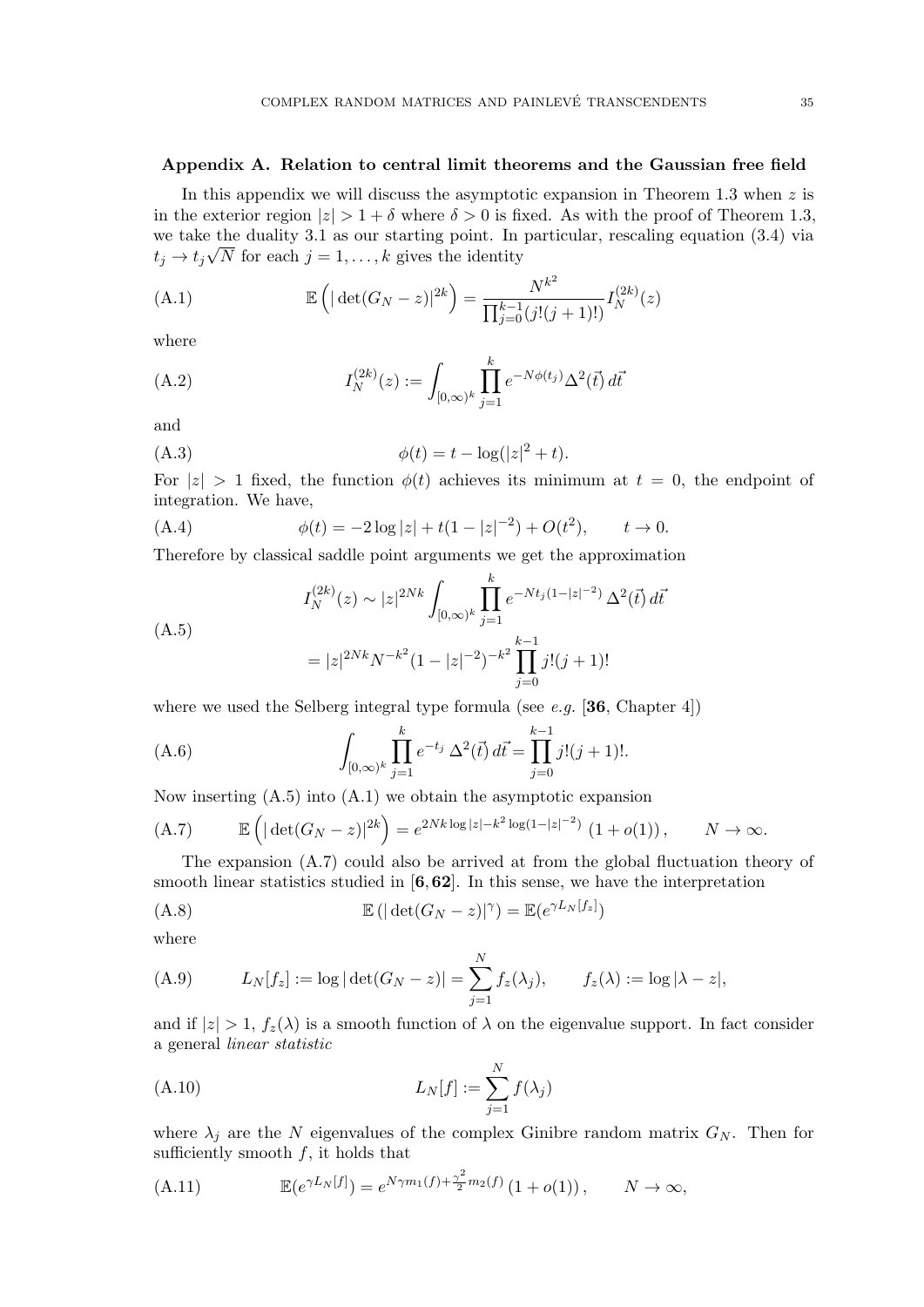where the asymptotic mean is

(A.12) 
$$
m_1(f) = \frac{1}{\pi} \int_{\mathbb{D}} f(\lambda) d^2 \lambda
$$

and the asymptotic variance is given by

(A.13) 
$$
m_2(f) = \frac{1}{4\pi} \int_{\mathbb{D}} |\nabla f(\lambda)|^2 d^2 \lambda + \frac{1}{2} \sum_{k=-\infty}^{\infty} |k||\hat{f}(k)|^2
$$

where  $\hat{f}(k) = \frac{1}{2\pi} \int_0^{2\pi} f(e^{i\theta}) e^{-ik\theta} d\theta$ . The gradient squared term in (A.13) is associated with Gaussian free field fluctuations, again see [62] for discussion about this. In the particular case of  $f_z(\lambda) = \log |\lambda - z|, |z| > 1$ , the mean and variance can be computed explicitly from these formulae as  $m_1 = \log |z|$  and  $m_2 = -\frac{1}{2}$  $\frac{1}{2}\log(1-|z|^{-2})$ . Setting  $k=\frac{\gamma}{2}$  $\frac{\gamma}{2}$  then shows the agreement between (A.7) and (A.11), leading to expansion (3.46). On the other hand when  $|z| \leq 1$  or z is too close to the boundary,  $f_z(\lambda)$  lacks smoothness on the support of the eigenvalues and the asymptotic expansion (A.11) takes a more complicated form, as Theorems 1.2 and 1.3 demonstrate.

#### Acknowledgements

The authors would like to thank Gernot Akemann, Yan V. Fyodorov, Arno B. J. Kuijlaars and Seung-Yeop Lee for helpful discussions on the results of this work. We thank Peter J. Forrester for comments and for pointing out reference [48] to us. We are very grateful to the anonymous referees for their careful reading and comments on the paper. A. D. gratefully acknowledges financial support from EPSRC, First Grant project "Painlevé equations: analytical properties and numerical computation", reference EP/P026532/1. N. S. gratefully acknowledges support of the Royal Society University Research Fellowship "Random matrix theory and log-correlated Gaussian fields", reference  $\text{URF}\R1\180707$ .

#### References

- [1] M. Adler and P. van Moerbeke. Hermitian, symmetric and symplectic random ensembles: PDEs for the distribution of the spectrum. Ann. of Math.  $(2)$ , 153(1):149-189, 2001.
- [2] M. Adler and P. van Moerbeke. Integrals over classical groups, random permutations, Toda and Toeplitz lattices. Comm. Pure Appl. Math., 54(2):153–205, 2001.
- [3] M. Adler, P. van Moerbeke, and P. Vanhaecke. Moment matrices and multi-component KP, with applications to random matrix theory. Comm. Math. Phys., 286(1):1–38, 2009.
- [4] Ie. Afanasiev. On the correlation functions of the characteristic polynomials of non-Hermitian random matrices with independent entries. J. Stat. Phys., 176(6):1561–1582, 2019.
- [5] G. Akemann and G. Vernizzi. Characteristic polynomials of complex random matrix models. Nuclear Phys. B, 660(3):532–556, 2003.
- [6] Y. Ameur, H. Hedenmalm, and N. Makarov. Fluctuations of eigenvalues of random normal matrices. Duke Math. J., 159(1):31–81, 2011.
- [7] Y. Ameur, N-G. Kang, and N. Makarov. Rescaling Ward Identities in the Random Normal Matrix Model. Constr. Approx., 50(1):63–127, 2019.
- [8] Y. Ameur, N-G. Kang, N. Makarov, and A. Wennman. Scaling limits of random normal matrix processes at singular boundary points. J. Funct. Anal., 278(3):108340, 46, 2020.
- [9] Y. Ameur, N-G. Kang, and S-M. Seo. The random normal matrix model: insertion of a point charge.  $eprint = arXiv:1804.08587, 2018.$
- [10] T. Assiotis and J. P. Keating. Moments of moments of characteristic polynomials of random unitary matrices and lattice point counts. eprint  $=$   $arXiv:1905.06072, 2019$ .
- [11] E. C. Bailey, S. Bettin, G. Blower, J. B. Conrey, A. Prokhorov, M. O. Rubinstein, and N. C. Snaith. Mixed moments of characteristic polynomials of random unitary matrices. J. Math. Phys., 60(8):083509, 26, 2019.
- [12] E. C. Bailey and J. P. Keating. On the moments of the moments of the characteristic polynomials of random unitary matrices. Comm. Math. Phys., 371(2):689–726, 2019.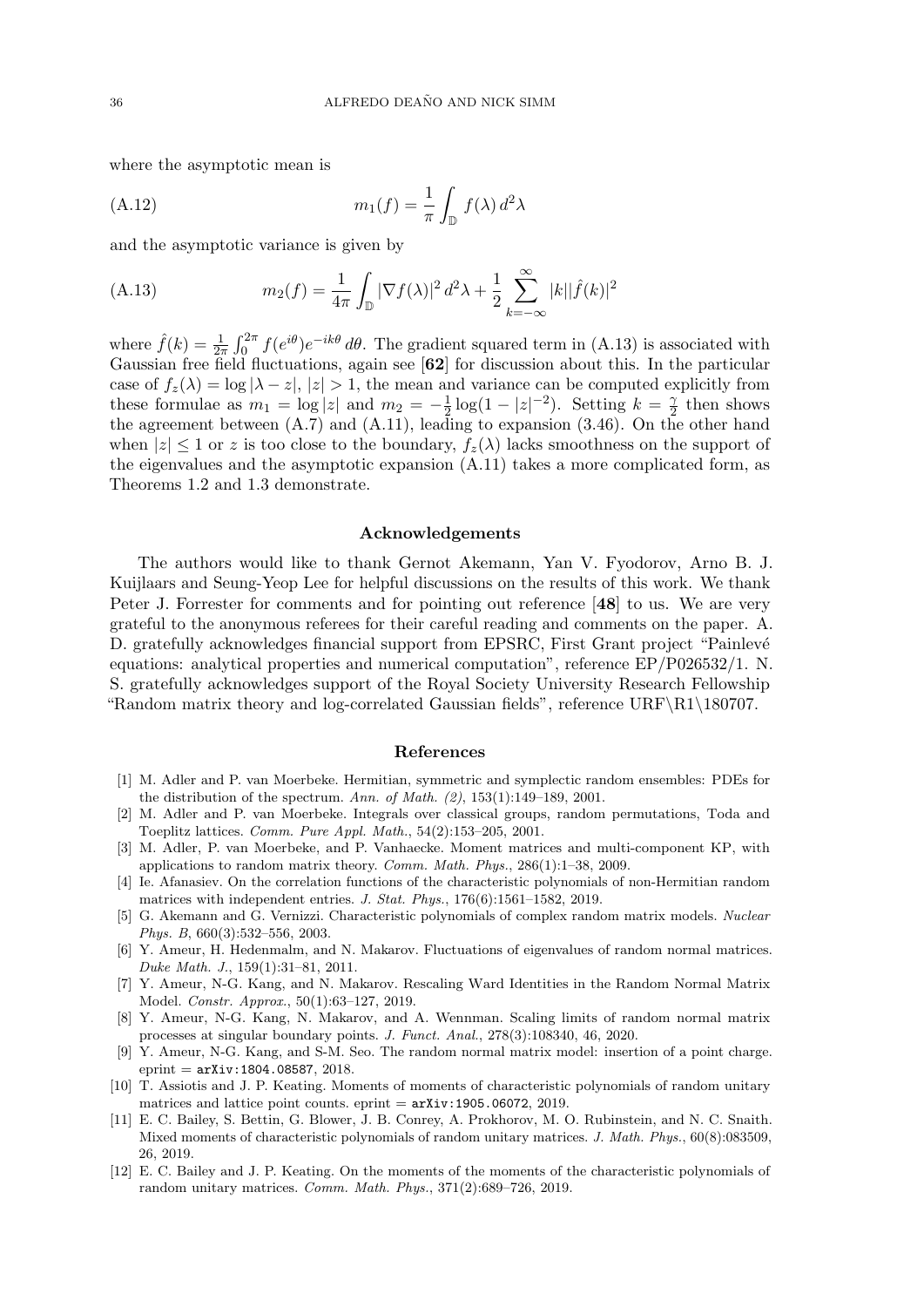- [13] F. Balogh, M. Bertola, S-Y. Lee, and K. D. McLaughlin. Strong asymptotics of the orthogonal polynomials with respect to a measure supported on the plane. Comm. Pure Appl. Math.,  $68(1):112-$ 172, 2015.
- [14] F. Balogh, T. Grava, and D. Merzi. Orthogonal polynomials for a class of measures with discrete rotational symmetries in the complex plane. Constr. Approx., 46(1):109–169, 2017.
- [15] F. Balogh and D. Merzi. Equilibrium measures for a class of potentials with discrete rotational symmetries. Constr. Approx., 42(3):399–424, 2015.
- [16] R. Bauerschmidt, P. Bourgade, M. Nikula, and H-T. Yau. The two-dimensional coulomb plasma: quasi-free approximation and central limit theorem. Advances in Theoretical and Mathematical Physics, 23(4):841–1002, 2019.
- [17] N. Berestycki, C. Webb, and M. D. Wong. Random Hermitian matrices and Gaussian multiplicative chaos. Probab. Theory Related Fields, 172(1-2):103–189, 2018.
- [18] M. Bertola, J. G. Elias Rebelo, and T. Grava. Painlevé IV critical asymptotics for orthogonal polynomials in the complex plane. SIGMA Symmetry Integrability Geom. Methods Appl., 14:Paper No. 091, 34, 2018.
- [19] A. Bogatskiy, T. Claeys, and A. Its. Hankel determinant and orthogonal polynomials for a Gaussian weight with a discontinuity at the edge. Comm. Math. Phys., 347(1):127-162, 2016.
- [20] A. Borodin and P. Deift. Fredholm determinants, Jimbo-Miwa-Ueno τ -functions, and representation theory. Comm. Pure Appl. Math., 55(9):1160–1230, 2002.
- [21] A. Borodin and C. D. Sinclair. The Ginibre ensemble of real random matrices and its scaling limits. Comm. Math. Phys., 291(1):177–224, 2009.
- [22] R. Boyer and W. M. Y. Goh. On the zero attractor of the Euler polynomials. Adv. in Appl. Math., 38(1):97–132, 2007.
- [23] E. Brézin and S. Hikami. Characteristic polynomials of random matrices. Comm. Math. Phys., 214(1):111–135, 2000.
- [24] E. Brézin and S. Hikami. Characteristic polynomials of random matrices at edge singularities. Phys. Rev. E  $(3)$ , 62 $(3,$  part A):3558-3567, 2000.
- [25] T. Claeys and B. Fahs. Random matrices with merging singularities and the Painlevé V equation. SIGMA Symmetry Integrability Geom. Methods Appl., 12:Paper No. 031, 44, 2016.
- [26] T. Claeys and I. Krasovsky. Toeplitz determinants with merging singularities. Duke Math. J., 164(15):2897–2987, 2015.
- [27] Benoît Collins. Product of random projections, Jacobi ensembles and universality problems arising from free probability. Probab. Theory Related Fields, 133(3):315–344, 2005.
- [28] E. Daems and A. B. J. Kuijlaars. A Christoffel-Darboux formula for multiple orthogonal polynomials. J. Approx. Theory, 130(2):190–202, 2004.
- [29] E. Daems and A. B. J. Kuijlaars. Multiple orthogonal polynomials of mixed type and non-intersecting Brownian motions. J. Approx. Theory, 146(1):91–114, 2007.
- [30] D. Dai and A. B. J. Kuijlaars. Painlevé IV asymptotics for orthogonal polynomials with respect to a modified Laguerre weight. Stud. Appl. Math., 122(1):29–83, 2009.
- [31] NIST Digital Library of Mathematical Functions. http://dlmf.nist.gov/, Release 1.0.20 of 2018-09-15. F. W. J. Olver, A. B. Olde Daalhuis, D. W. Lozier, B. I. Schneider, R. F. Boisvert, C. W. Clark, B. R. Miller and B. V. Saunders, eds.
- [32] B. Fahs. Uniform asymptotics of Toeplitz determinants with Fisher-Hartwig singularities. eprint = arXiv:1909.07362, 2019.
- [33] J. Fischmann, W. Bruzda, B. A. Khoruzhenko, H-J. Sommers, and K. Zyczkowski. Induced Ginibre ensemble of random matrices and quantum operations. J. Phys. A, 45(7):075203, 31, 2012.
- [34] A. S. Fokas, A. R. Its, A. A. Kapaev, and V. Y. Novokshenov. Painlevé transcendents. The Riemann-Hilbert approach, volume 128 of Mathematical Surveys and Monographs. American Mathematical Society, Providence, RI, 2006.
- [35] P. J. Forrester. Quantum conductance problems and the Jacobi ensemble. J. Phys. A, 39(22):6861–6870, 2006.
- [36] P. J. Forrester. Log-gases and random matrices, volume 34 of London Mathematical Society Monographs Series. Princeton University Press, Princeton, NJ, 2010.
- [37] P. J. Forrester and E. M. Rains. Matrix averages relating to Ginibre ensembles. J. Phys. A, 42(38):385205, 13, 2009.
- [38] P. J. Forrester and N. S. Witte. Application of the  $\tau$ -function theory of Painlevé equations to random matrices: PIV, PII and the GUE. Comm. Math. Phys., 219(2):357–398, 2001.
- [39] P. J. Forrester and N. S. Witte. Application of the  $\tau$ -function theory of Painlevé equations to random matrices:  $P_V$ ,  $P_{III}$ , the LUE, JUE, and CUE. *Comm. Pure Appl. Math.*, 55(6):679–727, 2002.
- [40] P. J. Forrester and N. S. Witte. Application of the  $\tau$ -function theory of Painlevé equations to random matrices:  $P_{VI}$ , the JUE, CyUE, cJUE and scaled limits. Nagoya Math. J., 174:29–114, 2004.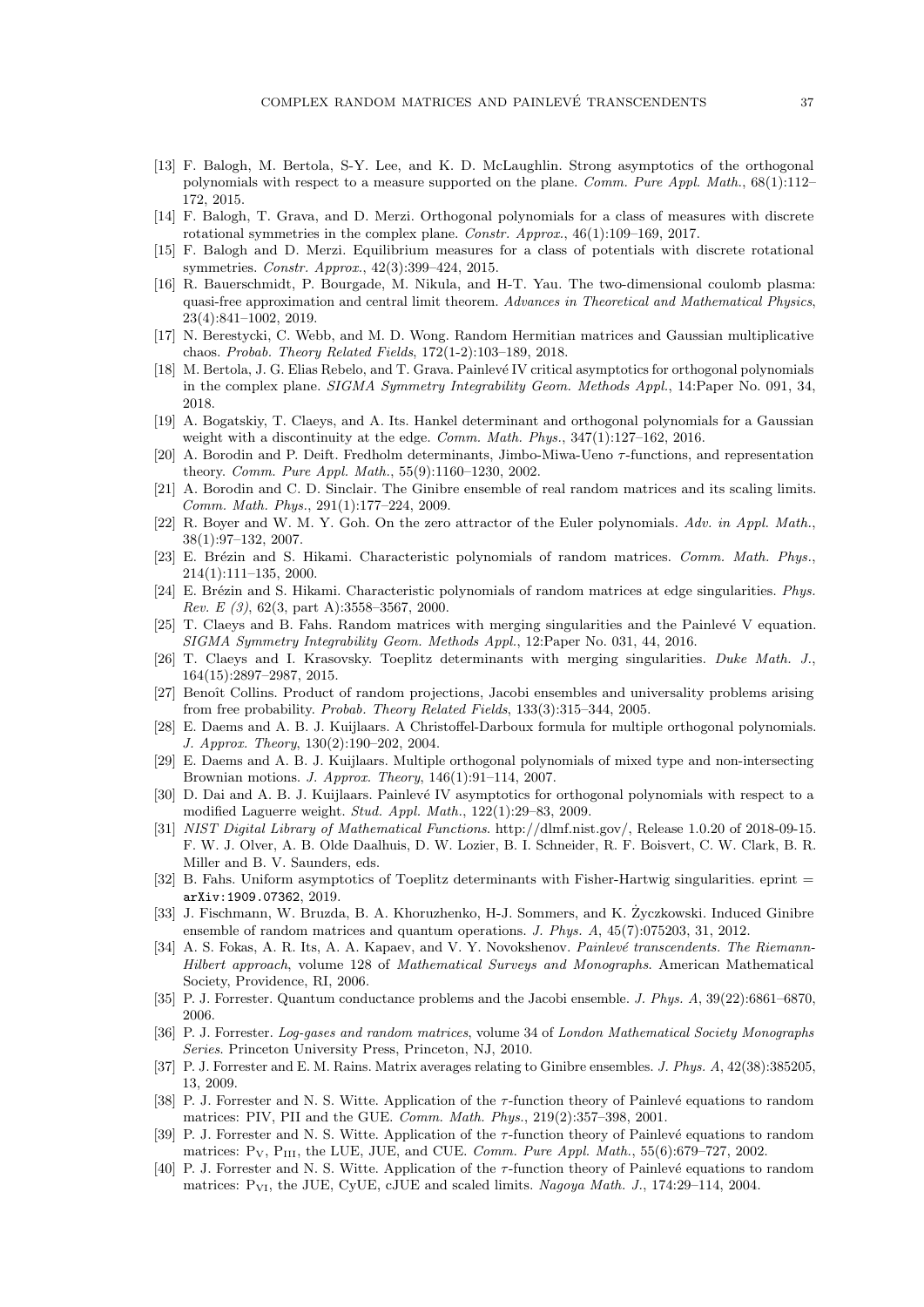- [41] P. J. Forrester and N. S. Witte. Discrete Painlevé equations, orthogonal polynomials on the unit circle, and N-recurrences for averages over  $U(N)$ —P<sub>III'</sub> and P<sub>V</sub>  $\tau$ -functions. Int. Math. Res. Not. (4):160–183, 2004.
- [42] P. J. Forrester and N. S. Witte. Bi-orthogonal polynomials on the unit circle, regular semi-classical weights and integrable systems. Constr. Approx., 24(2):201-237, 2006.
- [43] Y. V. Fyodorov, J. Grela, and E. Strahov. On characteristic polynomials for a generalized chiral random matrix ensemble with a source. J. Phys. A, 51(13):134003, 30, 2018.
- [44] Y. V. Fyodorov and J. P. Keating. Freezing transitions and extreme values: random matrix theory, and disordered landscapes. Philos. Trans. R. Soc. Lond. Ser. A Math. Phys. Eng. Sci., 372(2007):20120503, 32, 2014.
- [45] Y. V. Fyodorov and B. A. Khoruzhenko. On absolute moments of characteristic polynomials of a certain class of complex random matrices. Comm. Math. Phys., 273(3):561–599, 2007.
- [46] Y. V. Fyodorov, B. A. Khoruzhenko, and N. J. Simm. Fractional Brownian motion with Hurst index  $H = 0$  and the Gaussian unitary ensemble. Ann. Probab., 44(4):2980-3031, 2016.
- [47] Y. V. Fyodorov and H.-J. Sommers. Random matrices close to Hermitian or unitary: overview of methods and results. J. Phys. A: Math. Gen., 36(12):3303–3347, 2003.
- [48] L. Haine and J-P. Semengue. The Jacobi polynomial ensemble and the Painlevé VI equation. J. Math. Phys., 40(4):2117–2134, 1999.
- [49] H. Hedenmalm and A. Wennman. Planar orthogonal polynomials and boundary universality in the random normal matrix model. eprint  $=$   $arXiv:1710.06493, 2017$ .
- [50] C. P. Hughes, J. P. Keating, and N. O'Connell. On the characteristic polynomial of a random unitary matrix. Comm. Math. Phys., 220(2):429–451, 2001.
- [51] C. Itzykson and J. B. Zuber. The planar approximation. II. *J. Math. Phys.*, 21(3):411-421, 1980.
- [52] M. Jimbo, T. Miwa, Y. Môri, and M. Sato. Density matrix of an impenetrable Bose gas and the fifth Painlevé transcendent. Phys. D, 1(1):80-158, 1980.
- [53] E. Kanzieper. Exact replica treament of non-Hermitean complex random matrices. Frontiers in Field Theory, pages 23–51, 2005.
- [54] S. Karlin and J. McGregor. Coincidence probabilities. Pacific J. Math., 9:1141–1164, 1959.
- [55] J. P. Keating and N. C. Snaith. Random matrix theory and  $\zeta(1/2 + it)$ . Comm. Math. Phys., 214(1):57– 89, 2000.
- [56] B. A. Khoruzhenko and H-J. Sommers. Non-Hermitian ensembles. In The Oxford handbook of random matrix theory, pages 376–397. Oxford Univ. Press, Oxford, 2011.
- [57] I. V. Krasovsky. Correlations of the characteristic polynomials in the Gaussian unitary ensemble or a singular Hankel determinant. Duke Math. J., 139(3):581–619, 2007.
- [58] T. Leblé and S. Serfaty. Large deviation principle for empirical fields of log and Riesz gases. *Invent.* Math., 210(3):645–757, 2017.
- [59] S-Y. Lee and M. Yang. Discontinuity in the asymptotic behavior of planar orthogonal polynomials under a perturbation of the Gaussian weight. Comm. Math. Phys., 355(1):303–338, 2017.
- [60] S-Y. Lee and M. Yang. Planar orthogonal polynomials as Type II multiple orthogonal polynomials. J. Phys. A: Math. Gen., 52(27), 2019.
- [61] S. M. Nishigaki and A. Kamenev. Replica treatment of non-Hermitian disordered Hamiltonians. J. Phys. A: Math. Gen., 35(21), 2002.
- [62] B. Rider and B. Virág. The noise in the circular law and the Gaussian free field. Int. Math. Res. Not. IMRN, (2):Art. ID rnm006, 33, 2007.
- [63] C. A. Tracy and H. Widom. Fredholm determinants, differential equations and matrix models. Comm. Math. Phys., 163(1):33–72, 1994.
- [64] C. A. Tracy and H. Widom. On the distributions of the lengths of the longest monotone subsequences in random words. Probab. Theory Related Fields, 119(3):350–380, 2001.
- [65] W. Van Assche. Orthogonal and multiple orthogonal polynomials, random matrices, and Painlevé equations. eprint  $=$   $arXiv:1904.07518$ , 2019.
- [66] C. Webb. The characteristic polynomial of a random unitary matrix and Gaussian multiplicative chaos—the  $L^2$ -phase. Electron. J. Probab., 20:no. 104, 21, 2015.
- [67] C. Webb and M. D. Wong. On the moments of the characteristic polynomial of a Ginibre random matrix. J. London Math. Soc., 118(5):1017–1056, 2018.
- [68] N. S. Witte, P. J. Forrester, and C. M. Cosgrove. Gap probabilities for edge intervals in finite Gaussian and Jacobi unitary matrix ensembles. Nonlinearity, 13(5):1439–1464, 2000.
- [69] A. Zabrodin and P. Wiegmann. Large-N expansion for the 2D Dyson gas. J. Phys. A, 39(28):8933–8963, 2006.
- [70] K. Zyczkowski and H-J. Sommers. Truncations of random unitary matrices. ˙ J. Phys. A, 33(10):2045– 2057, 2000.